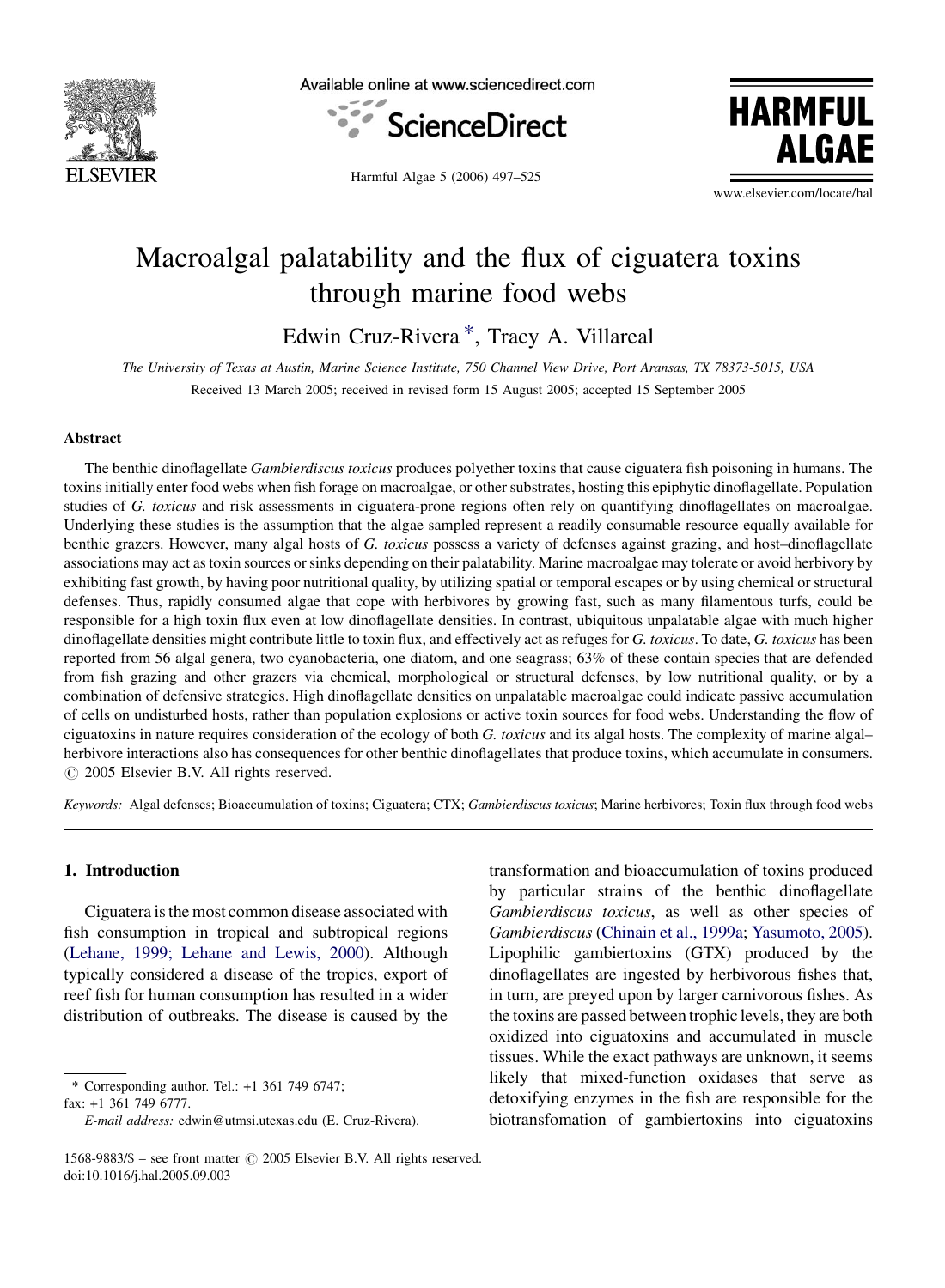[\(Lewis and Holmes, 1993\)](#page-24-0). Over 400 fish have been noted to be ciguatoxic at some time [\(Halstead, 1978\)](#page-22-0).

Other dinoflagellates have been implicated as causal agents of ciguatera poisoning, but only the toxins from Gambierdiscus produce the symptomology corresponding to this illness. While Gambierdiscus toxicus has received the most attention in the literature, G. australes, G. pacificus and G. polynesiensis also produce ciguatoxins ([Chinain et al., 1999a\)](#page-21-0). G. yasumotoi produces an intoxication in mice more consistent with the production of maitotoxin [\(Holmes et al., 1998\)](#page-23-0) and the toxicity of G. belizeanus [\(Faust, 1995](#page-22-0)) remains to be studied. Identifying Gambierdiscus species without the use of electron microscopy or molecular tools is a difficult task [\(Adachi and Fukuyo, 1979; Chinain et al., 1999a](#page-20-0); [Holmes and Teo, 2002;](#page-23-0) Hernández-Becerril and Almazán Becerril, 2004). Under lower magnification, diagnostic traits such as thecal plate morphology cannot be observed accurately. Some caution should be exercised when interpreting survey data collected from microscopic observation of preserved field samples as it is possible that other dorsoventrally flattened species of Gambierdiscus may have been misidentified as G. toxicus [\(Holmes and Teo, 2002\)](#page-23-0). Because of these limitations, we discuss studies on G. toxicus as they have been reported, but readers should be aware that this taxon is likely a species complex.

Gambierdiscus toxicus is a benthic dinoflagellate that can be found on sandy bottoms, detrital aggregates, seagrasses, algae and cyanobacteria [\(Ballantine et al.,](#page-20-0) [1985; Bourdeau and Durand-Clement, 1991; Faust,](#page-20-0) [1995](#page-20-0)). However, most works have focused on the distribution and persistence of this dinoflagellate on macroalgae. The same applies to other toxin producing benthic dinoflagellates that could play a role on ciguatera-like poisonings. Although using dinoflagellate abundance on host macroalgae has value for understanding the dinoflagellate's autecology, the utility for understanding ciguatera relies on the assumption that the macroalgae in question are equally palatable to fish and readily consumed by herbivores. However, this is unrealistic. In coral reefs, the strong selective pressure that herbivores exert on food resources has led to the evolution of complex strategies and defenses that allow algae to persist in areas where herbivory is intense [\(Hay and Steinberg, 1992; Hay,](#page-23-0) [1997; Paul et al., 2001\)](#page-23-0). If algae that act as hosts for toxic dinoflagellates are protected from herbivory, then they effectively serve as refugia or ''enemy-free space'' for Gambierdiscus, rather than as a source of toxins to enter trophic webs. This has important consequences for our understanding of ciguatera flux pathways and for the monitoring of risk areas as it has been classically done.

[Anderson and Lobel \(1987\)](#page-20-0) were the first to note that some algal hosts of G. toxicus had structural or chemical defenses against fishes and that these were often the algae sampled in field assessments of ciguatera risk. However, they did not explore how diverse macroalgal strategies that allow them to cope with herbivores might directly and indirectly alter flux of ciguatoxins into complex marine food webs. In this review, we bring attention to the ecology of marine plant–herbivore interactions and how traits of host algae may indirectly influence the uptake of gambiertoxins and other compounds produced by benthic dinoflagellates. Our purpose is to underscore the need for a more comprehensive approach that considers the characteristics of dinoflagellate host algae when monitoring and managing marine areas where ciguatera risk is high. Although we focus on Gambierdiscus toxicus and ciguatera, our considerations apply to other dinoflagellates that associate with algae and whose toxins enter marine food webs, potentially becoming a health risk to marine life as well as humans.

# 2. Distribution patterns of Gambierdiscus toxicus on macroalgae

The study of ciguatera has a long history, with reports of the disease dating as far back as 1550s [\(Halstead,](#page-22-0) [1978\)](#page-22-0). Although the disease was clearly associated with "poisonous fishes", a causal agent was not found until 1979 ([Yasumoto et al., 1979; Yasumoto, 1979;](#page-28-0) [Bagnis](#page-20-0) [et al., 1980](#page-20-0); [Yasumoto, 2005](#page-28-0)). Evidence pointed to a benthic dinoflagellate, eventually named Gambierdiscus toxicus because it was originally isolated from benthic seaweeds in the Gambier Islands. The isolation of various toxins from this organism coupled with studies on the physiological effects of the compounds established G. toxicus as the toxin source of ciguatera poisoning [\(Anderson and Lobel, 1987; Lehane, 1999; Lehane and](#page-20-0) [Lewis, 2000; Yasumoto, 2005\)](#page-20-0).

Following its discovery, a number of studies have focused on describing the patterns of distribution, population dynamics and habitat preferences of G. toxicus, particularly in regions where ciguatera poisoning appears prevalent. Because the dinoflagellate was originally found on macroalgae, surveys have been predominantly aimed at collecting obvious or abundant seaweeds. The most commonly used methodology entails shaking collected macroalgae in seawater to dislodge epiphytic microorganisms, filtering the water to concentrate the sample, and counting G. toxicus cells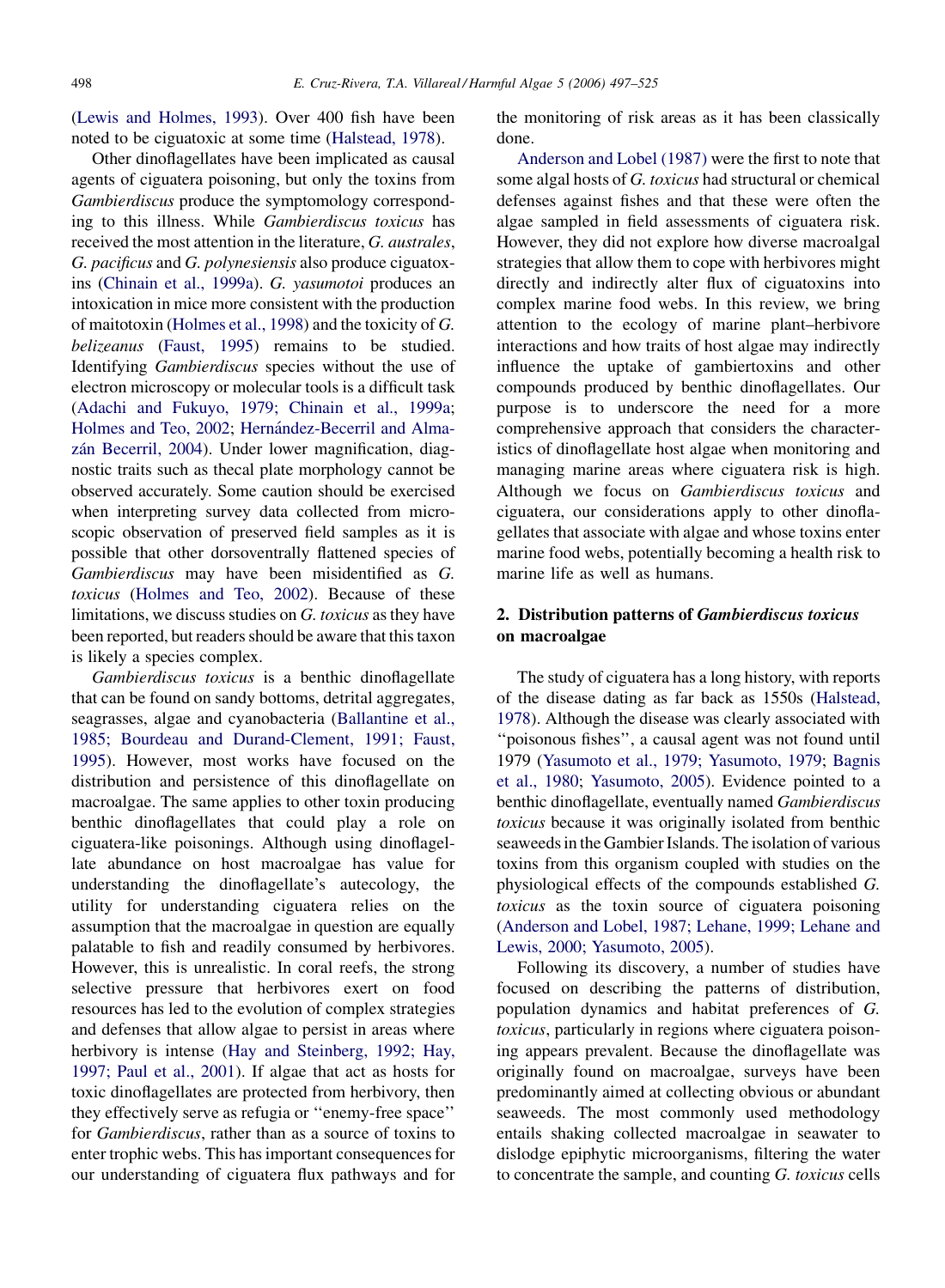<span id="page-2-0"></span>found (following the original surveys by [Yasumoto](#page-28-0) [et al., 1979; Yasumoto, 1979](#page-28-0)). Population densities are then approximated to the number of cells per mass of algae. Alternatively, the number of cells per area has been used to quantify the occurrence of G. toxicus on the surface of corals, zooanthids and rubble ([Ballantine](#page-20-0) [et al., 1985](#page-20-0)) and on patches of turf algae [\(Lewis et al.,](#page-24-0) [1994b\)](#page-24-0). This last study differs from the rest because sampling of dinoflagellates was conducted using an airlift vacuum apparatus. Although G. toxicus has been found on sessile invertebrates and sand as well [\(Ballantine et al., 1985; Bourdeau and Durand-Clement,](#page-20-0) [1991; Faust, 1995\)](#page-20-0), most data available are from studies

Such studies have provided valuable insights on the diversity of habitats and algal hosts where Gambierdiscus toxicus can be found, with more than 50 algal genera yielding G. toxicus cells, and attaining densities ranging from  $0.01$  to  $>75,000$  cells/g alga ([Carlson](#page-21-0) [et al., 1984; Inoue and Raj, 1985](#page-21-0), Table 1). Population fluctuations of this dinoflagellate on algae can be large and have been documented both spatially and temporally. For example, the number of G. toxicus cells on the surface of a specific algal host can vary by an order of

focusing on dinoflagellate-macroalgal assemblages.

magnitude between individuals of the alga only 5– 10 cm apart ([Taylor and Gustavson, 1985](#page-27-0)). Similarly, long-term monitoring efforts have often quantified population explosions of a few orders of magnitude [\(Carlson, 1984; Carlson and Tindall, 1985; Thomassin](#page-21-0) [et al., 1992; Turquet et al., 1998, 2001\)](#page-21-0), and have related such differences to seasonal cycles in rainfall ([Carlson](#page-21-0) [and Tindall, 1985; Thomassin et al., 1992](#page-21-0)), temperature [\(Chateau-Degat et al., 2005](#page-21-0)) or to environmental disturbances that clear substrates which can be colonized by algae, thus creating readily available substrate for the dinoflagellate [\(Inoue and Gawel, 1986](#page-24-0); [Kohler and Kohler, 1992; Kaly and Jones, 1994;](#page-24-0) [Chinain et al., 1999b;](#page-24-0) [Turquet et al., 2001,](#page-28-0) but see [McCaffrey et al., 1992\)](#page-25-0).

However, seasonality is sometimes, but not always observed [\(Ballantine et al., 1985; Gillespie et al., 1985a](#page-20-0); [Bomber et al., 1988a](#page-20-0); [Hokama et al., 1996; Chinain et al.,](#page-23-0) [1999b;](#page-23-0) [Chineah et al., 2000; Hurbungs et al., 2002\)](#page-21-0), and the underlying parameters that ultimately control population increases of this dinoflagellate remain unknown. While some monitoring efforts have complemented their field surveys with culture experiments or measurements of nutrients, temperature, irradiance,

Table 1

Cell densities of Gambierdiscus toxicus per algal gram for the highest 20 densities ever recorded, along with the relative palatability of these algae (No assessment was attempted for ''turfs'' as seldom have their genera been reported in the literature. Cell densities are not always averages from several algal conspecifics. See ''Refs.'' for full citations.)

| Algal host genus    | G. toxicus maximum density        | Palatability                                                |
|---------------------|-----------------------------------|-------------------------------------------------------------|
| Chaetomorpha        | 75793 (Carlson et al., 1984)      | Palatable                                                   |
| Turfs               | 60463 (Turquet et al., 2001)      | Variable                                                    |
| Dictyota            | 45532 (Carlson et al., 1984)      | Chemically defended but consumed by particular herbivores   |
| Jania               | 41820 (Yasumoto et al., 1979;     | Calcified                                                   |
|                     | Yasumoto, 1979)                   |                                                             |
| Heterosiphonia      | 6844 (Bomber et al., 1989)        | No defenses known, no data on palatability                  |
| Acanthophora        | 6095 (Carlson, 1984)              | Palatable                                                   |
| Penicillus          | 5131 (Bomber et al., 1989)        | Calcified and chemically defended                           |
| Halimeda            | 4774 (Bomber et al., 1988a)       | Calcified and chemically defended                           |
| Laurencia           | 2901 (Carlson, 1984)              | Both chemically-defended, and highly palatable, species     |
| Digenia             | 2180 (Gillespie et al., 1985a)    | Little available data; of low or high preference            |
|                     |                                   | depending on fish species                                   |
| Turbinaria          | 1617 (Carlson et al., 1984)       | Leathery consistency suggests some structural defense,      |
|                     |                                   | but often found in low herbivory areas such as reef lagoons |
| Thalassia           | 1463 (Ballantine et al., 1985)    | Palatable to particular fishes and urchins                  |
| Spyridia            | 1036 (Taylor and Gustavson, 1985) | Palatable                                                   |
| <i>Bryopsis</i>     | 680 (Asuncion et al., 1995)       | Some species are chemically defended                        |
| Asparagopsis        | 660 (Gillespie et al., 1985a)     | Produces halogenated compounds and causes reduced           |
|                     |                                   | growth in some herbivores                                   |
| Dictyopteris        | 589 (Popowski et al., 2001)       | Chemically defended species occur in this genus             |
| <b>Bryothamnion</b> | 531 (Popowski et al., 2001)       | Field and laboratory assays show low palatability and       |
|                     |                                   | suggest toxicity in some species                            |
| <b>Udotea</b>       | 514 (Bomber et al., 1989)         | Calcified and chemically defended                           |
| Galaxaura           | 395 (Popowski et al., 2001)       | Calcified and some cytotoxins have been isolated            |
| Delisea             | 305 (Gillespie et al., 1985a)     | Chemically defended                                         |
|                     |                                   |                                                             |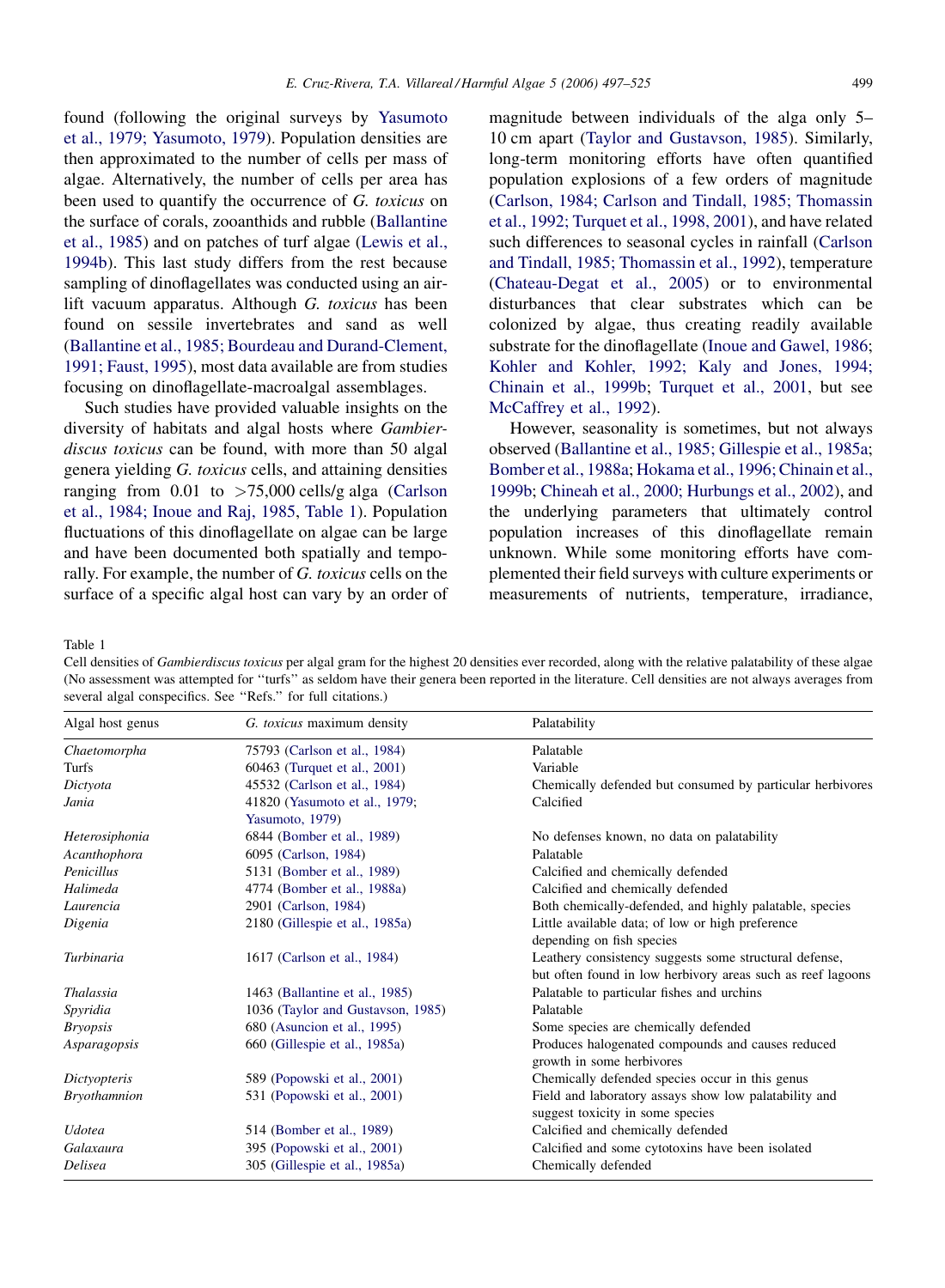salinity or dissolved oxygen ([Withers, 1981; Carlson,](#page-28-0) [1984; Carlson and Tindall, 1985; Chineah et al., 2000;](#page-28-0) [Hurbungs et al., 2002](#page-28-0)), correlations between environmental variables and G. toxicus population densities are not always consistent. Laboratory studies have defined optimal growth parameters for G. toxicus, but have also shown that this organism can grow, or at least survive, within a relatively broad range of values for temperature, salinity and light intensity [\(Yasumoto et al., 1980;](#page-28-0) [Bomber et al., 1988a;](#page-28-0) [Morton et al., 1992\)](#page-25-0). Furthermore, the association of G. toxicus with algal hosts might buffer some potentially harmful fluctuations on environmental parameters. For example, [Villareal and Morton \(2002\)](#page-28-0) provided evidence that shading by macroalgae might allow G. toxicus to thrive on shallow-water tropical environments without suffering photoinhibition. Correlating growth rate or cell densities to surface irradiance might be misleading in this case.

Similarly, arguments regarding the distribution of G. toxicus as a function of turbulence are often contradictory. While some studies conclude that this species prefers areas of high wave action such as barrier reefs, other studies suggest a preference for protected environments ([Carlson, 1984; Carlson and Tindall,](#page-21-0) [1985; Tindall and Morton, 1998; Popowski et al., 2001](#page-21-0)). [Tindall and Morton \(1998\)](#page-27-0) proposed four types of environments (Systems I–IV) to describe particular community types as a function of various physicochemical parameters. They argue that in higher energy environments (system I), such as barrier reefs and fore reefs, standing crop estimations of benthic dinoflagellates do not reflect real production due to the low carrying capacity of the system. This has important consequences for the interpretation of monitoring data and toxin flux into food webs, particularly when assessments are made in order to forecast the propensity of ciguatera in a particular region. If wave turbulence causes dinoflagellate cells to be dislodged and carried away, then surveys performed with conventional methodologies would underestimate actual dinoflagellate productivity. Conversely, Gambierdiscus behavior in laboratory cultures suggests that turbulence may increase attachment [\(Nakahara et al., 1996\)](#page-25-0).

Although the role of invertebrates as ciguatera vectors in pelagic and benthic food webs has been discussed ([Kelly et al., 1992; Lewis et al., 1994a](#page-24-0)), it is universally accepted that ciguatoxins generally enter food webs via the consumption of dinoflagellate-laden algae by herbivorous fishes [\(Anderson and Lobel, 1987;](#page-20-0) [Lewis and Holmes, 1993](#page-20-0)). However, the dynamics of toxin flux are poorly understood. Studies do not always observe correlations between the incidence of ciguatera

and the prevalence of G. toxicus in a region ([Bagnis](#page-20-0) [et al., 1985, 1988; Taylor and Gustavson, 1985; Turquet](#page-20-0) [et al., 2001\)](#page-20-0). Similarly, changes in the levels of ciguatoxin in fish tissues may or may not follow the dynamics of G. toxicus blooms ([Bagnis et al., 1985,](#page-20-0) [1988](#page-20-0)). These observations argue for a higher degree of complexity in the routes by which ciguatoxins enter food webs. The majority of population studies on toxic benthic dinoflagellates use visually obvious macroalgae as their sampling unit because it is assumed that these algae represent a readily available source of toxins for fish to ingest (e.g., [Carlson et al., 1984](#page-21-0)). Studies on marine herbivory, particularly from the tropics, argue strongly against this simplified view. We propose that conceptual models explaining the development of ciguatera need to consider both the ecology of dinoflagellate host algae and the complexities of marine plant–herbivore interactions in order to elucidate the flow of ciguatoxins through marine food webs.

#### 3. Marine herbivory and algal palatability

Algae have evolved a variety of strategies and adaptations to cope with grazing pressure. Marine systems experience the highest rates of herbivory on earth, and this particularly true for tropical environments [\(Hay, 1991](#page-23-0)). Coral reef herbivores can remove more than 90% of the biomass produced daily by palatable marine macroalgae and measurements of grazing intensity have demonstrated rates of  $20,000-156,000$  bites/m<sup>2</sup>/day by herbivorous fishes alone ([Carpenter, 1986](#page-21-0)). Thus, marine herbivory constitutes a primary determinant of algal distribution and population dynamics. In contrast with terrestrial plants that produce subterranean structures such as roots, bulbs and tubers, which are generally protected from grazing, the vast majority of marine algae do not produce equivalent underground parts; virtually all algal biomass in the ocean is potentially exposed to consumers.

Marine herbivores are more phylogenetically diverse than terrestrial herbivores, including vertebrates and an array of invertebrates spanning at least four different phyla. Because of their size and mobility, marine grazers are often grouped in three general categories ([Hay, 1992; Hay and Steinberg, 1992; Paul et al., 2001\)](#page-23-0). Macrograzers such as fishes, urchins and large gastropods have relatively higher mobility due to their size, feed on foods generally smaller than themselves and sample a variety of individual algae through their life. Smaller consumers such as amphipods, isopods, sacoglossans, and small herbivorous crabs, shrimps, sea hares, snails and polychaetes feed on algal hosts larger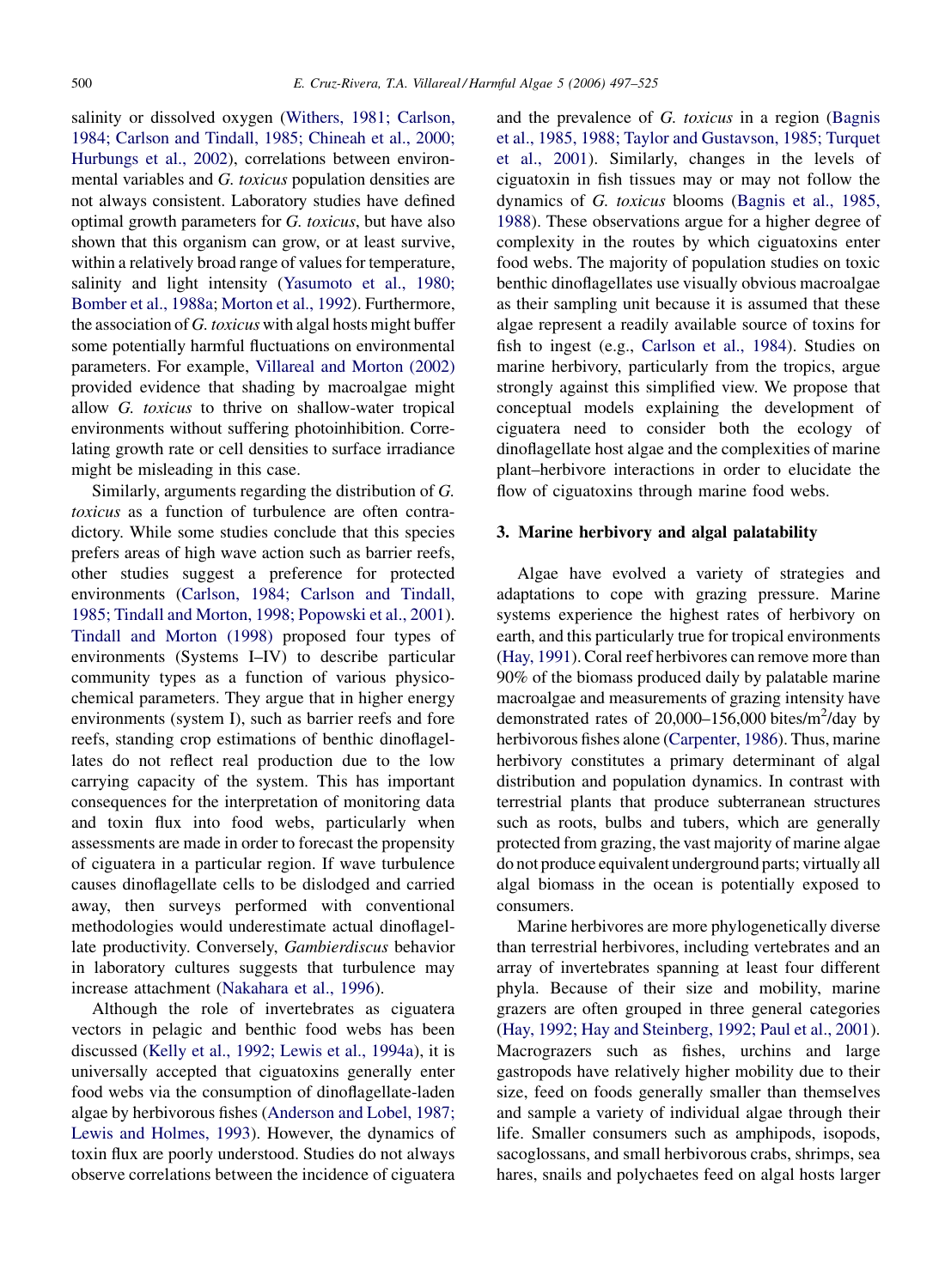than themselves, are generally more limited in mobility than macrograzers due to their size, and likely sample fewer hosts through their lifetime. For these animals, termed mesograzers, food and shelter can be tightly coupled. Micrograzers such as copepods and cladocerans are better studied for pelagic systems, but some copepods can inhabit or feed on, macroalgae [\(Paul et al.,](#page-25-0) [2001\)](#page-25-0). Because meso- and micro-grazers feed on a smaller scale than fishes, they may consume either macroalgae or algal epiphytes (such as dinoflagellates) selectively, or both. This is a potentially important aspect of ciguatoxin flux that has received little attention. The potential of some invertebrates to act as links in the ciguatera food web has been suggested [\(Kelly et al., 1992; Lewis et al., 1994a](#page-24-0)) but more studies are needed to adequately assess their importance as vectors of ciguatoxins.

The intensity of herbivory on marine systems, along with the natural physiological and nutritional constraints on the evolution and maintenance of herbivory as a modus vivendi ([Mattson, 1980; Cruz-Rivera and Hay,](#page-25-0) [2003\)](#page-25-0), place a strong selective pressure on marine algae. As a result, seaweeds have evolved numerous adaptations to tolerate or avoid herbivory. Seaweeds that are otherwise excluded from areas of high grazing find spatial or temporal refuges by growing at times of the year when herbivores are rare, in sheltered places that are less accessible to grazers or by associating with unpalatable organisms that might provide some protection ([Hay, 1986; Kerr and Paul, 1995](#page-23-0)). For example, palatable algae can decrease herbivory on their thalli by as much as 80% by growing intertwined with unpalatable seaweeds. Such algae turn ''competitors into accomplices'' [\(Hay, 1986\)](#page-23-0) by trading off reductions in average growth (due to competition for light and nutrients) for the ability to survive in areas where herbivores could potentially drive them to local extinction. Palatable seaweeds may also tolerate herbivory by exhibiting high growth rates and, essentially, growing faster than they are consumed. This strategy is commonly seen on turf algae [\(Carpenter, 1986\)](#page-21-0).

The nutritional quality of seaweeds has important consequences for algal susceptibility to grazing and, thus, indirectly may affect consumption of epiphytic dinoflagellates. Because herbivores make a living by consuming foods that are lower in nutrients and higher in structural materials than their own bodies, they need to ingest larger amounts of material than carnivores [\(Mattson, 1980; White, 1993](#page-25-0)). For example, coral reef fishes may eat many times their required energetic needs in order to gain enough nitrogen from seaweeds [\(Hatcher, 1981](#page-22-0)). Similarly, some invertebrates will increase their consumption of algae (compensatory feeding) as a function of their organic content [\(Cruz-](#page-21-0)[Rivera and Hay, 2000a, 2001, 2003;](#page-21-0) [Stachowicz and](#page-27-0) [Hay, 1999; Sotka and Hay, 2002](#page-27-0)). Because algal nutrient content is highly variable ([Cruz-Rivera and](#page-21-0) [Hay, 2003\)](#page-21-0) and can influence the amount of a particular alga that is ingested by consumers, the nutritional quality of an alga may indirectly influence ingestion of ciguatoxic dinoflagellates by consumers. Low nutritional quality can also act as a defensive mechanism. Seaweeds with a very low nutritional value might be too costly to consume because herbivores might spend more nutrients by processing the food than they are assimilating. Below a certain threshold, even herbivores capable of compensatory feeding might suffer poor long-term performance and decreased fitness if confined with low quality algae [\(Cruz-Rivera and Hay, 2000a,](#page-21-0) [2000b, 2001, 2003](#page-21-0)). In mixed algal communities, the net result would almost certainly be to shift feeding preferences to more nutritious species. In other words, more palatable neighbors will draw herbivores away from less nutritious algal species ([Atsatt and O'Dowd,](#page-20-0) [1976\)](#page-20-0).

Many seaweeds deter herbivores by using morphological, structural, and chemical defenses either individually or in combination ([Hay and Fenical,](#page-23-0) [1988; Hay and Steinberg, 1992; Hay, 1997; Paul](#page-23-0) [et al., 2001\)](#page-23-0). Structural defenses such as calcification (incorporation of calcium carbonate into algal tissues) and toughness (which offers mechanical resistance to biting and chewing herbivores) are common in certain groups of seaweeds and can strongly influence the foraging choices of vertebrate and invertebrate consumers ([Pennings and Paul, 1992; Kennish and](#page-26-0) [Williams, 1997\)](#page-26-0). Particular green algae such as Halimeda, Udotea and Penicillus, some of which contain more than 90% calcium carbonate per dry mass of tissue are well studied examples of this ([Hay et al.,](#page-23-0) [1994\)](#page-23-0). Calcium carbonate not only can increase the toughness of algae, but it also increases the amount of structural, non-digestive material, thus decreasing the overall organic content of seaweeds and lowering their overall nutritional value [\(Hay et al., 1994\)](#page-23-0). Calcium carbonate may also interfere with digestion, particularly in herbivores with acid guts such as some herbivorous fishes [\(Horn, 1989](#page-23-0)) and, therefore, act also as a chemical defense. While toughness and calcification are simple to understand as structural defenses, a less intuitive mechanism of protection is provided by the shape of algal thalli. Morphology of an alga itself may influence consumer choice because it can mechanically reduce the ability of an herbivore to manipulate the alga.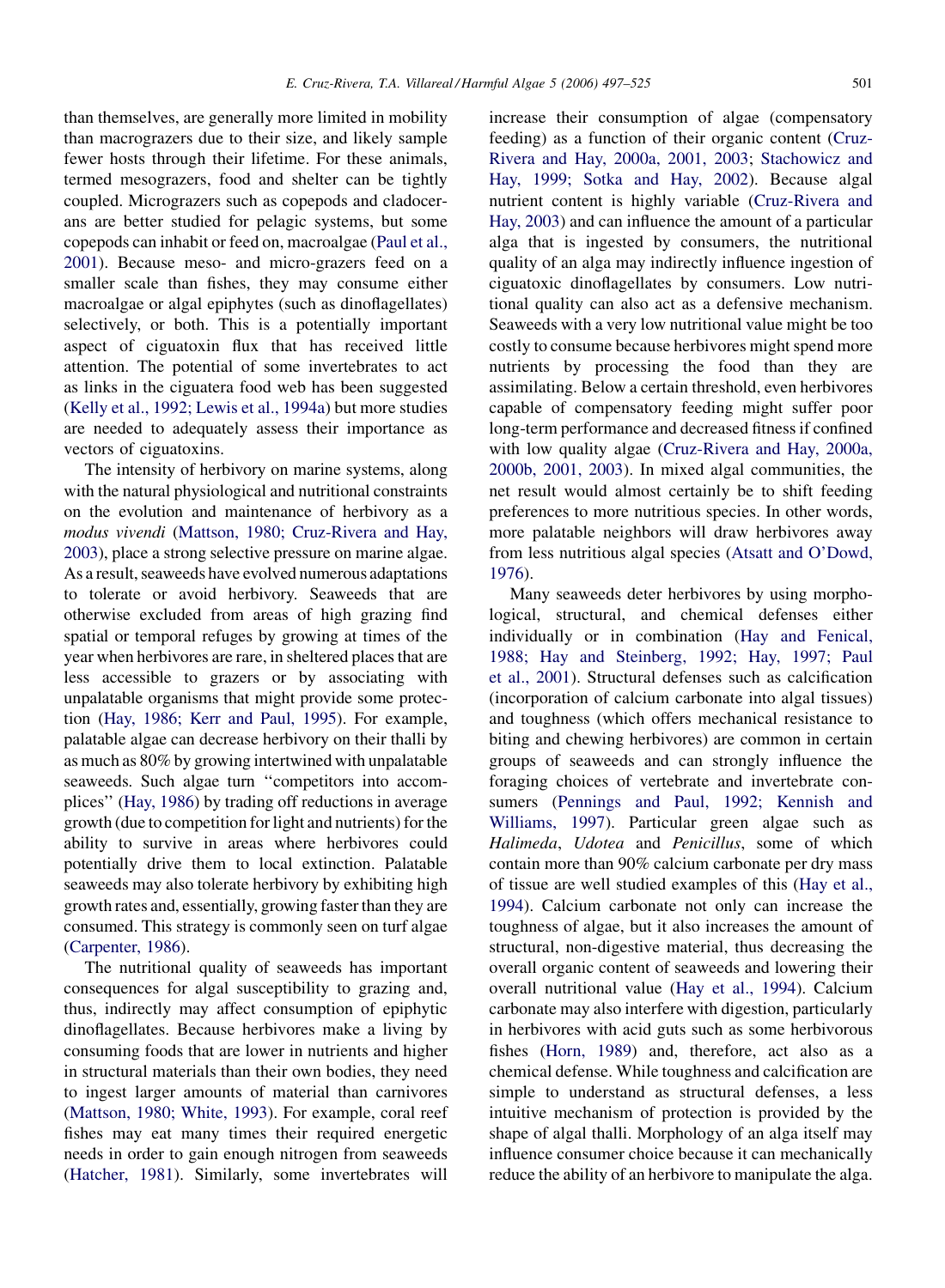For example, it was shown that the herbivorous crab Grapsus albolineatus selects algae based on the shape of the thallus rather than the nutritional content of algae [\(Kennish and Williams, 1997\)](#page-24-0).

Perhaps one of the best studied defensive strategies in marine macroalgae is the production of noxious secondary metabolites that deter herbivore feeding ([Hay](#page-23-0) [and Fenical, 1988; Hay and Steinberg, 1992; Paul et al.,](#page-23-0) [2001](#page-23-0)). More than 2400 natural products have been isolated from marine red, brown and green algae, and the majority of these have come from tropical species [\(Paul et al., 2001\)](#page-25-0). Although the ecological function of many marine algal secondary metabolites remains untested, some of the most thorough and ecologically realistic studies on the use of chemical defenses in consumer prey interactions come from the realm of marine–algal–herbivore interactions ([Hay and Fenical,](#page-23-0) [1988; Hay and Steinberg, 1992; Paul et al., 2001](#page-23-0)). The chemical identity of defensive secondary metabolites is diverse, encompassing terpenes, acetogenins, epoxydes, peptides and lipopeptides, phenolic acids, phlorotannins, and a variety of halogenated compounds ([Paul](#page-25-0) [et al., 2001\)](#page-25-0). Some algae such as Desmarestia spp. will accumulate sulfuric acid up to 18% of dry mass which serves as a feeding deterrent ([Sasaki et al., 2004](#page-26-0)). Many of the compounds tested against consumers thus far, show strong deterrence against larger consumers such as fishes and urchins, while smaller invertebrate grazer often prefer, and sometimes specialize, on chemically defended algae. These small consumers that live in areas where pressure from predation is high may sequester compounds from their host algae and incorporate them in their own tissues as defense, or may hide in, or cover themselves with, noxious algae and find ''enemy-free'' space from their natural enemies [\(Stachowicz and Hay, 1999; Cruz-Rivera, 2001; Hay,](#page-27-0) [1992](#page-27-0)). If macroorganisms such as small crustaceans, gastropods and polychaetes can find refuge from consumers by associating with noxious algae, it is then reasonable to assume that less visible organisms such as dinoflagellates could benefit the same way by finding refuge in chemically defended algae that are less susceptible to large grazers.

A particular alga can combine different defensive mechanisms and the importance of multiple defenses may be very significant in herbivore-rich tropical waters. The common co-occurrence of  $CaCO<sub>3</sub>$  and defensive secondary metabolites in tropical seaweeds has been suggested to be adaptive because the high diversity of tropical herbivores limits the effectiveness of any single defense [\(Schupp and Paul, 1994;](#page-27-0) [Hay, 1997; Paul et al.,](#page-23-0) [2001\)](#page-23-0). Multiple defenses can also act additively or

synergistically to decrease palatability of an alga. For example, combinations of  $CaCO<sub>3</sub>$  and secondary metabolites have been tested as feeding deterrents and both additive and synergistic effects of these combined defenses have been observed ([Pennings and Paul, 1992;](#page-26-0) [Hay et al., 1994\)](#page-26-0). Similarly, low nutritional quality of prey may enhance the negative effects of defensive secondary metabolites resulting in lower prey palatability [\(Duffy and Paul, 1992; Pennings et al., 1994](#page-22-0)), decreased per capita consumption of that prey and potentially on lower fitness of herbivores confined with such diets [\(Cruz-Rivera and Hay, 2003](#page-21-0)).

Given the array of defensive strategies displayed by marine macroalgae, it is clear that seaweeds cannot be regarded as a homogeneous ''ready to eat'' group. In fact, algae that seem conspicuous in reefs are often those that are unpalatable to grazers. Their deterrent capabilities, in turn, are often exploited by small macrofauna that find refuge on such algal species. Dinoflagellates living on defended algae would find similar refuge. Thus, large, abundant, conspicuous macroalgae may, in fact, represent sinks for ciguatera toxins rather than pools of available dinoflagellates to enter the food web. It is important to note that many unpalatable species have congeners that are palatable (e.g., Bryopsis, Laurencia, etc., [Appendix A\)](#page-11-0). Thus, it is important that surveys of G. toxicus report the species of algae from which dinoflagellates were collected. Generic assessments of algal hosts, might lead to erroneous estimations of ciguatoxin sources and flux.

# 3.1. Associational defenses, protective coatings and shared doom

Because unpalatable algae avoid or decrease consumption, they represent available substrates for epifauna and epiphytes, and potential safe sites for smaller organisms from larger consumers. This interaction has led to the evolution of complex associations between unpalatable algae (e.g., chemically defended) and a diverse array of mesograzers [\(Hay, 1992; Paul](#page-23-0) [et al., 2001](#page-23-0)). If unpalatable seaweeds represent a refuge for mesograzers from macroconsumers, it is likely that epiphytic dinoflagellates can exploit this refuge in a similar fashion. This has important implications for our understanding of ciguatoxin fluxes through food webs and the interpretation of field surveys, particularly those aimed at identifying ciguatera-prone areas. Traditionally, high densities of Gambierdiscus toxicus on algae have been interpreted through bottom–up controls such as nutrient inputs into the environment or reef degradation caused by eutrophication or coral bleaching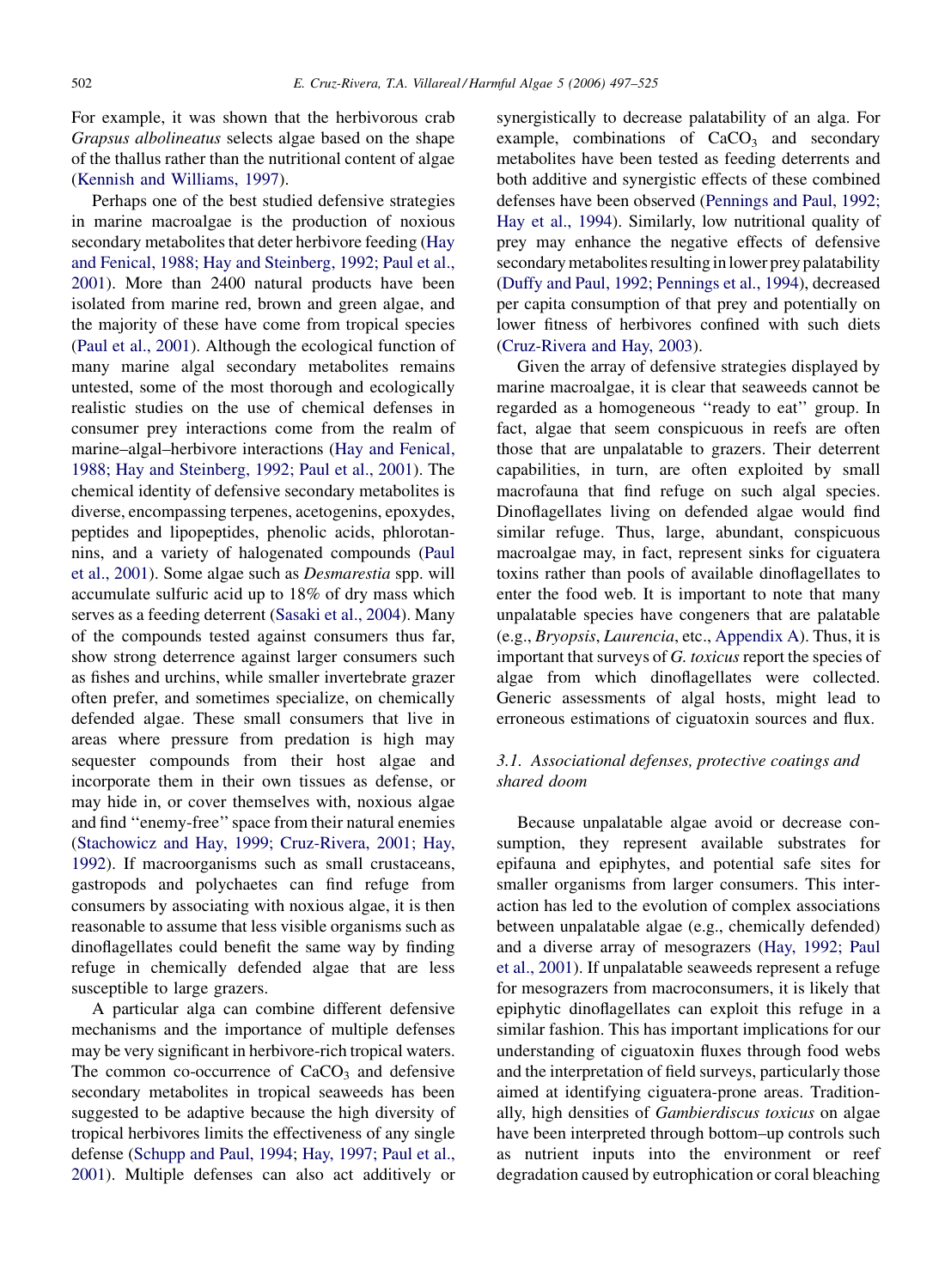[\(Anderson and Lobel, 1987; Lehane and Lewis, 2000](#page-20-0)). However, if dinoflagellates associate with algae that are not consumed by herbivores, then the importance of top–down control in toxin fluxes becomes more evident. Low preference macroalgae may passively accumulate dinoflagellates because they are not disturbed as often by grazers and, thus, act as sinks for ciguatera toxins (see also [Anderson and Lobel, 1987](#page-20-0)). Such reservoirs of G. toxicus might even serve as ''seed banks'' that help repopulate nearby areas when conditions are favorable.

One of the basic mechanisms by which unpalatable algae can serve as refugia is by creating ''enemy-free space.'' Because fish can recognize and learn to avoid distasteful prey ([Lindquist and Hay, 1995; Thacker](#page-24-0) [et al., 1997](#page-24-0)), they visit unpalatable seaweeds less often. This, in turn, lowers potential encounters between fishes and prey dwelling in low preference seaweeds. For example the brown alga Dictyota menstrualis (previously D. dichotoma in [Hay et al., 1987a,b](#page-23-0); [Duffy and](#page-22-0) [Hay, 1994](#page-22-0)) produces two terpene alcohols (pachydictyol A and dictyol E; [Cronin et al., 1995\)](#page-21-0) that are unpalatable to omnivorous fishes and urchins, but the alga is also a preferred food of the amphipod Ampithoe longimana which is generally not deterred by natural concentrations of the chemicals [\(Hay et al., 1987a](#page-23-0); [Duffy and Hay, 1994; Cronin and Hay, 1996; Cruz-](#page-22-0)[Rivera and Hay, 2003](#page-22-0)). The amphipod does not sequester compounds from the alga, but by living in a chemically defended host, is able to maintain its populations during times when other amphipods that do not associate with Dictyota are driven to local extinction by omnivorous fishes [\(Hay et al., 1987a;](#page-23-0) [Duffy and Hay,](#page-22-0) [1994; Cronin and Hay, 1996\)](#page-22-0).

This example is particularly relevant because Dictyota spp. have been used as sources of Gambierdiscus toxicus for physiological studies [\(Villareal and](#page-28-0) [Morton, 2002\)](#page-28-0) and are commonly sampled in population studies of this dinoflagellate ([Withers, 1981;](#page-28-0) [Carlson, 1984; Carlson et al., 1984; Ballantine et al.,](#page-28-0) [1985; Taylor, 1985; Taylor and Gustavson, 1985](#page-28-0); [Inoue](#page-24-0) [and Gawel, 1986;](#page-24-0) [Bomber et al., 1989;](#page-21-0) [Bourdeau and](#page-21-0) [Durand-Clement, 1991](#page-21-0); [Kohler and Kohler, 1992;](#page-24-0) [Popowski et al., 2001](#page-24-0)). Populations of more than 45,000 cells of G. toxicus per gram of Dictyota have been recorded [\(Carlson et al., 1984;](#page-21-0) [Table 1\)](#page-2-0). Most, if not all, species in the genus Dictyota produce dictyols [\(Faulkner, 1994](#page-22-0)) and species that occur widely in the tropics such as Dictyota acutiloba, D. bartayresiana (=D. bartayresii), D. ciliolata, D. menstrualis, and D. pfaffi have been shown to be chemically defended [\(Hay](#page-23-0) [et al., 1987a, 1990b;](#page-23-0) [Hay and Steinberg, 1992; Faulkner,](#page-23-0) [1994; Cronin and Hay, 1996; Cronin et al., 1997;](#page-23-0)

[Barbosa et al., 2004\)](#page-23-0). Given the widespread deterrence of this algal genus, it is possible that large populations of G. toxicus accumulate as a result of lower grazing disturbance on these algae.

The fact that many defended marine algae serve as refugia to a wide variety of mesograzers ([Hay, 1992;](#page-23-0) [Paul et al., 2001](#page-23-0)) carries also other consequences. The potential for marine mesograzers as ciguatoxin vectors remains unexplored. However, if indeed mesograzers are a link in the ciguatera food web, those finding refuge in defended algae might act as ciguatoxin sinks. In such cases, even if the animal can accumulate or vector toxins, its protected status (within its algal refuge) may reduce transfer to higher trophic levels.

A wide variety of macroalgae containing deterrent or bioactive secondary metabolites are known to host intermediate to dense (hundreds to thousands of cells per gram of algae) populations of Gambierdiscus toxicus and other benthic dinoflagellates (summarized in [Appendix A](#page-11-0)). These include species of red algae such as Asparagopsis (Fankenbergia), Portieria and Laurencia which produce halogenated compounds, various brown algae like Sargassum, Lobophora and Zonaria species, which contain phlorotannins, Dictyopteris spp. some of which produce potent feeding deterrents, Stypopodium zonale, which contains the deterrent stypopodial and syphonous green algae like Avrainvillea, Bryopsis and Caulerpa species, which produce terpenes that are deterrent to fishes and sequestered by certain gastropods for their own defense ([Paul et al.,](#page-25-0) [2001\)](#page-25-0). Gambierdiscus toxicus has also been found on cyanobacteria such as Lyngbya and Calothrix spp. which produce an array of cytotoxic and deterrent compounds (over 400 different secondary metabolites isolated from Lyngbya spp., [Paul et al., 2001\)](#page-25-0), and seagrasses such as *Thalassia testudinum* which contain phenolic acids [\(Zapata and McMillan, 1979](#page-28-0)), although their role in palatability is unknown ([Valentine and](#page-28-0) [Heck, 1999,](#page-28-0) [Appendix A\)](#page-11-0).

Just as the use of noxious algae as enemy-free space by invertebrates has been well documented, associational defenses between palatable and unpalatable seaweeds (e.g., Hypnea or Spyridia growing with Sargassum) have been studied ([Hay, 1986\)](#page-23-0) and provide analogs for Gambierdiscus and host macroalgae. In this case, algae that would otherwise suffer large losses in biomass due to herbivory, are able to survive by growing near, or intertwined with, less palatable algae. In some cases, these palatable algae trade reduced growth rates due to competition for light and nutrients with the host, for survival (lower mortality) by growing on defended hosts. Although there are no equivalent studies on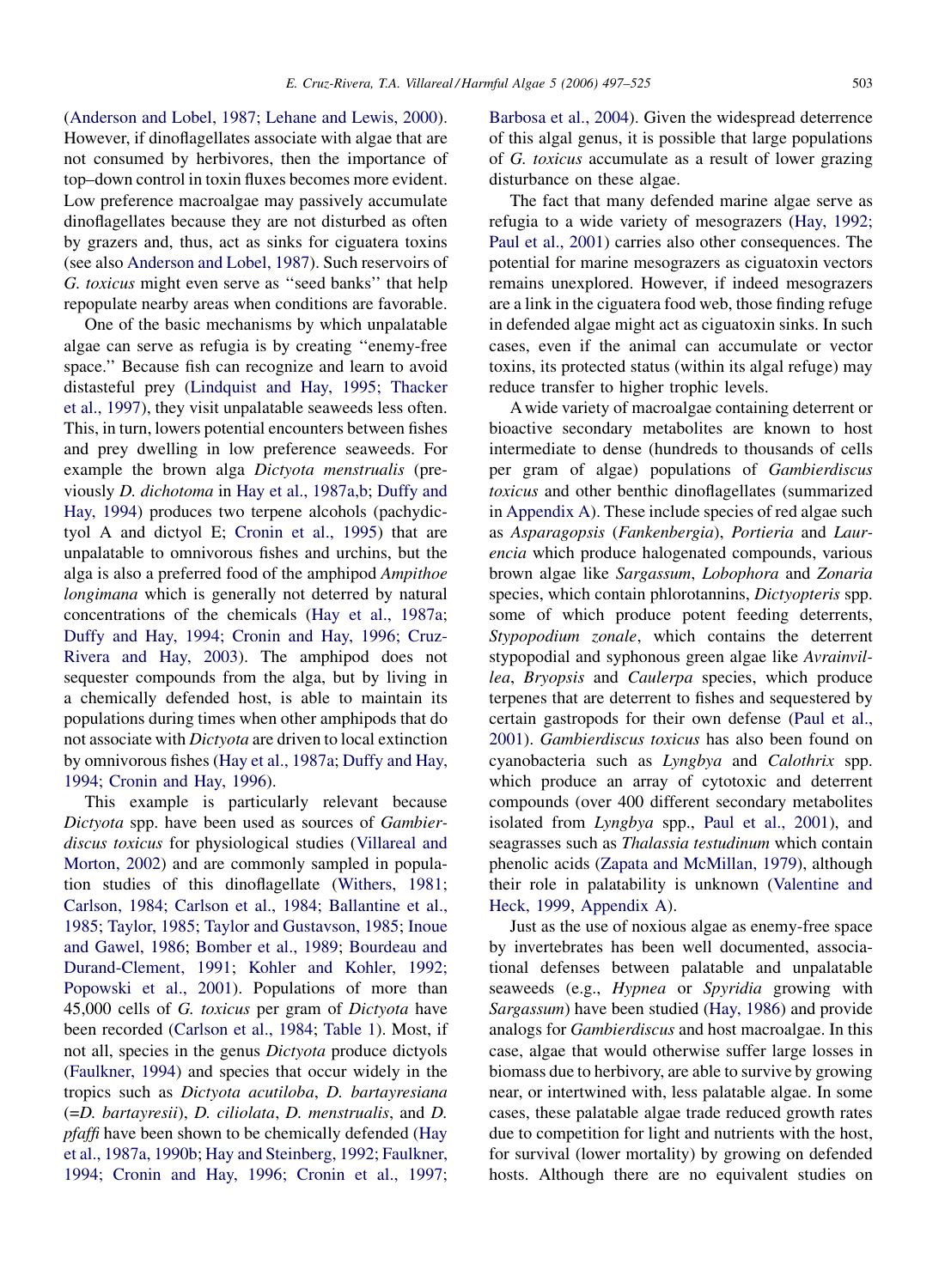associational defenses between benthic dinoflagellates and their algal hosts, similar mechanisms could, and likely do, operate in such interactions. Whether G. toxicus significantly competes for nutrients or light with their algal hosts is unknown. However, it is known that this dinoflagellate benefits from the shade provided by algae, thus reducing the potential for photoinhibition [\(Villareal and Morton, 2002\)](#page-28-0).

It is likely that G. toxicus also finds benefits by associating with algae that are structurally defended [\(Schupp and Paul, 1994;](#page-27-0) [Hay, 1997](#page-23-0)). Some calcified algae and tough leathery algae experience reduced herbivory because they are less susceptible to grazing from herbivores with weak mouthparts. Calcification is widespread is some green and red algae and genera such as Halimeda can contain >90% CaCO<sub>3</sub> per mass ([Hay](#page-23-0) [et al., 1994\)](#page-23-0). Calcified macroalgae known to host populations of Gambierdiscus toxicus include species of Acetabularia, Amphiroa, Galaxaura, Halimeda, Jania, Padina, Penicillus, Lithothamnion and Udotea [\(Table 1\)](#page-2-0). In fact, some of the highest densities known for this dinoflagellate come from collections of the widespread algal genus Jania from the Gambier Islands [\(Yasumoto et al., 1979](#page-28-0); [Table 1\)](#page-2-0).

The importance of toughness as a structural defense has received less attention than chemical defense in general. However, tests have shown calcification to be important for the preferences of large herbivorous gastropods and some fishes ([Pennings and Paul, 1992](#page-26-0); [Schupp and Paul, 1994\)](#page-27-0). The morphology of an alga itself can influence susceptibility to herbivores as it is the case with crabs that select food algae based on algal form, rather than nutritional value [\(Kennish and](#page-24-0) [Williams, 1997\)](#page-24-0). While tests clearly demonstrating toughness as a defensive mechanism in non-calcified algae are few, it is likely that this strategy is used by a wider variety of algae than currently appreciated. As such, G. toxicus likely finds some protection by living on tough or crisp algae such as Turbinaria, Colpomenia and some species of Sargassum (but see [Lewis, 1985,](#page-24-0) [Appendix A](#page-11-0)). Some of these algae have thick, leathery thalli and probably find some escape from grazers through toughness.

In addition to calcification, some green syphonous algae such as Acetabularia, Halimeda, Udotea and Penicillus produce chemical defenses. Multiple defenses can act additively or synergistically, thus enhancing the survival of some macroalgae in heavily grazed tropical reefs ([Hay et al., 1994](#page-23-0)). Siphonous algal hosts of G. toxicus have evolved some of the most sophisticated defensive systems in the ocean, including activated chemical defenses, differential allocation of noxious compounds into softer newer growths, and the ability of producing new, more susceptible shoots at night when herbivores are less active ([Hay et al.,](#page-23-0) [1988b](#page-23-0)).

Epiphytism can enhance or decrease the palatability of a host alga. [Wahl and Hay \(1995\)](#page-28-0) used the term "shared doom" to designate associations in which a more palatable epiphyte enhances the susceptibility of a less palatable host by growing on it. Without the epiphyte, the host loses less biomass due to its own defensive mechanisms, but these are ''masked'' by the attractiveness of the palatable epiphyte. On the contrary, palatable hosts might be protected by unpalatable epiphytes that are avoided by grazers. It is not known whether similar interactions develop between microbial epiphytes and macroalgae, however, the potential for microbial metabolites to alter the palatability of a host has been shown for some marine sponges ([Unson and](#page-28-0) [Faulkner, 1993; Unson et al., 1994; Bewley et al., 1996\)](#page-28-0). Just as palatable and unpalatable hosts may influence the intake of G. toxicus by herbivores, the compounds produced by the dinoflagellate could potentially alter the palatability of the host.

These examples emphasize the complexities of marine plant–herbivore interactions. Current understanding of ciguatoxin fluxes largely overlooks the role of different host algae as sources or sinks of ciguatoxins (but see [Anderson and Lobel, 1987](#page-20-0)), although some authors have argued that specific groups of algae, particularly filamentous turfs, are mainly responsible for the intake of toxins by fishes ([Anderson and Lobel,](#page-20-0) [1987; Lewis and Holmes, 1993; Abbott, 1995; Lehane](#page-20-0) [and Lewis, 2000\)](#page-20-0). Turf algae can contain large numbers of Gambierdiscus ([Table 1](#page-2-0)), but turfs themselves may be comprised of palatable or unpalatable species. Until now the underlying mechanisms leading to such differences in algal palatability have not been addressed comprehensively as important factors regulating ciguatoxin flux.

# 3.2. Spatial variation in herbivory, herbivore selectivity and algal abundance

In addition to the role that chemical and/or structural defenses play in modifying grazing rates at a single site, grazing may be affected by spatial location within the reef complex. Herbivory decreases with depth and with distance from the shore, being lower in lagoons and high energy areas such as reef crests and higher in the upper reef slope [\(Hay, 1981a, 1981b, 1984; Hay et al., 1983;](#page-23-0) [Lewis, 1985\)](#page-23-0). Herbivory is also lower in mangrove channels and shallow reef flats. Thus, all other things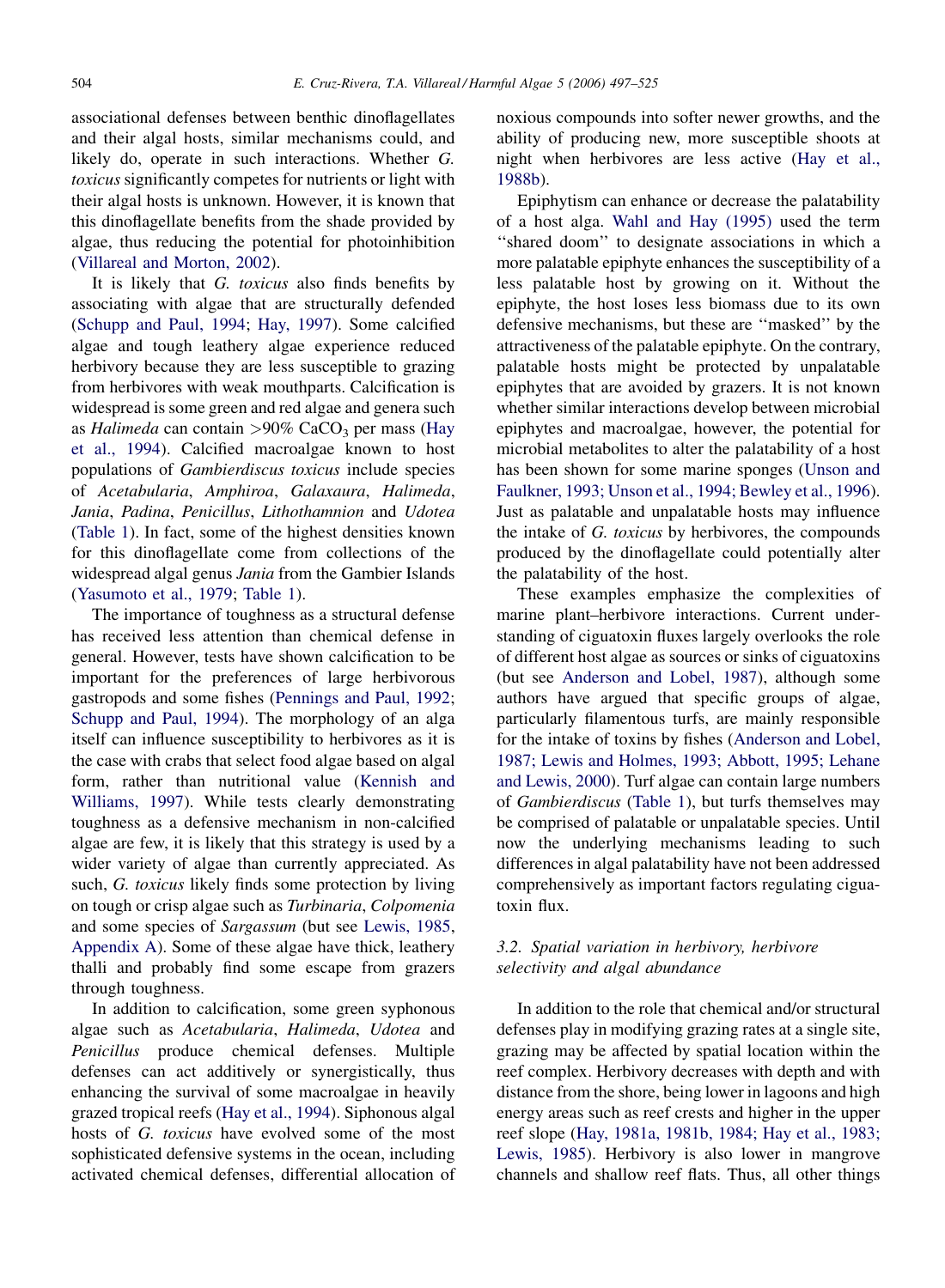being equal, ciguatoxin influx to food webs could be potentially faster in these environments than in low energy areas such as lagoons and mangroves.

Because of these variations, palatable seaweeds can find spatial escapes by growing where herbivory is low. Species in genera such as Turbinaria and Sargassum, both of which have often been sampled for Gambierdiscus toxicus, often form dense bands in shallow flats or lagoons. High densities of dinoflagellates in these algae might reflect accumulation on hosts that are disturbed less often by herbivore feeding, and in fact represent food sources that are spatially protected from where most herbivores forage. While both these genera contain species that are chemically or structurally defended [\(Appendix A\)](#page-11-0), some evidence has shown that these genera will be consumed in areas where herbivory is high [\(Lewis, 1985; Cruz-Rivera and Paul, 2002](#page-24-0)).

While many defensive mechanisms have been shown in seaweeds, it is important to note that susceptibility to herbivores is relative. Starvation, for example, can cause consumers to be less selective and more likely to eat defended hosts [\(Cronin and Hay, 1996](#page-21-0)). In Guam, seasonal recruitment of juvenile rabbittfishes (Siganus spp.) can sometimes be so high that both palatable and normally unpalatable or lower preference algae are completely consumed (E. Cruz-Rivera, personal observation). More importantly, the same algal host is often differentially palatable to different fishes and invertebrates.

Herbivore selectivity has not been included in current models of ciguatoxin flux, but it is very likely that incidental consumption of Gambierdiscus is heterogeneous depending on the fish species involved. Behavioral traits such as feeding preference interact with evolutionary adaptations such as biomechanical properties of mouthparts to influence foraging. For example, certain fishes like the surgeonfish Ctenochaetus striatus that forage on macroalgae, actually target epiphytes and detritus accumulated on the surface of larger seaweeds [\(Polunin et al., 1995; Choat et al., 2004\)](#page-26-0). In this sense, these fishes are omnivores and might depend less on chemical or nutritional traits of macroalgae than strictly herbivorous fishes. Yet these fish can be important links on the transfer of ciguatoxins between trophic levels [\(Campbell et al., 1987; Hokama et al., 1988; Lewis et al.,](#page-21-0) [1994b](#page-21-0) and references therein). Similarly, some small invertebrate consumers that feed at microscopic scales and pick cells directly from the surface of host algae could depend less on macroalgal traits and still be important links on the ciguatera food web. Such an alternative food web has been described for floating communities in pelagic Sargassum [\(Kelly et al., 1992\)](#page-24-0).

Just as herbivory varies spatially overall, the dominant herbivores in a region determine algal community structure. For example, [Cruz-Rivera and](#page-21-0) [Paul \(2002\)](#page-21-0) exposed similar arrays of macroalgae and cyanobacteria suspended in ropes at two different reefs in Guam and found strikingly different results. At Cocos Lagoon, five algae (but not the cyanobacteria) were eaten significantly by the natural fish assemblage, whereas in Western Shoals, only two macroalgal species were consumed significantly. Observations during the experiments noted that at Western Shoals one herbivore was dominant (the unicornfish Naso hexacanthus) while Cocos Lagoon had a more diverse fish community. Even herbivorous fishes that occur sympatrically could forage on very different resources and the degree at which G. toxicus occurs on different host algae might affect toxin flux by biasing certain fish species as vectors and not others.

Because different herbivores show different preferences, the degree by which an alga can be a source of ciguatoxins or a refuge for Gambierdiscus is variable. In particular, little is known of invertebrates as vectors of ciguatoxins. This is important, because mesograzers often show preference or specialize on algae that are unpalatable to macrograzers [\(Hay, 1992; Hay and](#page-23-0) [Steinberg, 1992; Paul et al., 2001](#page-23-0)). If these smaller invertebrate herbivores incidentally consume G. toxicus, they could represent an underappreciated link in the ciguatera food web. [Kelly et al. \(1992\)](#page-24-0) have noted such a food web where crustaceans appear to play an important role.

# 4. Ciguatoxin fluxes and more realistic food webs

The complexities of marine plant-herbivore interactions require that a broader view of how ciguatoxin enters marine food webs be developed. In particular, the importance of top–down processes (i.e., herbivory) should be evaluated in the context of algal host defenses and palatability. In [Fig. 1,](#page-9-0) we expand on the current model of ciguatera food webs to include differences in algal traits that lead to variability in algal susceptibility to herbivores. Once these traits are considered, the potential for different algae to serve as sources or sinks of ciguatoxins becomes more evident. Algae with diverse traits essentially represent various stages of a continuum. At the extremes are seaweeds with no known defenses and that tolerate herbivory by having high productivity. This is the case of many turf-forming algae [\(Carpenter,](#page-21-0) [1986\)](#page-21-0). The other extreme is represented by algae having multiple defensive mechanisms such as calcification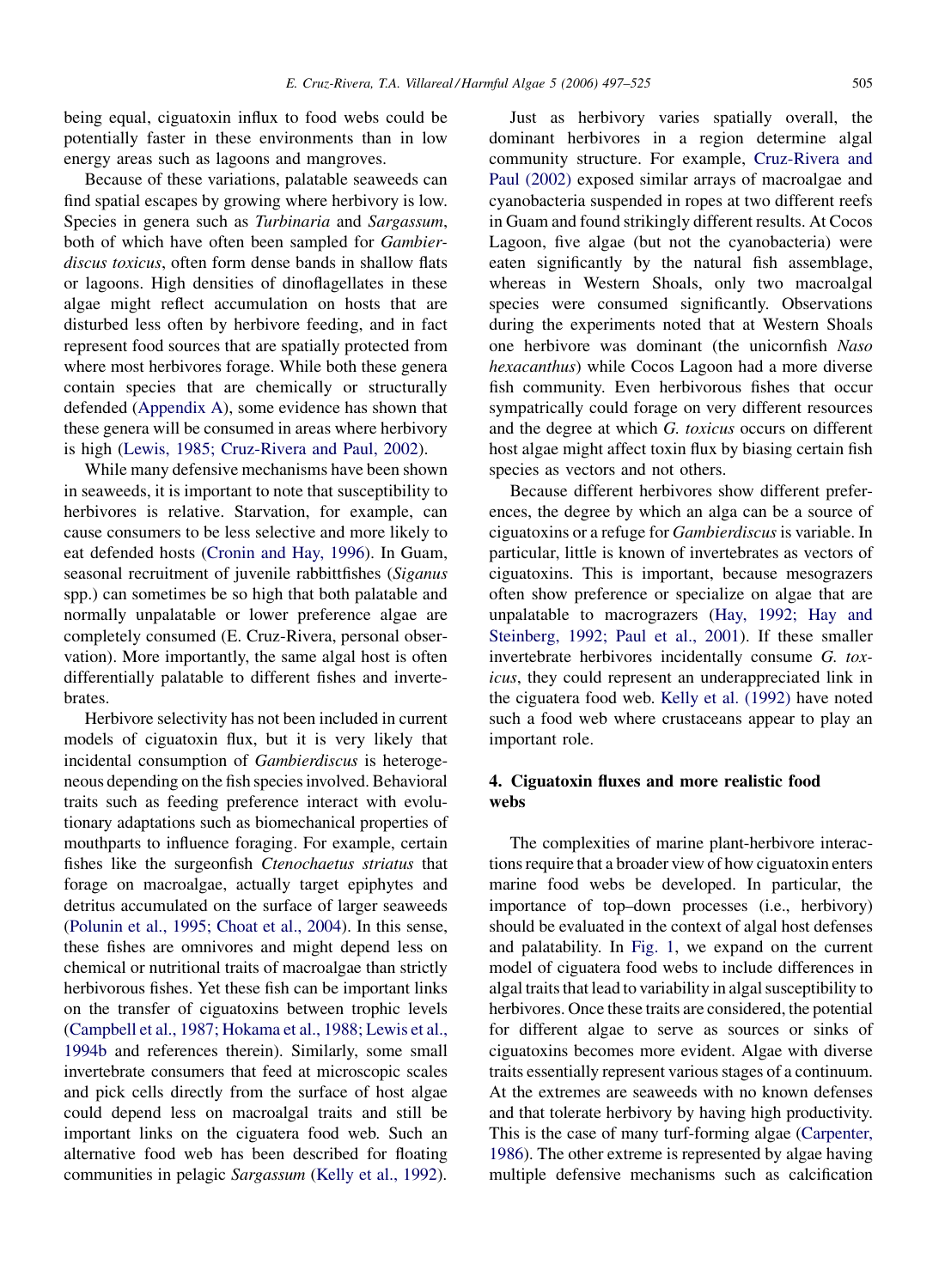<span id="page-9-0"></span>

Fig. 1. A conceptual model illustrating potential pathways and intensity of fluxes from different algal sources. The asterisk indicates two potential types of flux fron the same source: seaweeds of low nutritional quality may be generally avoided by herbivores. However, certain mesograzers (e.g. some amphipods and crabs) will increase consumption as a response to low nutrient level in their food (compensatory feeding). Thus, for these algae, different mesograzers might respond by eating less, or by accelerating consumption.

(structural defense) and noxious secondary metabolites (chemical defense). It is not difficult to see how the same amount of G. toxicus on each of these algal hosts might be consumed differently by the same herbivore community. The former might represent an available source of ciguatoxins that enters the food web, while the latter would decelerate toxin flux and act as a sink. Furthermore, because they are a quickly-renewing consumable resource, palatable and fast-growing algae might contribute more to toxin flux even with low densities of  $G$ . toxicus than unpalatable algae with higher dinoflagellate burdens.

This model also includes the potential role of mesograzers as ciguatoxin vectors. Predatory fishes are a key determinant of population densities and dynamics for small marine invertebrates. The potential of mesograzers as ciguatoxin vectors is unexplored, but could be particularly important when dealing with species that consume defended seaweeds. These mesograzers, in essence, would serve as a link between algae that would ordinarily act as sinks of ciguatoxins and higher trophic levels.

An interesting aspect of marine–plant herbivore interactions pertains to algae with low nutritional quality. While this can benefit the alga by causing an herbivore to consume other resources, but it can also elicit a compensatory response in some mesograzers ([Cruz-Rivera and Hay, 2000a, 2001, 2003\)](#page-21-0). Thus, when faced with an alga of low nutrient content, some herbivores will respond by increasing consumption on that alga to gain enough nutrition. Thus an alga with low nutrient content laden with Gambierdiscus toxicus could potentially act as a sink for herbivores that reject it, or enhance toxin flux via consumers capable of compensatory feeding. A similar argument can be made for herbivores that feed on complementary resources to balance their nutritional requirements [\(Pennings et al.,](#page-26-0) [1993; Cruz-Rivera and Hay, 2000b](#page-26-0)). If complementary resources are rare, they will be consumed disproportionately compared to more abundant seaweeds ([Pennings](#page-26-0)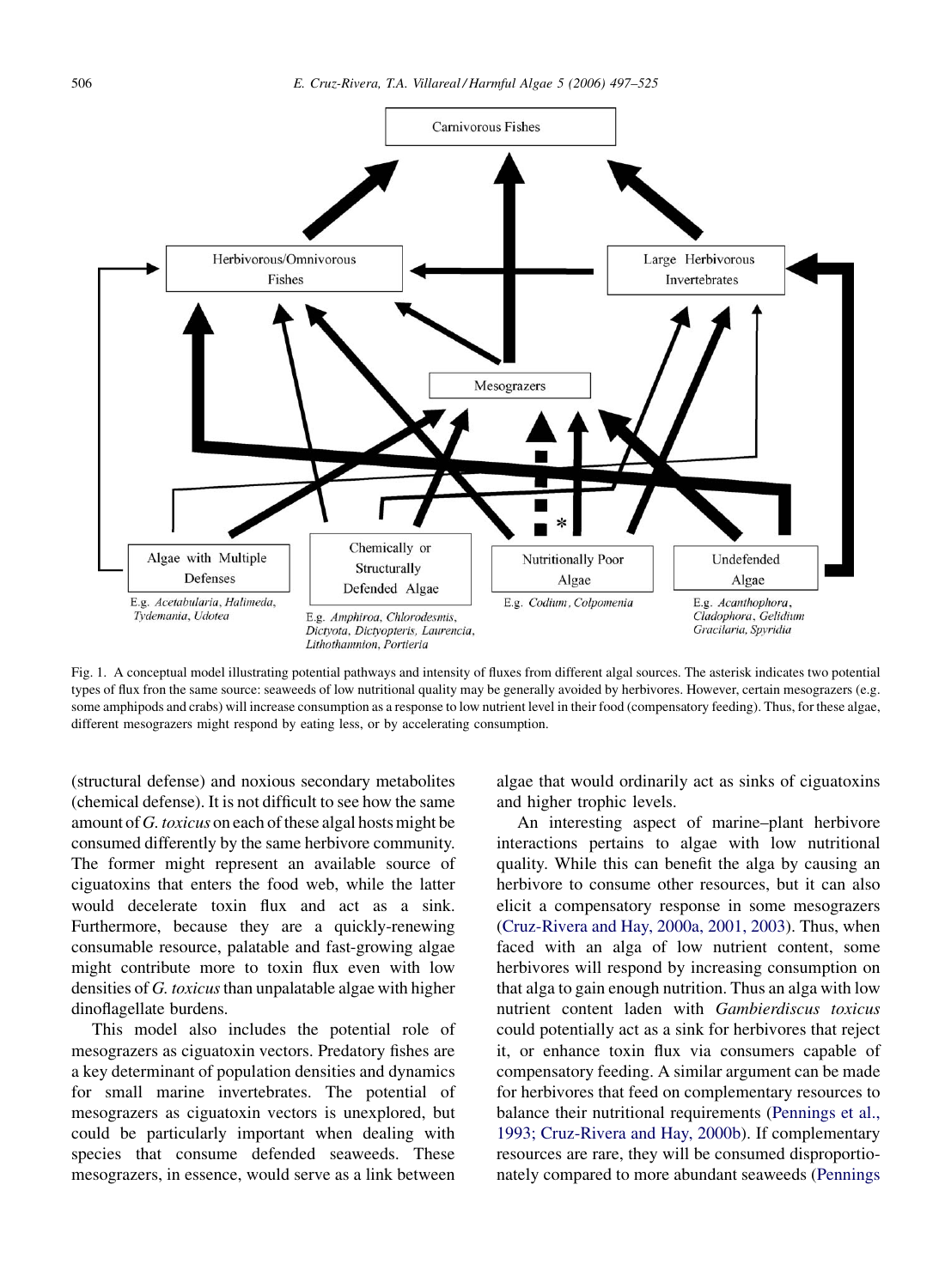[et al., 1993](#page-26-0)). In summary, the underlying assumption that all algae carrying G. toxicus represent equivalent sources of ciguatoxins to enter food webs is more context-dependent than currently appreciated.

### 5. Other dinoflagellates

While this review focuses on Gambierdiscus toxicus, the diversity of symptoms in ciguatera-related cases suggests that other dinoflagellate toxins also bioaccumulate on fish tissues and that these toxins might have a benthic origin. Species in the genera Amphidinium, Coolia, Gonyaulax, Ostreopsis, Prorocentrum and Scripsiella, are confirmed toxin producers and dwell on macroalgae (e.g., [Yasumoto et al., 1980; Tindall](#page-28-0) [et al., 1984; Carlson and Tindall, 1985; Bomber et al.,](#page-28-0) [1989; Tindall and Morton, 1998; Holmes et al., 1998;](#page-28-0) [Pocsidio and Dimaano, 2004\)](#page-28-0). It is likely their compounds enter fish food webs in a similar fashion as those of Gambierdiscus, although biomagnification to the level required to affect human health has not been documented. Thus, the processes described above can be applied to understand fluxes of other microbial toxins of benthic origin.

It is important to note that, while we present a theoretical framework based on studies of marine plant– herbivore interactions, our purpose is not to present our model as complete. Rather, we highlight areas in which future research can be directed to elucidate actual spatial and temporal variations in ciguatoxin flux, thus contributing to a more complete understanding of the ciguatera food web. At the base of our arguments is a simple testable hypothesis: algal host traits affect strongly the flux of ciguatera because different seaweeds are differentially palatable to herbivores.

# 6. Conclusions

Some strong patterns do emerge from considering available studies in marine algal–herbivore interactions. Algae as sources of Gambierdiscus cannot be considered homogeneous or equally available to fishes [\(Appendix A](#page-11-0)). The diversity of defensive strategies and adaptations in seaweeds against herbivory demonstrates a need for considering the ecology of host algae as a determining factor in the routes and fluxes of ciguatoxins. While defenses might not completely eliminate grazing of well defended algae (e.g., against mesograzers), they can strongly influence ciguatoxin fluxes by diverting consumers to other sources or reducing the per capita amount of the resource consumed. Furthermore, because congeneric algae can have dramatically different susceptibilities to herbivores, surveys would benefit from identifying algae at the species level. Also, the diversity of herbivores in marine systems argues for the potential role of invertebrates as vectors or even sinks (for herbivores that are themselves defended) of ciguatoxins. Such pathways remain unexplored.

Assessments of ciguatera outbreaks and endemicity can no longer be performed solely by sampling algae that are conspicuous and readily collected because these potentially represent species that are not consumed in great quantities by herbivores ([Anderson and Lobel,](#page-20-0) [1987\)](#page-20-0). Measured in this way, the standing stock of Gambierdiscus toxicus in a reef may not adequately approximate toxin flux because large, slower growing algae carrying dense dinoflagellate populations might contribute little toxin for consumption. In contrast, small pools of fast growing algae (e.g., palatable turfs) could be responsible for most of the toxin flux, even at much lower dinoflagellate densities, due to the rapid turnover of the resource.

#### Acknowledgements

We are grateful to M. Lamote for helping us translate articles in French. R.J. Lewis and M.J. Holmes provided comments and suggestions that greatly improved this manuscript. Financial support for this work was provided by NOAA ECOHAB NA03N0S4780 to T.A.V. This is contribution no. 1341 of The University of Texas at Austin Marine Science Institute.[SES]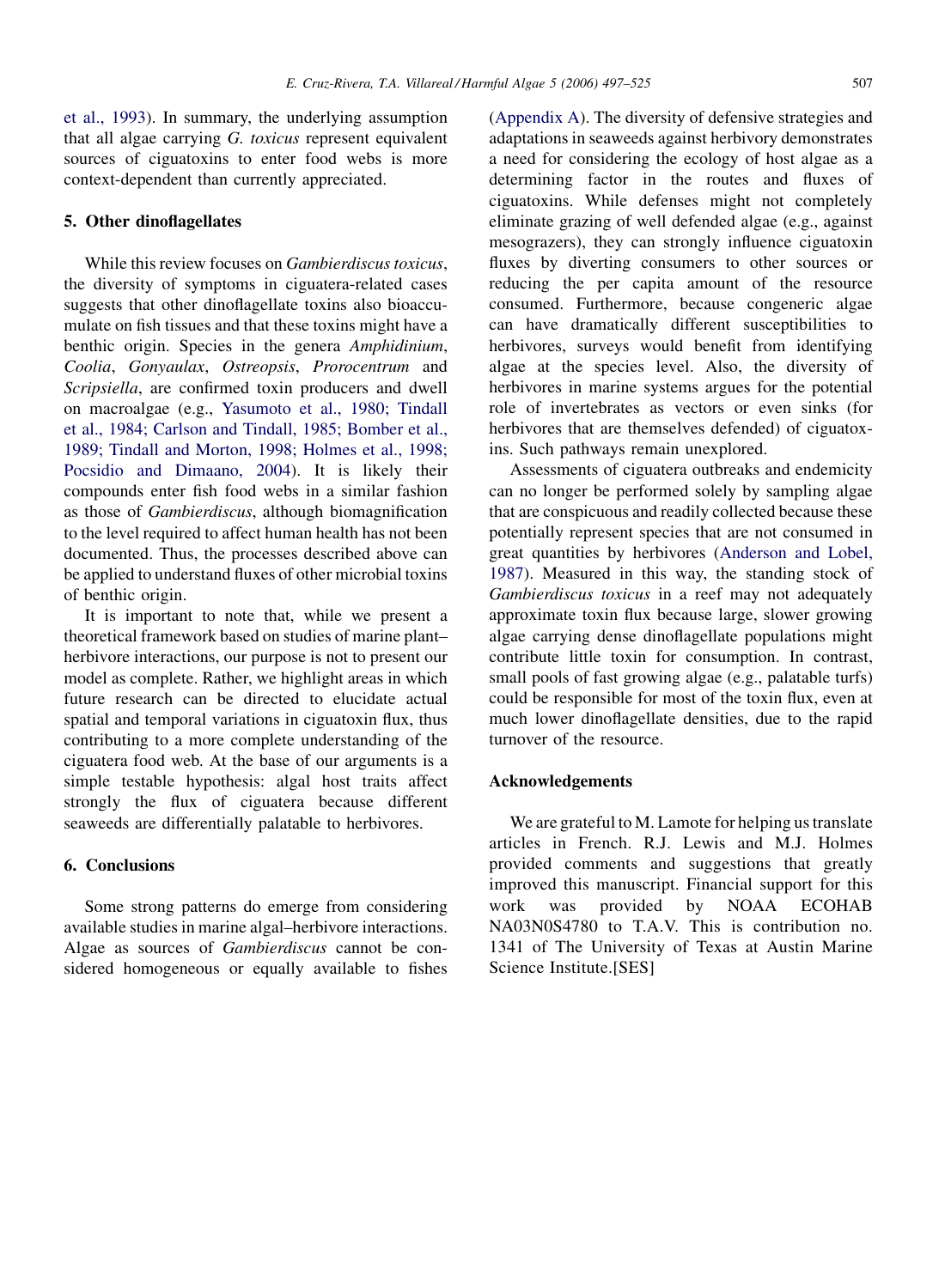<span id="page-11-0"></span>

|                                | Because only genera are recorded, highest and lowest G. toxicus cell densities might correspond to different congeneric seaweeds. Remarks on macroalgal<br>relative palatability were evaluated by reviewing >200 articles on algal-herbivore interactions. See "Refs." for full citations.                                                                                                                                                                                                                                                                                                                                                                     |                                                                                       |                                                                                                                                                                                                                                            |
|--------------------------------|-----------------------------------------------------------------------------------------------------------------------------------------------------------------------------------------------------------------------------------------------------------------------------------------------------------------------------------------------------------------------------------------------------------------------------------------------------------------------------------------------------------------------------------------------------------------------------------------------------------------------------------------------------------------|---------------------------------------------------------------------------------------|--------------------------------------------------------------------------------------------------------------------------------------------------------------------------------------------------------------------------------------------|
| Algal genus                    | Remarks                                                                                                                                                                                                                                                                                                                                                                                                                                                                                                                                                                                                                                                         | Gambierdiscus toxicus<br>densities (cells/gwm alga)                                   | References                                                                                                                                                                                                                                 |
| Acanthophora                   | Branching red algae either epiphytic or on primary substrate (Gacia et al., 1999; Littler and Littler, 2000).<br>Palatable to fishes, urchins, crabs and sea turtles (Hay, 1981a, 1984; Hay et al., 1989, 1990b; Lewis, 1985;<br>Paul and Hay, 1986;Paul, 1987; Russell and Balazs, 1994; Stimson et al., 2001; Cruz-Rivera and Paul, 2002;<br>Pillans et al., 2004)                                                                                                                                                                                                                                                                                            | 15-6095                                                                               | Withers (1981),<br>Shimizu et al.<br>$(1982)$ , Carlson<br>$(1984)$ , Taylor<br>$(1985)$ , Ballantine<br>et al. (1985),<br>Bourdeau and<br>Durand-Clement<br>$(1991)$ , Morton<br>and Faust (1997),<br>Tindall and<br><b>Morton</b> (1998) |
| Acetabularia                   | Calcified algae (Kingsley et al., 2003; Kerkar, 1994). Secondary metabolites have also been observed in some<br>species and chemical defenses have been suggested (Cetrulo and Hay, 2000). However, urchins and fishes can<br>readily consume some species (Hay, 1984; Bulleri et al., 2002)                                                                                                                                                                                                                                                                                                                                                                    | 19                                                                                    | Bomber et al. (1989)                                                                                                                                                                                                                       |
| Acrochaetium                   | Filamentous, epiphytic red alga (Wear et al., 1999; Sanson et al., 2002; N'Yeurt and Payri, 2004). This genus<br>has been revised repeatedly with different species now belonging to different genera such as <i>Audouinella</i><br>(Harper and Saunders, 2002; Woelkerling, 1983). No data on palatability is available for this genus, although<br>some data exist for related or revised genera (e.g., Wahl and Hay, 1995)                                                                                                                                                                                                                                   | Densities not<br>explicitly stated                                                    | Bourdeau and<br>Durand-Clement<br>(1991)                                                                                                                                                                                                   |
| Actinotrichia                  | Calcified red algae (Kerkar, 1994). No studies available on palatability                                                                                                                                                                                                                                                                                                                                                                                                                                                                                                                                                                                        | 2 in Koike et al. (1991),<br>$0-7$ cells/cm <sup>2</sup> in Abuso<br>et al. (2000)    | Koike et al. (1991),<br>Abuso et al. (2000)                                                                                                                                                                                                |
| Amphiroa                       | Heavily calcified red algae (Kerkar, 1994; Payri, 1995), which likely offers some structural defense. Field<br>experiments showed some species to be unpalatable to tropical fishes (Hay, 1981a; Hay et al., 1989; Paul and<br>Hay, 1986), although some gastropods and urchins will consume these algae (Klumpp et al., 1993; Tahil and<br>Juinio-Menez, 1999). Palatability in this genus is variable with some tropical species being less palatable than<br>their temperate counterparts (Bolser and Hay, 1996)                                                                                                                                             | $21 - 34$                                                                             | Gillespie et al.<br>(1985a), Chinain<br>et al. (1999a)                                                                                                                                                                                     |
| Asparagopsis<br>(Falkenbergia) | Produces halogenated compounds (McConnell and Fenical, 1977; Bruneau et al., 1978; Combaut et al., 1978;<br>Marshall et al., 1999) although their function as feeding deterrents has not been explicitly tested. Urchins show<br>decreased consumption, growth and fitness when confined with some species of <i>Asparagopsis</i> (Frantzis et al.,<br>1992; Frantzis and Gremare, 1993). While Asparagopsis and Falkenbergia were originally placed in different<br>genera, and have been sampled for dinoflagellates as such, it is now known that these are the gametophyte and<br>sporophyte stages (respectively) of the same alga (Guiry and Dawes, 1992) | 17–660 Densities not<br>explicitly stated in<br>Bourdeau and<br>Durand-Clement (1991) | Gillespie et al.<br>(1985a), Bourdeau<br>and Durand-Clement<br>(1991)                                                                                                                                                                      |
| Avrainvillea                   | Some species known to be of low preference to fishes (Hay, 1984; Paul and Hay, 1986; Paul et al., 1987a) and<br>chemically defended by producing the feeding deterrent avrainvilleol (Sun et al., 1983; Hay et al., 1990b,<br>Meyer et al., 1994). Certain mesograzers exploit this genus as food and refuge (Gavagnin et al., 2000; Hay et al.,<br>1990b, E. Cruz-Rivera, unpublished). Other bioactive secondary metabolites have been isolated from Avrainvillea<br>spp. but their role in plant-herbivore interactions is unknown (Colon et al., 1987; Chen et al., 1994)                                                                                   | 31                                                                                    | Gillespie et al.<br>(1985a)                                                                                                                                                                                                                |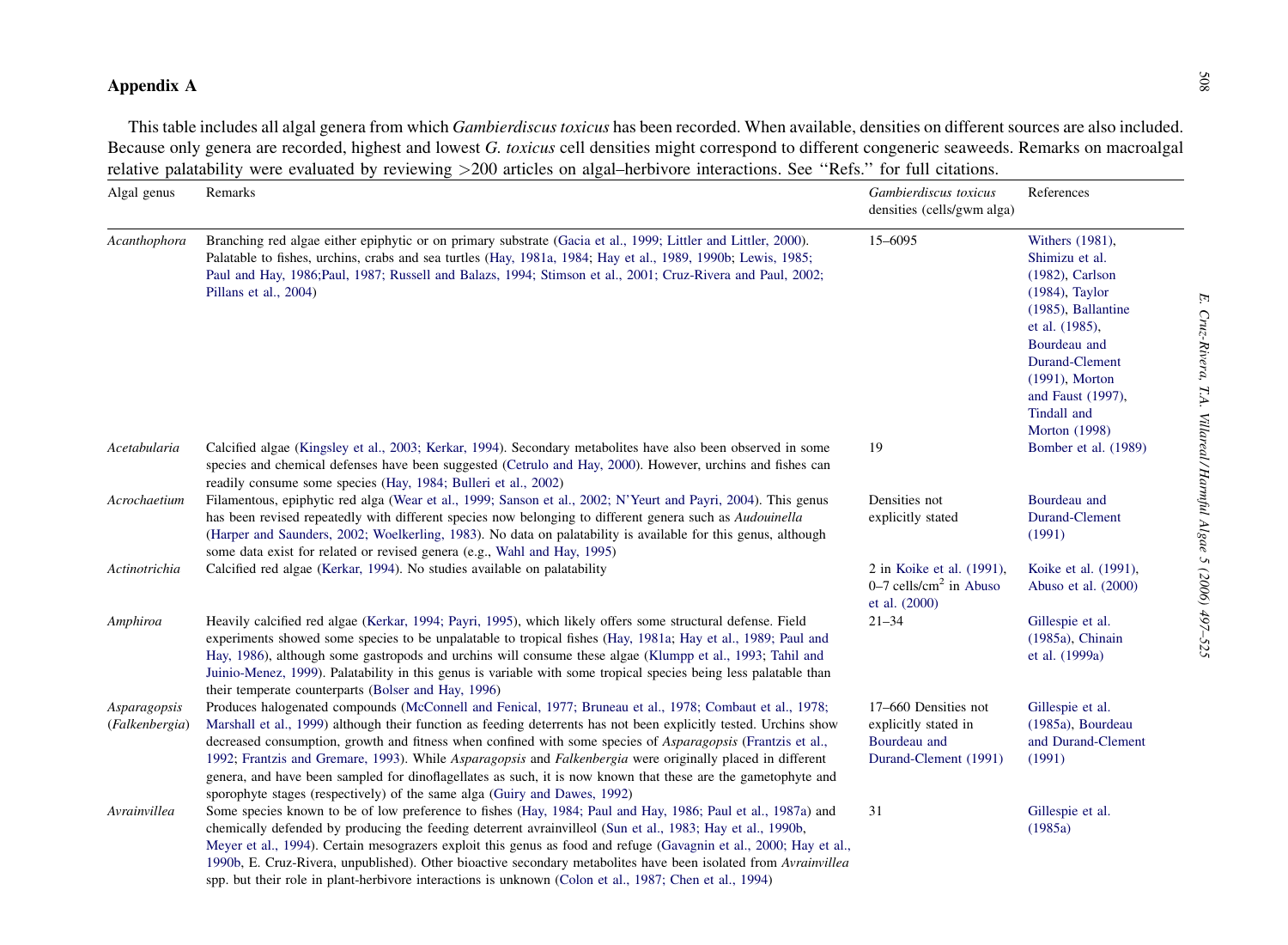| <b>Boodlea</b>      | Green filamentous turf alga with a spongy thallus (Littler and Littler, 2000). Little data available on palatability<br>although it is consumed to some extent by certain crabs (Sato and Wada, 2000)                                                                                                                                                                                                                                                                                                                                                                             | $10 - 78$                          | Kaly and Jones<br>(1994)                                                                                                                                                                                            |
|---------------------|-----------------------------------------------------------------------------------------------------------------------------------------------------------------------------------------------------------------------------------------------------------------------------------------------------------------------------------------------------------------------------------------------------------------------------------------------------------------------------------------------------------------------------------------------------------------------------------|------------------------------------|---------------------------------------------------------------------------------------------------------------------------------------------------------------------------------------------------------------------|
| <b>Bryopsis</b>     | Chemically defended species are unpalatable to some fishes and serve as food and sources of sequestered<br>chemicals for certain gastropods (Meyer et al., 1994; Hamann et al., 1996; Horgen et al., 2000; Becerro<br>et al., 2001). Some fishes, including territorial damselfishes, however, may prefer <i>Bryopsis</i> as food (Paul and<br>Hay, 1986; Hixon and Brostoff, 1996; Ferreira et al., 1998). Certain compounds from this algal genus induce<br>ecdysis in G. toxicus (Sakamoto et al., 2000)                                                                       | $2 - 680$                          | Shimizu et al. (1982),<br>Asuncion et al. (1995)                                                                                                                                                                    |
| <b>Bryothamnion</b> | Toxicity towards fish has been suggested, but not rigorously tested (De Lara-Isassi et al., 2000). Transplant<br>experiments, however, showed one species to be unpalatable (Hay, 1981a)                                                                                                                                                                                                                                                                                                                                                                                          | $1 - 531$                          | Taylor and Gustavson<br>(1985), Popowski<br>et al. $(2001)$                                                                                                                                                         |
| Calothrix           | Cyanobacterium. A number of toxic and bioactive secondary metabolites have been isolated mostly from<br>freshwater species. (Rickards et al., 1999; Hockelmann and Juttner, 2004). Less is known about marine species                                                                                                                                                                                                                                                                                                                                                             | Densities not<br>explicitly stated | Bourdeau and<br>Durand-Clement<br>(1991)                                                                                                                                                                            |
| Caulerpa            | Chemical defenses against fishes and gastropods are known in this genus (Paul and Fenical, 1982, 1986; Paul<br>and Hay, 1986; Paul et al., 1987b; Pennings and Paul, 1992). However, the palatability of the same species,<br>and of species containing the same secondary metabolites varies strongly among herbivores (e.g., Hay, 1981a;<br>Hay, 1984; Lewis, 1985; Paul and Fenical, 1985; Paul and Hay, 1986; Morrison, 1988; Meyer and Paul, 1992;<br>Cruz-Rivera and Paul, 2002; McClanahan et al., 2002; Andre et al., 2005)                                               | $0.03 - 209$                       | Ballantine et al.<br>$(1985)$ , Gillespie<br>et al. $(1985a)$ , Inoue<br>and Gawel (1986),<br>Bomber et al. (1989),<br>Bourdeau and<br>Durand-Clement<br>(1991), Kaly et al.<br>$(1991)$ , Kaly and<br>Jones (1994) |
| Centroceras         | Filamentous turf on primary substrate or epiphytic (Littler and Littler, 2000). Palatable to surgeonfishes, parrot<br>fishes, and kyphosids (in higher latitudes) (Barry and Ehret, 1993; Hixon and Brostoff, 1996). However, it can be<br>of low or high preference to different species of "gardening" damselfishes (Hixon and Brostoff, 1996; Ferreira<br>et al., 1998). As an epiphyte on seagrasses it is readily consumed by gastropods (Klumpp et al., 1992)                                                                                                               | Densities not<br>explicitly stated | Bourdeau and<br>Durand-Clement<br>(1991)                                                                                                                                                                            |
| Ceramium            | Filamentous turf on primary substrate or epiphytic (Littler and Littler, 2000; Kamer et al., 2001; Anderson et al.,<br>1998; Jagtap, 1998). Some species are known to be fast growing (Pedersen and Borum, 1997) and can form<br>large blooms under eutrophic conditions (Kamer et al., 2001). Species can be very low to high preference foods<br>for fishes, including tropical "gardening" damselfishes (Paul and Hay, 1986; Hixon and Brostoff, 1996;<br>Ferreira et al., 1998) and temperate species are known to be consumed by some mesograzers<br>(Anderson et al., 1998) | Densities not<br>explicitly stated | Bourdeau and<br>Durand-Clement<br>(1991)                                                                                                                                                                            |
| Chaetomorpha        | Filamentous, mat forming algae (Littler and Littler, 2000). No defenses are known against larger grazers,<br>although some species can be unpalatable to some mesograzers (Cruz-Rivera and Hay, 2001). It is a common<br>food item for green turtles (Seminoff et al., 2002).                                                                                                                                                                                                                                                                                                     | 75793                              | Withers (1981),<br>Carlson et al. (1984),<br>Carlson and Tindall<br>(1985), Bourdeau and<br>Durand-Clement<br>(1991)                                                                                                |
| Chlorodesmis        | Chemically defended algae (Paul, 1987) that serves as host for specialist crabs and gastropods that use this<br>alga as refuge (Hay et al., 1989). Some rabbittfish will consume Chlorodesmis (Tsuda and Bryan, 1973; Paul<br>et al., 1990)                                                                                                                                                                                                                                                                                                                                       | 26                                 | Yasumoto et al.<br>(1979), Hahn (1991<br>as cited in Lehane,<br>1999)                                                                                                                                               |
| Chnoospora          | Branching wiry brown alga (Littler and Littler, 2000). No data available on palatability. Some species can<br>enhance productivity quickly after nutrient pulses (Schaffelke, 1999), suggesting fast growth rate                                                                                                                                                                                                                                                                                                                                                                  | 240                                | Heil et al. (1998)                                                                                                                                                                                                  |

509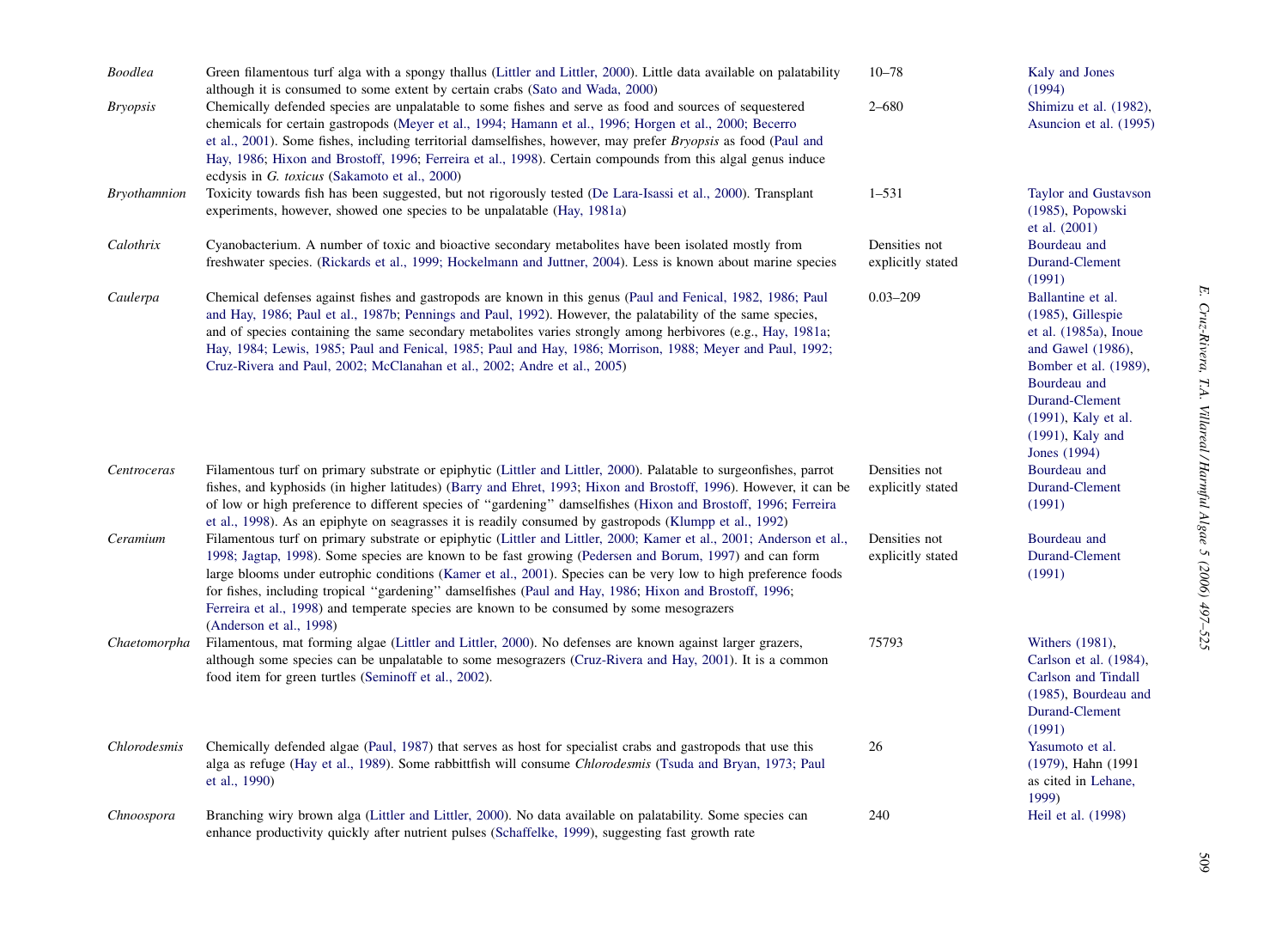| Appendix A (Continued) |                                                                                                                                                                                                                                                                                                                                                                                                                                                                                                                                                                                                                                                                                                                                                                                                                                                                                                                                                                                                         |                                                     |                                                                                                                                                                                                                                     |
|------------------------|---------------------------------------------------------------------------------------------------------------------------------------------------------------------------------------------------------------------------------------------------------------------------------------------------------------------------------------------------------------------------------------------------------------------------------------------------------------------------------------------------------------------------------------------------------------------------------------------------------------------------------------------------------------------------------------------------------------------------------------------------------------------------------------------------------------------------------------------------------------------------------------------------------------------------------------------------------------------------------------------------------|-----------------------------------------------------|-------------------------------------------------------------------------------------------------------------------------------------------------------------------------------------------------------------------------------------|
| Algal genus            | Remarks                                                                                                                                                                                                                                                                                                                                                                                                                                                                                                                                                                                                                                                                                                                                                                                                                                                                                                                                                                                                 | Gambierdiscus toxicus<br>densities (cells/gwm alga) | References                                                                                                                                                                                                                          |
| Cladophora             | Green filamentous turf algae growing on primary substrate or epiphytic (Gacia et al., 1999). This is a<br>ubiquitous marine and freshwater genus often associated with eutrophication and considered an important<br>food source for a diverse array of organisms (Littler and Arnold, 1982; Dodds and Gudder, 1992; Ferreira<br>et al., 1998). Some marine species are fast growing and can form large accumulations under eutrophic<br>conditions (Littler and Arnold, 1982; Dodds and Gudder, 1992; Peckol and Rivers, 1995; Pedersen and Borum,<br>1997; Hauxwell et al., 1998). This genus is preferred by diverse temperate (Friedlander et al., 1996) and<br>tropical fishes such as "gardening" damselfishes (Hixon and Brostoff, 1996; Lison de Loma and Ballesteros,<br>2002) and rabbitfishes (Elsayed, 1994), although some species are of low preference to Caribbean fishes<br>(Paul and Hay, 1986). Also consumed by crustaceans (Hauxwell et al., 1998)                                 | $1.8 - 8.1$                                         | Carlson and Tindall<br>(1985), Taylor (1985),<br>Bourdeau and<br>Durand-Clement (1991),<br>Hahn (1991 as cited<br>in Lehane, 1999)                                                                                                  |
| Codium                 | Spongy green alga. Studies on temperate (Hay et al., 1988c, but see Hay et al., 1986) and tropical (Paul<br>and Hay, 1986) species have shown low palatability to fish or invertebrates. Suggested defensive mechanisms<br>range from low nutritional quality (Cruz-Rivera and Hay, 2001), and structural defenses (Cruz-Rivera, 2001) to<br>activated chemical defenses (Van Alstyne et al., 2001). Some species are food items for sea turtles and urchins<br>(Seminoff et al., 2002)                                                                                                                                                                                                                                                                                                                                                                                                                                                                                                                 | Densities not<br>explicitly stated                  | Bourdeau and Durand-<br>Clement (1991),<br>Koike et al. (1991)                                                                                                                                                                      |
| Colpomenia             | Brown alga with a smooth, hollow, rigid, irregularly globular thallus; almost with a plastic-like appearance and<br>consistency (Littler and Littler, 2000; E. Cruz-Rivera, personal observation). Palatability for larger herbivores<br>is unknown, although it is possible that the crisp thallus could provide some protection against<br>certain grazers. Studies on temperate amphipods found this alga unpalatable and suggest low nutritional<br>quality as the reason for avoidance (Poore and Steinberg, 1999)                                                                                                                                                                                                                                                                                                                                                                                                                                                                                 | 68-250                                              | Yasumoto et al.<br>(1979), Heil et al. (1998)                                                                                                                                                                                       |
| Delisea                | Chemically defended red algae (de Nys et al., 1996; Williamson et al., 2004; Wright et al., 2004). Furanones<br>from this alga deter feeding in invertebrates and inhibit biofouling by bacteria and other epiphytes                                                                                                                                                                                                                                                                                                                                                                                                                                                                                                                                                                                                                                                                                                                                                                                    | 305                                                 | Gillespie et al. (1985a)                                                                                                                                                                                                            |
| Dictyota               | Diterpenoid chemical defenses are widespread in this genus of brown algae and many studies have shown<br>Dictyota spp. to be low preference or unpalatable to a variety of vertebrate and invertebrate grazers (Hay,<br>1981a, 1984; Paul and Hay, 1986; Paul, 1987; Hay et al., 1987a, 1987b, 1990a,b; Hay and Steinberg, 1992;<br>Duffy and Hay, 1994; Faulkner, 1994; Cronin and Hay, 1996; Cronin et al., 1997; Cruz-Rivera and Hay,<br>2003; Barbosa et al., 2004; Pillans et al., 2004). However, particular fishes and urchins will consume<br>certain Dictyota species (Paul et al., 1987a; Morrison, 1988; Thacker et al., 2001; Tuya et al., 2001;<br>McClanahan et al., 2002), and some mesograzers exploit certain species as food and chemically defended<br>shelter or cover (Hay et al., 1987a, 1988c, 1990a; Duffy and Hay, 1991, 1994; Stachowicz and Hay, 1996,<br>1999; Cruz-Rivera, 2001). More than 230 compounds have been isolated from <i>Dictyota</i> spp. (Paul et al., 2001) | 2-45532                                             | Withers (1981),<br>Ballantine et al. (1985),<br>Carlson et al. (1984),<br>Carlson and Tindall<br>(1985), Gillespie et al.<br>(1985a), Taylor (1985),<br>Taylor and Gustavson<br>(1985), Inoue and Gawel<br>$(1986)$ , Bomber et al. |

[\(1989\)](#page-21-0), [Bourdeau](#page-21-0) and [Durand-Clement](#page-21-0) (1991), Kohler and [Kohler](#page-24-0) [\(1992\)](#page-24-0), [Morton](#page-25-0) and Faust [\(1997\)](#page-25-0), [Tindall](#page-27-0) and Morton [\(1998\)](#page-27-0), [Popowski](#page-26-0) et al. [\(2001\)](#page-26-0), [Villareal](#page-28-0) and

Morton [\(2002\)](#page-28-0)

 Koike et al. [\(1991\)](#page-24-0), [Popowski](#page-26-0) et al. (2001)

Dictyopteris Some tropical species are low preference foods for fishes (Paul and Hay, [1986](#page-26-0)) and a variety of feeding deterrents against macro- and mesograzers have been studied in tropical and temperate species of this genus (Hay et al., [1988a](#page-23-0); Taniguchi et al., 1993; Bolser and Hay, 1996; Poore and [Steinberg,](#page-27-0) 1999; Schnitzler et al., [2001\)](#page-27-0), although some species are highly palatable to tropical fishes (Paul et al., [1987a](#page-26-0))

12–589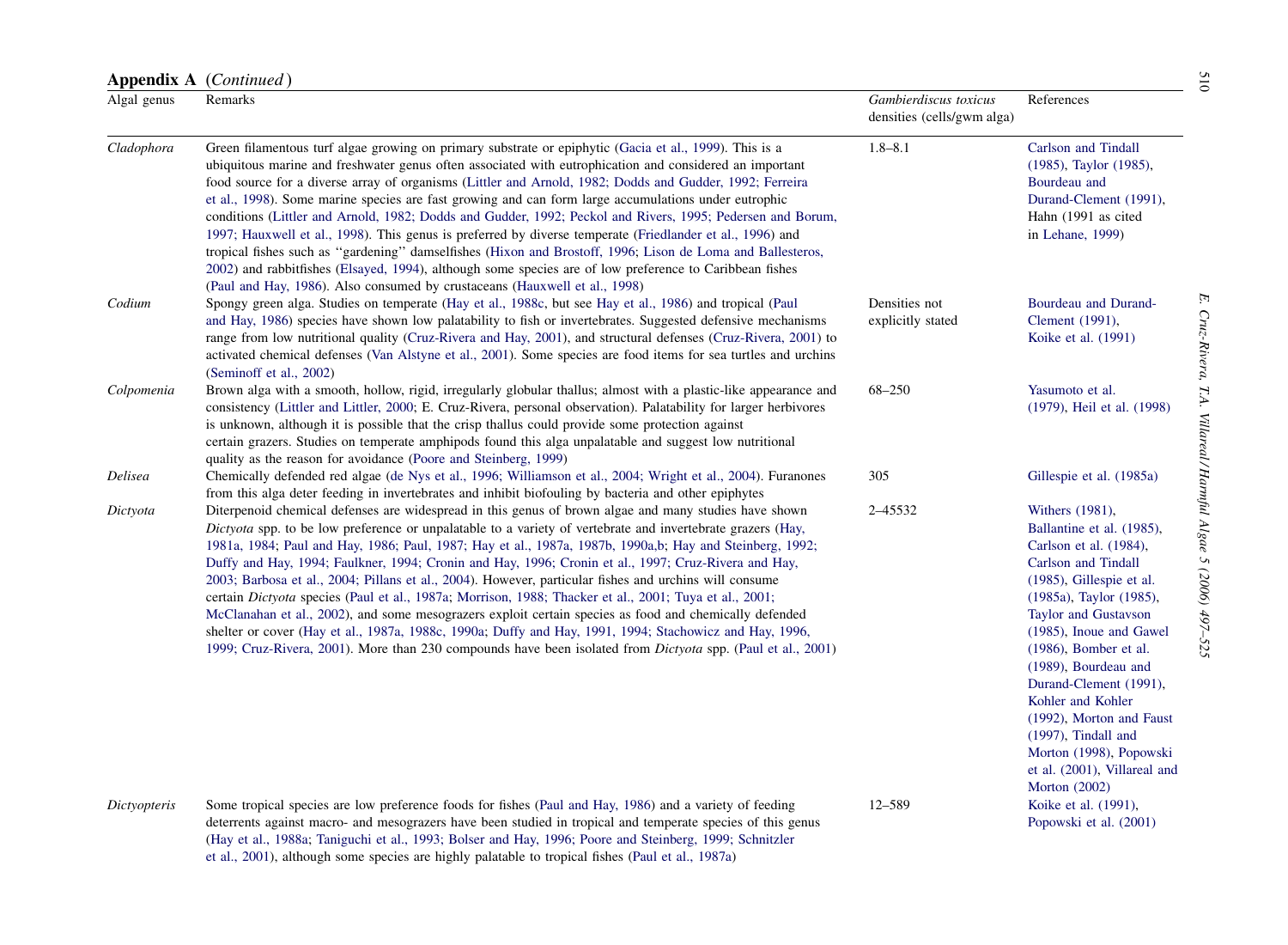| Digenia<br>Enantiocladia | Finely branched, wiry red alga (Littler and Littler, 2000). Field experiments suggest it is of intermediate to<br>low palatability to some fishes (Hay, 1984; Paul and Hay, 1986; Hay et al., 1989; Lapointe et al., 2004),<br>but preferred by some species of surgeonfishes (Lewis, 1985)<br>Branching red algae. No data available on palatability                                                                                                                                                                                                                                                                                                                                                                                                                                                                                                                                                                                                                                                                                                                                                                                                                                                                              | 158-2180 Densities<br>not explicitly stated<br>in Bourdeau and<br>Durand-Clement<br>(1991)<br>114                     | Gillespie et al.<br>(1985a, 1985b),<br>Bourdeau and<br>Durand-Clement<br>(1991)<br>Gillespie et al.                                                                                                                              |
|--------------------------|------------------------------------------------------------------------------------------------------------------------------------------------------------------------------------------------------------------------------------------------------------------------------------------------------------------------------------------------------------------------------------------------------------------------------------------------------------------------------------------------------------------------------------------------------------------------------------------------------------------------------------------------------------------------------------------------------------------------------------------------------------------------------------------------------------------------------------------------------------------------------------------------------------------------------------------------------------------------------------------------------------------------------------------------------------------------------------------------------------------------------------------------------------------------------------------------------------------------------------|-----------------------------------------------------------------------------------------------------------------------|----------------------------------------------------------------------------------------------------------------------------------------------------------------------------------------------------------------------------------|
| Enteromorpha             | Palatable algae that can occur as short turfs or longer tubular thalli, either epiphytic or on primary substrate<br>(Gacia et al., 1999; Littler and Littler, 2000; McClanahan et al., 2002). They are consumed by a variety of<br>tropical and temperate herbivores including fishes (Littler and Arnold, 1982; Hay, 1986; Paul, 1987; Barry and<br>Ehret, 1993; Friedlander et al., 1996; Hixon and Brostoff, 1996; Ferreira et al., 1998; Cruz-Rivera and Hay,<br>2000b, 2001; Cruz-Rivera and Paul, 2002; Lison de Loma and Ballesteros, 2002); often used as basic diet in<br>studies testing chemical defenses of other algae due to its lack of structural or chemical defenses (Hay et al.,<br>1998). The existence of activated chemical defenses against invertebrates has been recently shown for two<br>temperate species (Van Alstyne and Houser, 2003; Van Alstyne et al., 2001), but no tropical species have<br>been tested. Some species are fast growing and can form blooms under eutrophic conditions (Littler and<br>Arnold, 1982; Cohen and Fong, 2004; Bintz et al., 2003; McClanahan et al., 2002; Nelson et al., 2003).<br>The genus Enteromorpha has recently been changed to Ulva (Hayden et al., 2003) | Densities not<br>explicitly stated                                                                                    | (1985a)<br>Bourdeau and<br>Durand-Clement<br>(1991)                                                                                                                                                                              |
| Galaxaura                | Calcified red algae (Kerkar, 1994) that also produce unusual, and sometimes cytotoxic, secondary metabolites<br>(Paul and Hay, 1986; Sheu et al., 1996, 1997a) although their function as feeding deterrents has not been<br>rigorously tested. Some species are abundant in areas of high fish herbivory (Cruz-Rivera personal observation)<br>and filed experiments have shown intermediate to low palatability of various tropical species (Paul and Hay,<br>1986). Some <i>Galaxaura</i> spp. will be consumed by tropical urchins (Solandt and Campbell, 2001)                                                                                                                                                                                                                                                                                                                                                                                                                                                                                                                                                                                                                                                                | $0.05 - 395$                                                                                                          | Inoue and Raj (1985),<br>Taylor (1985), Inoue<br>and Gawel (1986),<br>Bourdeau and<br>Durand-Clement<br>(1991), Koike et al.<br>$(1991)$ , Ichinotsubo<br>et al. (1994), Tindall<br>and Morton (1998),<br>Popowski et al. (2001) |
| Gelidiella               | Finely branched red turfs (Littler and Littler, 2000). Field experiments suggest moderate to low palatability<br>depending on the species (Hay, 1984; Hixon and Brostoff, 1996). Species are sometimes found within<br>damselfish territories (Hixon and Brostoff, 1996)                                                                                                                                                                                                                                                                                                                                                                                                                                                                                                                                                                                                                                                                                                                                                                                                                                                                                                                                                           | Data from mixed<br>algal collections<br>(Gillespie et al.,<br>1985a); 7 cells/cm <sup>2</sup><br>(Abuso et al., 2000) | Gillespie et al.<br>(1985a), Abuso et al.<br>(2000)                                                                                                                                                                              |
| Gelidiopsis              | Finely branched red turfs (Littler and Littler, 2000). Some species are a preferred food for territorial<br>damselfishes (Lison de Loma and Ballesteros, 2002)                                                                                                                                                                                                                                                                                                                                                                                                                                                                                                                                                                                                                                                                                                                                                                                                                                                                                                                                                                                                                                                                     | Data from mixed<br>algal collections                                                                                  | Gillespie et al. (1985a)                                                                                                                                                                                                         |
| Gelidium                 | Finely branched red turfs (Littler and Littler, 2000). Field experiments suggest this is a palatable genus to<br>fishes, often found within damselfish territories (Hixon and Brostoff, 1996; Ferreira et al., 1998; Ojeda and<br>Munoz, 1999), and consumed also by marine reptiles, crabs and gastropods (Kyomo, 1999; Lopez et al.,<br>2003; Rubenstein and Wikelski, 2003)                                                                                                                                                                                                                                                                                                                                                                                                                                                                                                                                                                                                                                                                                                                                                                                                                                                     | Densities not<br>explicitly stated                                                                                    | Bourdeau and<br>Durand-Clement (1991)                                                                                                                                                                                            |
| Gracilaria               | Some toxins have been isolated from this red algal genus and consumption has lead to human fatalities<br>(Higa and Kuniyoshi, 2000; Yotsu-Yamashita et al., 2004; Yasumoto, 2005), but the compounds are likely<br>produced by cyanobacterial epiphytes, not the host alga (Yasumoto, 2005). This genus is consumed by<br>fishes, sea turtles, urchins, gastropods and crustaceans (Nelson and Tsutsui, 1980; Hay, 1981a, 1986;<br>Hay et al., 1986; Paul and Hay, 1986; Friedlander et al., 1996; Upatham et al., 1998; Brand-Gardner<br>et al., 1999; Cruz-Rivera and Hay, 2001; Elfwing and Tedengren, 2002; Seminoff et al., 2002; Pillans<br>et al., 2004, but see Hay, 1984; Hay et al., 1989). This genus is capable of fast growth under eutrophic<br>conditions (Peckol and Rivers, 1995), likely an advantage for aquaculture of this agarophyte                                                                                                                                                                                                                                                                                                                                                                         | Data from mixed<br>algal collections                                                                                  | Hurbungs et al. (2002)                                                                                                                                                                                                           |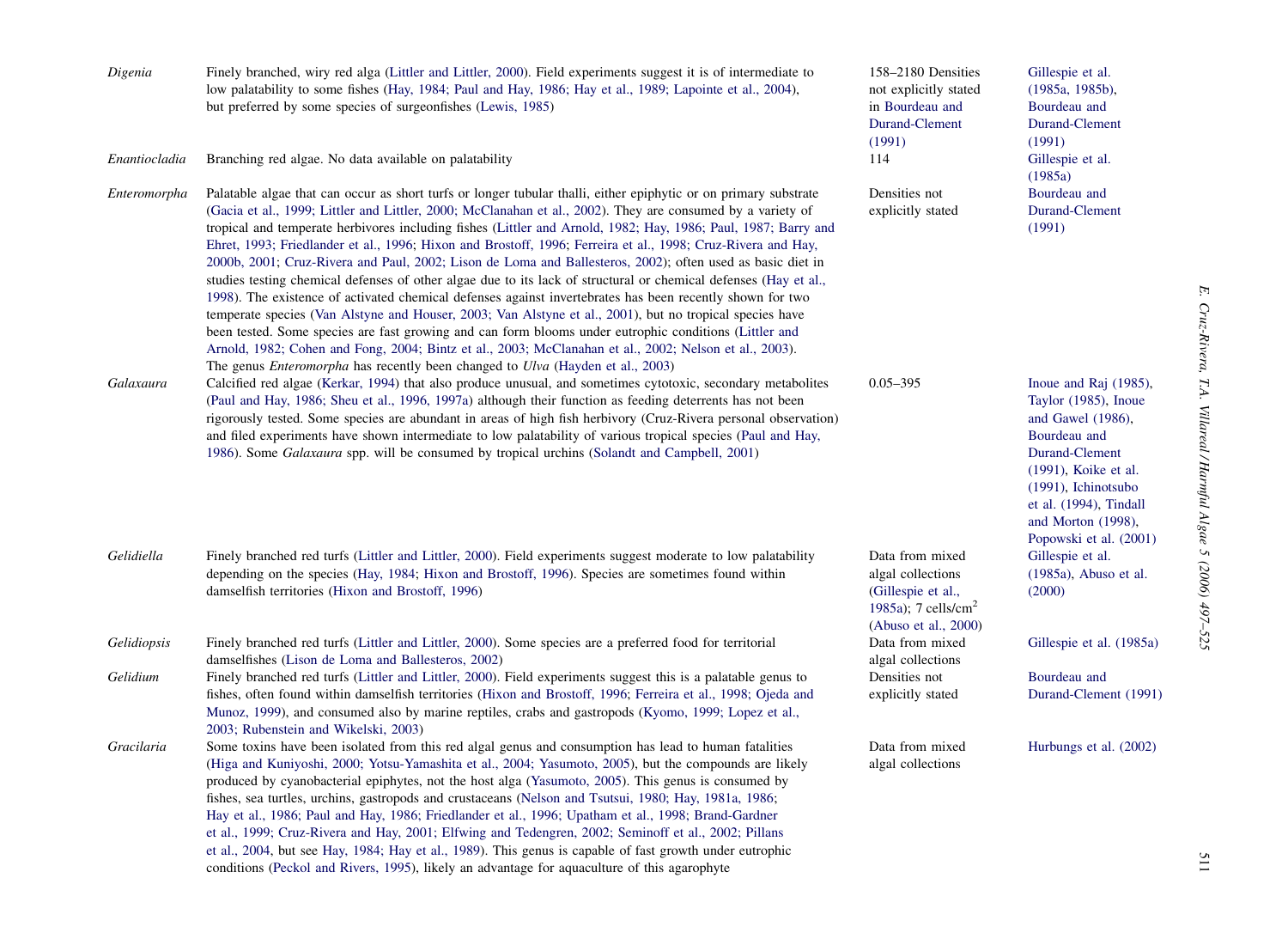| Algal genus    | Remarks                                                                                                                                                                                                                                                                                                                                                                                                                                                                                                                                                                                                                                                                                                                                                                                                                                                                                                                                                      | Gambierdiscus toxicus<br>densities (cells/gwm alga) | References                                                                                                                                                                                                                                                                                                                                                                                                       |
|----------------|--------------------------------------------------------------------------------------------------------------------------------------------------------------------------------------------------------------------------------------------------------------------------------------------------------------------------------------------------------------------------------------------------------------------------------------------------------------------------------------------------------------------------------------------------------------------------------------------------------------------------------------------------------------------------------------------------------------------------------------------------------------------------------------------------------------------------------------------------------------------------------------------------------------------------------------------------------------|-----------------------------------------------------|------------------------------------------------------------------------------------------------------------------------------------------------------------------------------------------------------------------------------------------------------------------------------------------------------------------------------------------------------------------------------------------------------------------|
| Halimeda       | Chemically and structurally (calcified-Wefer, 1980; Payri, 1995) defended green algae (Hay, 1984; Paul<br>and Hay, 1986). This group contains some of the most sophisticated defensive systems known including<br>differential allocation of defensive metabolites to softer tissues, nocturnal growth (when herbivores are<br>mostly inactive), activated chemical defenses, and heavy calcification which interacts with chemistry to<br>decrease palatability (Hay, 1981a, 1984; Paul and Fenical, 1983; Lewis, 1985; Paul and Hay, 1986;<br>Hay et al., 1988b, 1990b, 1994; Paul and Van Alstyne, 1988, 1992; Pennings and Paul, 1992; Meyer et al.,<br>1994; Schupp and Paul, 1994). Some parrotfishes, sea urchins, and specialized mesograzers represent<br>the few consumers that will eat <i>Halimeda</i> (Paul and Van Alstyne, 1992; Stachowicz and Hay, 1996;<br>Overholtzer and Motta, 1999; Munoz and Motta, 2000; Solandt and Campbell, 2001) | $0.01 - 4774$                                       | Yasumoto et al. (1979),<br>Bergmann and<br>Alam (1981), Withers<br>(1981), Ballantine et al.<br>(1985), Gillespie<br>et al. $(1985a)$ , Inoue<br>and Raj (1985), Inoue<br>and Gawel (1986),<br>Bomber et al.<br>(1988a, 1989),<br>Bourdeau and<br>Durand-Clement<br>(1991), Kaly and<br>Jones (1994), Hahn<br>(1991 as cited in<br>Lehane, 1999),<br>Morton and Faust<br>$(1997)$ , Tindall and<br>Morton (1998) |
| Halymenia      | Flattened branching red alga. Some large and conspicuous species are common in areas of high herbivory<br>(Cruz-Rivera, personal observation). Some studies have shown grazing on this genus (Hay, 1981a, 1984;<br>Paul and Hay, 1986), while other field assays have shown this genus to be of very low preference to fishes<br>(Paul et al., 1987a; Hay et al., 1988a, 1989). Some work suggests some species are chemically<br>defended (V.J. Paul personal communication)                                                                                                                                                                                                                                                                                                                                                                                                                                                                                | $<$ 1                                               | Grzebyk et al., 1994                                                                                                                                                                                                                                                                                                                                                                                             |
| Herposiphonia  | Filamentous red turf algae. No chemical or structural defenses known. No experimental data available                                                                                                                                                                                                                                                                                                                                                                                                                                                                                                                                                                                                                                                                                                                                                                                                                                                         | Densities not                                       | Bourdeau and                                                                                                                                                                                                                                                                                                                                                                                                     |
| Heterosiphonia | on palatability<br>Red turf algae either epiphytic or on primary substrate. No chemical or structural defenses known.                                                                                                                                                                                                                                                                                                                                                                                                                                                                                                                                                                                                                                                                                                                                                                                                                                        | explicitly stated<br>6844                           | Durand-Clement (1991)<br>Bomber et al. (1988a,                                                                                                                                                                                                                                                                                                                                                                   |
| Hypnea         | No experimental data on palatability<br>Palatable fast growing red algae, either growing as epiphytes or on primary substrate (Gacia et al., 1999;<br>Littler and Littler, 2000). It is consumed by fishes, sea turtles, crustaceans and gastropods (Hay, 1986;<br>Paul and Hay, 1986; Hay et al., 1988c; Duffy and Hay, 1991; Russell and Balazs, 1994; Wood and<br>Buxton, 1996; Tahil and Juinio-Menez, 1999; Andre et al., 2005). Some halogenated terpenes have<br>been isolated from one species, but their role as feeding deterrents is unknown (Afaqhusain et al., 1991)                                                                                                                                                                                                                                                                                                                                                                            | $18 - 48$                                           | 1989), Morton et al. (1992)<br>Shimizu et al. (1982),<br>Gillespie et al.<br>(1985a), Bourdeau and<br>Durand-Clement (1991),<br>Kaly and Jones (1994),<br>Heil et al. (1998),<br>Hurbungs et al. (2002)                                                                                                                                                                                                          |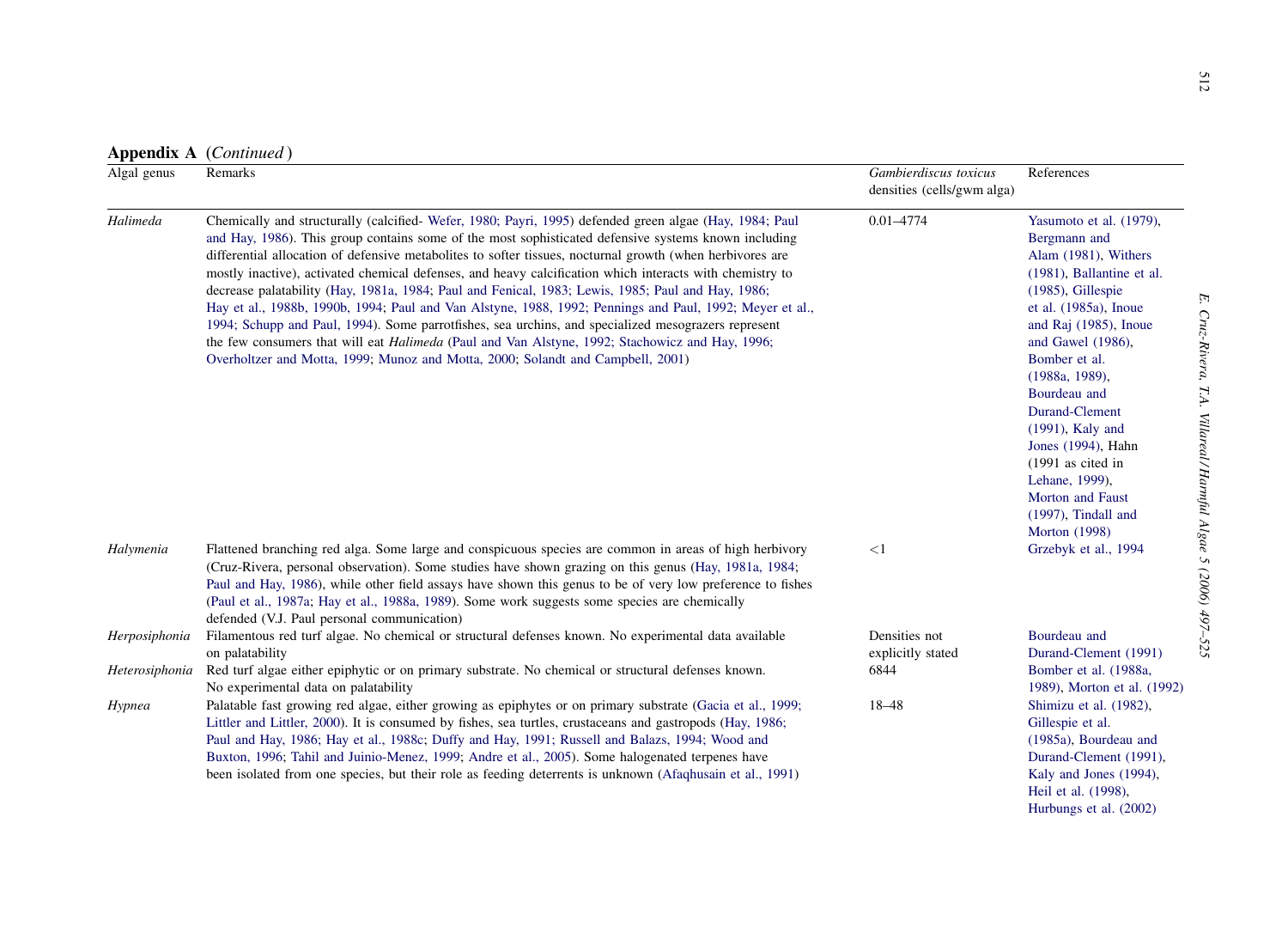| Jania         | Calcified red turf algae. Brominated diterpenes have also been isolated from this genus, but their<br>ecological function is unknown (Awad, 2004). Palatability varies among species, with some <i>Jania</i> spp.<br>being palatable to some herbivores (Barry and Ehret, 1993; McClanahan et al., 2002), but not others<br>(Cruz-Rivera, 2001). Some damselfish will consume considerable amounts of <i>Jania</i> as part of their<br>gardening activities, despite it being a low preference food (Ferreira et al., 1998)                                                                                                                                                                                                                                                                                                                                                                                                                                                                  | 0.01-41820                         | Yasumoto et al.<br>$(1979)$ , Yasumoto<br>$(1979)$ , Yasumoto<br>et al. (1980), Bagnis<br>et al. (1985), Bagnis<br>et al. (1990),<br>Gillespie et al.<br>$(1985a)$ , Inoue and<br>Raj (1985), Inoue and<br>Gawel (1986),<br>Bourdeau and<br>Durand-Clement<br>(1991), Kaly et al.<br>(1991), Shirai et al.<br>$(1991$ as cited in<br>Lehane, 1999),<br>Hokama et al., 1993,<br>Ichinotsubo et al.<br>$(1994)$ , Kaly and<br>Jones (1994),<br><b>Tindall and Morton</b><br>(1998), Chinain<br>et al., 1999a,<br>Hurbungs et al.<br>(2001) |
|---------------|----------------------------------------------------------------------------------------------------------------------------------------------------------------------------------------------------------------------------------------------------------------------------------------------------------------------------------------------------------------------------------------------------------------------------------------------------------------------------------------------------------------------------------------------------------------------------------------------------------------------------------------------------------------------------------------------------------------------------------------------------------------------------------------------------------------------------------------------------------------------------------------------------------------------------------------------------------------------------------------------|------------------------------------|------------------------------------------------------------------------------------------------------------------------------------------------------------------------------------------------------------------------------------------------------------------------------------------------------------------------------------------------------------------------------------------------------------------------------------------------------------------------------------------------------------------------------------------|
| Laurencia     | Over 570 secondary metabolites have been isolated from this genus (Faulkner, 1994; Paul et al., 2001),<br>some of which are potent chemical defenses against tropical fish, urchins and gastropods (Hay et al.,<br>1987b; Morrison, 1988; Granado and Caballero, 1995, 2001; Kurata et al., 1998; Biggs, 2000).<br>Palatability to generalist grazers varies from lower preference (Paul and Hay, 1986; Paul et al., 1987a;<br>Hay et al., 1989) to highly palatable species (Hay, 1981a, 1984; Paul and Hay, 1986; Hay et al.,<br>1990b; Lewis, 1985; Tahil and Juinio-Menez, 1999; Boaventura et al., 2002; Lapointe et al., 2004; Andre<br>et al., 2005). There is also considerable variance in the tolerance of marine herbivores towards<br><i>Laurencia</i> secondary metabolites (Paul et al., 2001) Some chemically defended species are grazed by<br>more specialized invertebrate herbivores (Stachowicz and Hay, 1996; Rogers et al., 2000, 2002;<br>Jongaramruong et al., 2002) | 229-2901                           | Withers (1981),<br>Carlson (1984),<br>Gillespie et al.<br>$(1985a)$ , Bomber<br>et al. (1989),<br>Bourdeau and<br>Durand-Clement<br>(1991), Shirai et al.<br>$(1991$ as cited in<br>Lehane, 1999),<br>Abbott (1995),<br><b>Tindall and Morton</b><br>(1998)                                                                                                                                                                                                                                                                              |
| Lithothamnion | Heavily calcified red algal crusts. Some species form rodoliths in deep waters (Littler and Littler,<br>2000). In general, crustose corallines are the most resistant algae to grazers (Littler and Littler, 1984)                                                                                                                                                                                                                                                                                                                                                                                                                                                                                                                                                                                                                                                                                                                                                                           | Densities not<br>explicitly stated | Gillespie et al. (1985a)                                                                                                                                                                                                                                                                                                                                                                                                                                                                                                                 |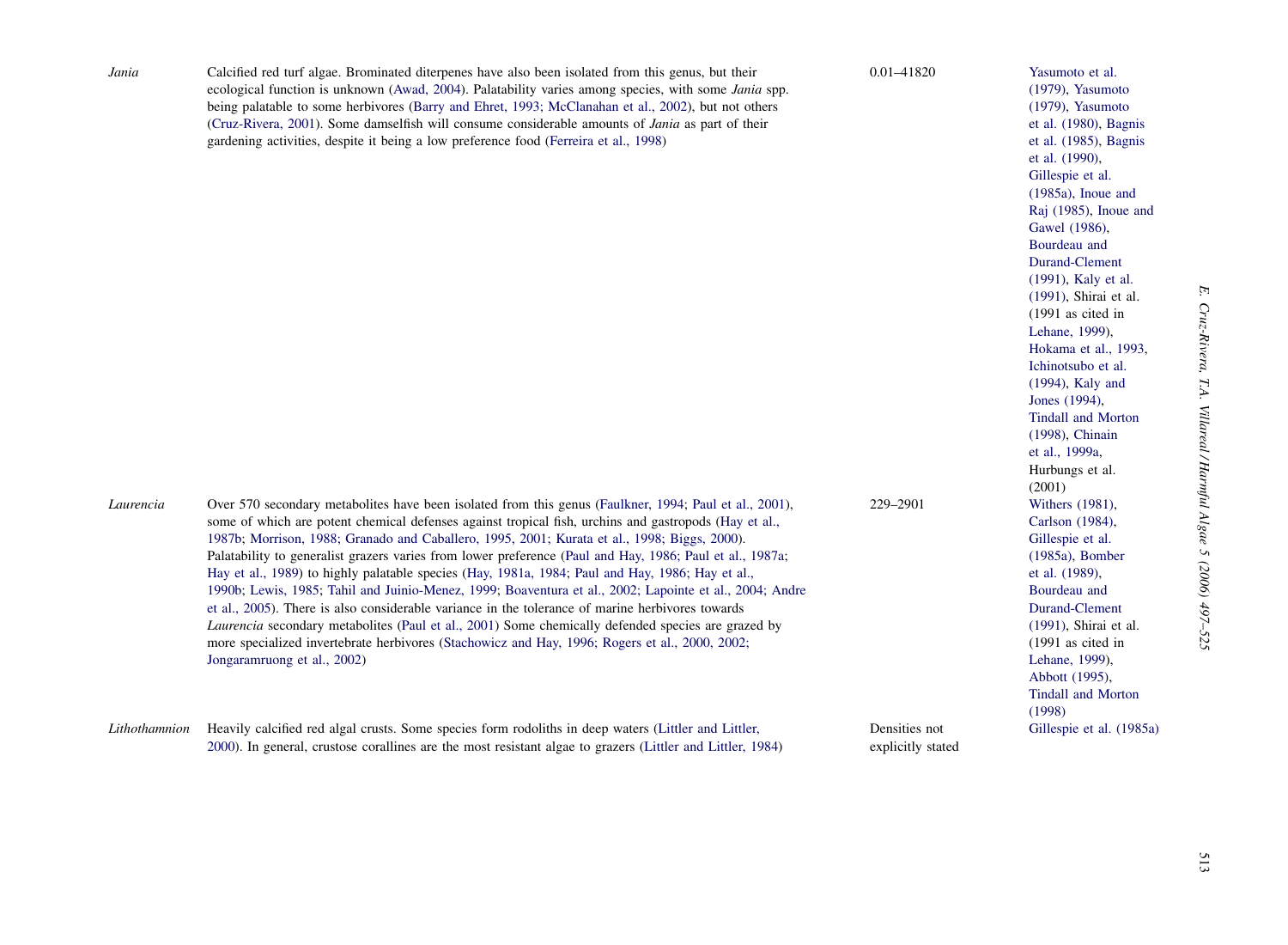|               | Appendix A (Continued)                                                                                                                                                                                                                                                                                                                                                                                                                                                                                                                                                                                                                                                                                                                                                                                                                                                                                                                                                                                                                                                                                                                                                                                                                                                 |                                                     |                                                                                                                                                         |
|---------------|------------------------------------------------------------------------------------------------------------------------------------------------------------------------------------------------------------------------------------------------------------------------------------------------------------------------------------------------------------------------------------------------------------------------------------------------------------------------------------------------------------------------------------------------------------------------------------------------------------------------------------------------------------------------------------------------------------------------------------------------------------------------------------------------------------------------------------------------------------------------------------------------------------------------------------------------------------------------------------------------------------------------------------------------------------------------------------------------------------------------------------------------------------------------------------------------------------------------------------------------------------------------|-----------------------------------------------------|---------------------------------------------------------------------------------------------------------------------------------------------------------|
| Algal genus   | Remarks                                                                                                                                                                                                                                                                                                                                                                                                                                                                                                                                                                                                                                                                                                                                                                                                                                                                                                                                                                                                                                                                                                                                                                                                                                                                | Gambierdiscus toxicus<br>densities (cells/gwm alga) | References                                                                                                                                              |
| Lobophora     | Produces polyphenolics (phlorotannins) that can deter fish grazers (Targett et al., 1995; Bolser and Hay,<br>1996; Arnold and Targett, 1998, 2000). Toxicity of extracts towards fish has been suggested, but not<br>rigorously tested (De Lara-Isassi et al., 2000). Field experiments have shown very low to moderately<br>high palatability of <i>Lobophora variegata</i> to fishes (Hay, 1981a, 1984; Lewis, 1985; Paul and Hay, 1986;<br>Kennelly, 1991; Jompa and McCook, 2002; McClanahan et al., 2002; Diaz-Pulido and McCook, 2003)<br>depending on grazers and geographic region. Laboratory assays have shown this species to be avoided<br>by rabbitfish (Pillans et al., 2004). Data using the common tropical sea urchin Diadema antillarum are<br>contradictory with L. variegata being a high or low preference item depending on geographic location<br>(De Ruyter van Steveninck and Breeman, 1987; Morrison, 1988; Solandt and Campbell, 2001;<br>Tuya et al., 2001). Tropical populations of this alga can be considerably less palatable than temperate<br>ones (Bolser and Hay, 1996). As an additional defense, this alga also produces a different, more<br>herbivore-resistant, morphotype in areas of high herbivory (Coen and Tanner, 1989) | Densities not<br>explicitly stated                  | Gillespie et al. (1985a)                                                                                                                                |
| Lophosiphonia | Red algal finely branched turfs (Littler and Littler, 2000). No data on palatability                                                                                                                                                                                                                                                                                                                                                                                                                                                                                                                                                                                                                                                                                                                                                                                                                                                                                                                                                                                                                                                                                                                                                                                   | Densities not<br>explicitly stated                  | Bourdeau and<br>Durand-Clement (1991)                                                                                                                   |
| Lyngbya       | Hundreds of bioactive secondary metabolites have been isolated from this cyanobacterial genus (Paul<br>et al., 2001) Various studies have shown strong deterrence and toxicity of these metabolites against<br>vertebrate and invertebrate consumers (Nagle et al., 1996; Thacker et al., 1997; Nagle and Paul, 1999;<br>Cruz-Rivera and Paul, 2002), however, some specialized gastropods prefer to feed on this genus (Paul<br>and Pennings, 1991; Pennings et al., 1996; Nagle et al., 1998; Cruz-Rivera and Paul, 2002)                                                                                                                                                                                                                                                                                                                                                                                                                                                                                                                                                                                                                                                                                                                                            |                                                     | Gillespie et al. (1985a),<br>Bourdeau and Durand-<br>Clement $(1991)$                                                                                   |
| Martensia     | Epiphytic, flattened fan-like red algae Some species produce indole alkaloids (Kirkup and Moore, 1983;<br>Murakami et al., 1994; Takahashi et al., 1998), suggesting a potential chemical defense, but no data<br>are available on palatability                                                                                                                                                                                                                                                                                                                                                                                                                                                                                                                                                                                                                                                                                                                                                                                                                                                                                                                                                                                                                        | Densities not<br>explicitly stated                  | Withers $(1981)$                                                                                                                                        |
| Melosira      | Colonial diatom. No chemical or structural defenses known from benthic species. This genus is a<br>common item in the diet of some estuarine fishes (Almeida, 2003), but it is likely grazed upon more<br>commonly by smaller invertebrates such as crustaceans and snails (AuriolesGamboa and PerezFlores,<br>1997; Jensen and Asplen, 1998; Sommer, 1999; Aikins and Kikuchi, 2002)                                                                                                                                                                                                                                                                                                                                                                                                                                                                                                                                                                                                                                                                                                                                                                                                                                                                                  | $\boldsymbol{2}$                                    | Shimizu et al. (1982)                                                                                                                                   |
| Microdictyon  | Finely branched "cushion-like" green algae with a crisp and fragile thallus (Littler and Littler, 2000).<br>No data are available on palatability                                                                                                                                                                                                                                                                                                                                                                                                                                                                                                                                                                                                                                                                                                                                                                                                                                                                                                                                                                                                                                                                                                                      | 9                                                   | Shimizu et al. (1982),<br>Gillespie et al. (1985a)                                                                                                      |
| Padina        | Lightly to moderately calcified (Wefer, 1980; Okazaki et al., 1986; Kerkar, 1994; Payri, 1995) fan-shaped<br>brown algal genus, with some species also producing halogenated terpenes (Parameswaran et al., 1994)<br>and polyphenolics (Karez and Pereira, 1995). Some species are unpalatable to local fishes and invertebrates<br>(Hay, 1986; Hay et al., 1988c), are low preference items for sea urchins and crustaceans (Tuya et al., 2001;<br>Poore and Steinberg, 1999) or support poor growth on gastropods (Upatham et al., 1998), while others are<br>preferred foods for urchins and fish (Hay, 1981a, 1984; Paul and Hay, 1986; Paul et al., 1987a; Thacker<br>et al., 2001; Bulleri et al., 2002; McClanahan et al., 2002; Lapointe et al., 2004). There can be marked<br>geographic differences in relative palatability to fishes for a given species (Cruz-Rivera and Paul, 2002),<br>and tropical species can be significantly less palatable than temperate counterparts (Bolser and Hay, 1996).<br>These algae may also produce morphological phenotypes that are less susceptible to herbivory, depending<br>on grazing intensity (Lewis et al., 1987)                                                                                             | $0.01 - 42$                                         | Gillespie et al.<br>$(1985a)$ , Inoue and<br>Raj (1985), Bomber<br>et al. (1989),<br>McCaffrey et al.<br>$(1992)$ , Tindall and<br><b>Morton</b> (1998) |
| Penicillus    | Calcified and chemically defended (Wefer, 1980; Hay, 1984; Paul and Fenical, 1984; Paul and Hay, 1986)<br>green algal genus. Although some consumption has been observed (Hay et al., 1990b), palatability of<br>different species in this genus appears very low to tropical fishes (Hay, 1984; Paul and Hay, 1986)                                                                                                                                                                                                                                                                                                                                                                                                                                                                                                                                                                                                                                                                                                                                                                                                                                                                                                                                                   | 17-5131                                             | Ballantine et al. (1985),<br>Bomber et al. (1989),<br>Tindall and Morton (1998)                                                                         |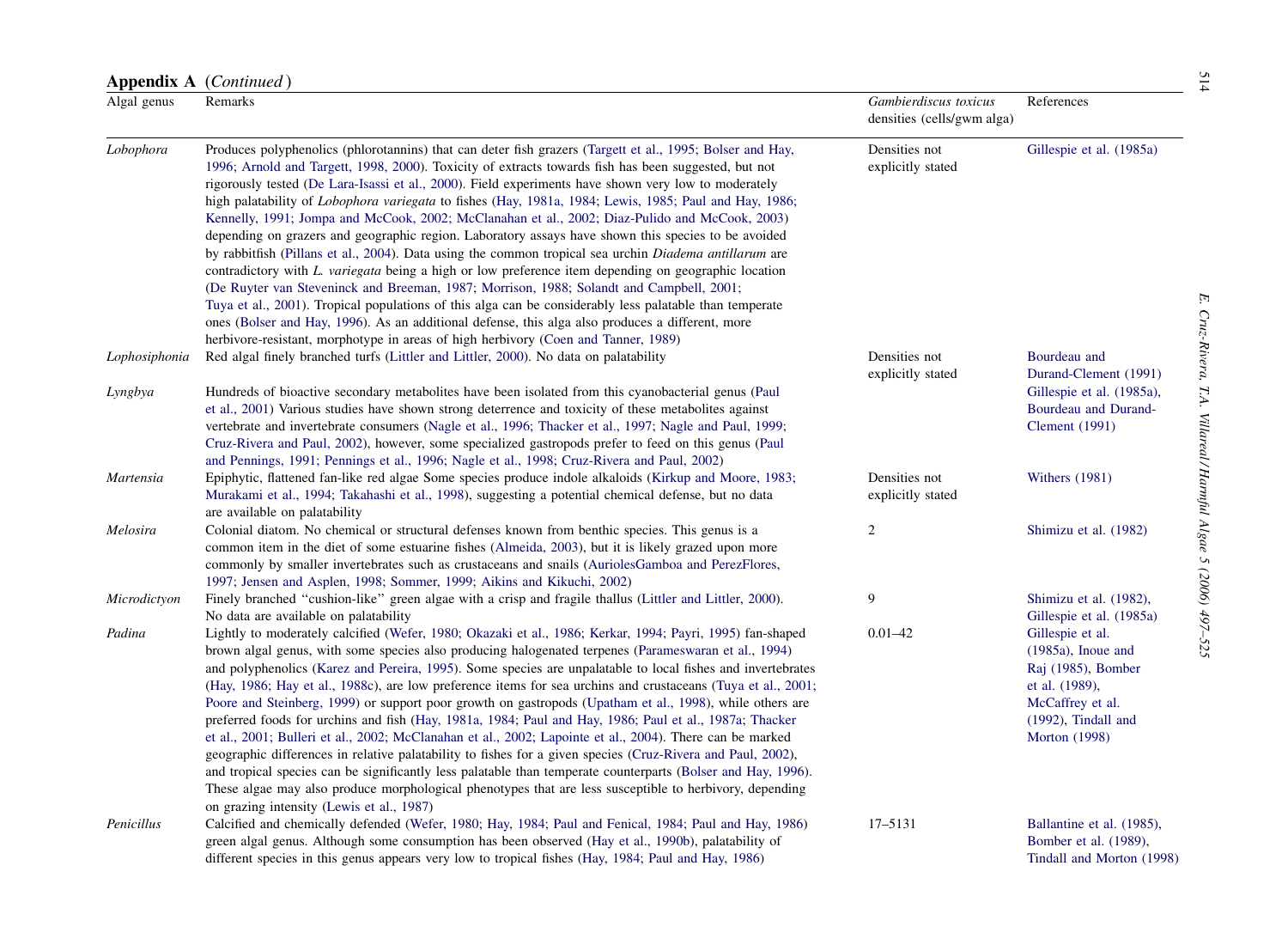| Polysiphonia              | Variably palatable red turf algae, either epiphytic or on primary substrate (Littler and Littler, 2000).<br>Some toxic halogenated compounds have been isolated (De Rosa et al., 2001; Shoeib et al., 2004),<br>but their function as feeding deterrents is unknown. At least one species might contain an activated<br>chemical defense against grazers (Van Alstyne et al., 2001). Some experiments have shown variable<br>palatability to, and poor performance of, mesograzers feeding on this algal genus (Cruz-Rivera and Hay,<br>2000b; Duffy and Harvilicz, 2001; Norderhaug, 2004). However, some damselfishes consume, and even<br>maintain monocultures of, <i>Polysiphonia</i> in their territories (Ferreira et al., 1998; Hata and Kato, 2003).<br>It is a main food for some temperate fish and invertebrates (Barry and Ehret, 1993; Ito et al., 1996;<br>Sturm and Horn, 1998). Some species are early succesional species (Agatsuma et al., 1997;<br>Diaz-Pulido and McCook, 2002), and have fast growth rates (Campbell, 2001) | Observations based<br>on mixed algal<br>collections (Gillespie<br>et al., 1985a) or<br>densities not explicitly<br>stated (Bourdeau and<br>Durand-Clement, 1991) | Bourdeau and<br>Durand-Clement (1991)                                                                                                                                                                                                                                                                   |
|---------------------------|---------------------------------------------------------------------------------------------------------------------------------------------------------------------------------------------------------------------------------------------------------------------------------------------------------------------------------------------------------------------------------------------------------------------------------------------------------------------------------------------------------------------------------------------------------------------------------------------------------------------------------------------------------------------------------------------------------------------------------------------------------------------------------------------------------------------------------------------------------------------------------------------------------------------------------------------------------------------------------------------------------------------------------------------------|------------------------------------------------------------------------------------------------------------------------------------------------------------------|---------------------------------------------------------------------------------------------------------------------------------------------------------------------------------------------------------------------------------------------------------------------------------------------------------|
| Portieria                 | Foliose red algae chemically defended by halogenated monoterpenes. (Paul et al., 1990, 1992; Meyer et al.,<br>1994; Ginsburg and Paul, 2001). Some specialized gastropods sequester chemicals from these algae and<br>use them as acquired defenses (Ginsburg and Paul, 2001)                                                                                                                                                                                                                                                                                                                                                                                                                                                                                                                                                                                                                                                                                                                                                                     | 120                                                                                                                                                              | Grzebyk et al. (1994)                                                                                                                                                                                                                                                                                   |
| Pterocladia               | Branching, red algae. Low preference to snails and crabs (Kennish and Williams, 1987; Wakefield and<br>Murray, 1998). It has been argued that morphology influences preference for some crabs, despite the high<br>caloric content of the alga, making some species of <i>Pterocladia</i> less preferred (Kennish and Williams,<br>1987). No data on palatability to tropical consumers                                                                                                                                                                                                                                                                                                                                                                                                                                                                                                                                                                                                                                                           | 270 Densities not<br>explicitly stated in<br>Bourdeau and Durand-<br>Clement $(1991)$                                                                            | Gillespie et al. (1985a),<br>Bourdeau and Durand-<br>Clement (1991),<br>Ichinotsubo et al. (1994)                                                                                                                                                                                                       |
| Rhizoclonium<br>Sargassum | Freshwater and marine green filamentous algae. No data available on palatability<br>Conspicuous brown algae, occurring either attached to substrate or as free floating communities. Some<br>species are low preference items for fishes (Hay, 1981a, 1984, 1986; Paul et al., 1987a; Paul and Hay, 1986;<br>Hay et al., 1988c), and palatability can vary strongly among populations of the same species (Taylor et al.,<br>2003) or when species are compared (Bolser and Hay, 1996). Some species have a coarse consistency and<br>are likely structurally defended (although this remains untested), while other species are palatable (Lewis,<br>1985; Paul and Hay, 1986; Paul, 1987; Cruz-Rivera and Paul, 2002). This genus produces phlorotannins<br>(Ragan and Glombitza, 1986), but the amount of these chemical deterrents is highly variable among<br>species (Targett et al., 1995; Arnold and Targett, 2000). Defenses can be induced by grazing in some<br>species (Sotka et al., 2002; Taylor et al., 2002)                      | 28<br>29                                                                                                                                                         | Shimizu et al. (1982)<br>Withers (1981),<br>Gillespie et al. (1985a),<br>Inoue and Raj (1985),<br>Ballantine et al. (1985),<br>Bomber et al., 1988b,<br>Bourdeau<br>and Durand-Clement<br>(1991), Hahn (1991 as<br>cited in Lehane, 1999),<br>Holmes et al. (1998),<br>Tindall and Morton (1998)        |
| Spyridia                  | Branching red alga either growing as epiphyte or on primary substrate. Generally palatable to grazers<br>including gastropods (Wood and Buxton, 1996), and fish (Hay, 1981a, 1986; Paul and Hay, 1986;<br>Hay et al., 1989). It is a lower preference food for some urchins (Hay, 1984)                                                                                                                                                                                                                                                                                                                                                                                                                                                                                                                                                                                                                                                                                                                                                           | $31 - 1036$                                                                                                                                                      | Withers (1981), Shimizu<br>et al. (1982), Carlson<br>and Tindall (1985).<br>Ballantine et al. (1985),<br><b>Taylor and Gustavson</b><br>$(1985)$ , McCaffrey et al.<br>(1992), Bourdeau and<br>Durand-Clement (1991),<br>Shirai et al. (1991 as<br>cited in Lehane, 1999),<br>Tindall and Morton (1998) |
| Stypopodium               | Chemically defended brown algae of intermediate to very low preference to fishes (Hay, 1981a, 1984;<br>Paul and Hay, 1986; Paul et al., 1987a). They produce a variety of compounds, depending on species,<br>location and ontogenetic stage (Gerwick and Fenical, 1981; Gerwick et al., 1985; Hay et al., 1987b,<br>1988a, Wessels et al., 1999; Soares et al., 2003; Pereira et al., 2004)                                                                                                                                                                                                                                                                                                                                                                                                                                                                                                                                                                                                                                                      | $27 - 250$                                                                                                                                                       | Popowski et al. (2001)                                                                                                                                                                                                                                                                                  |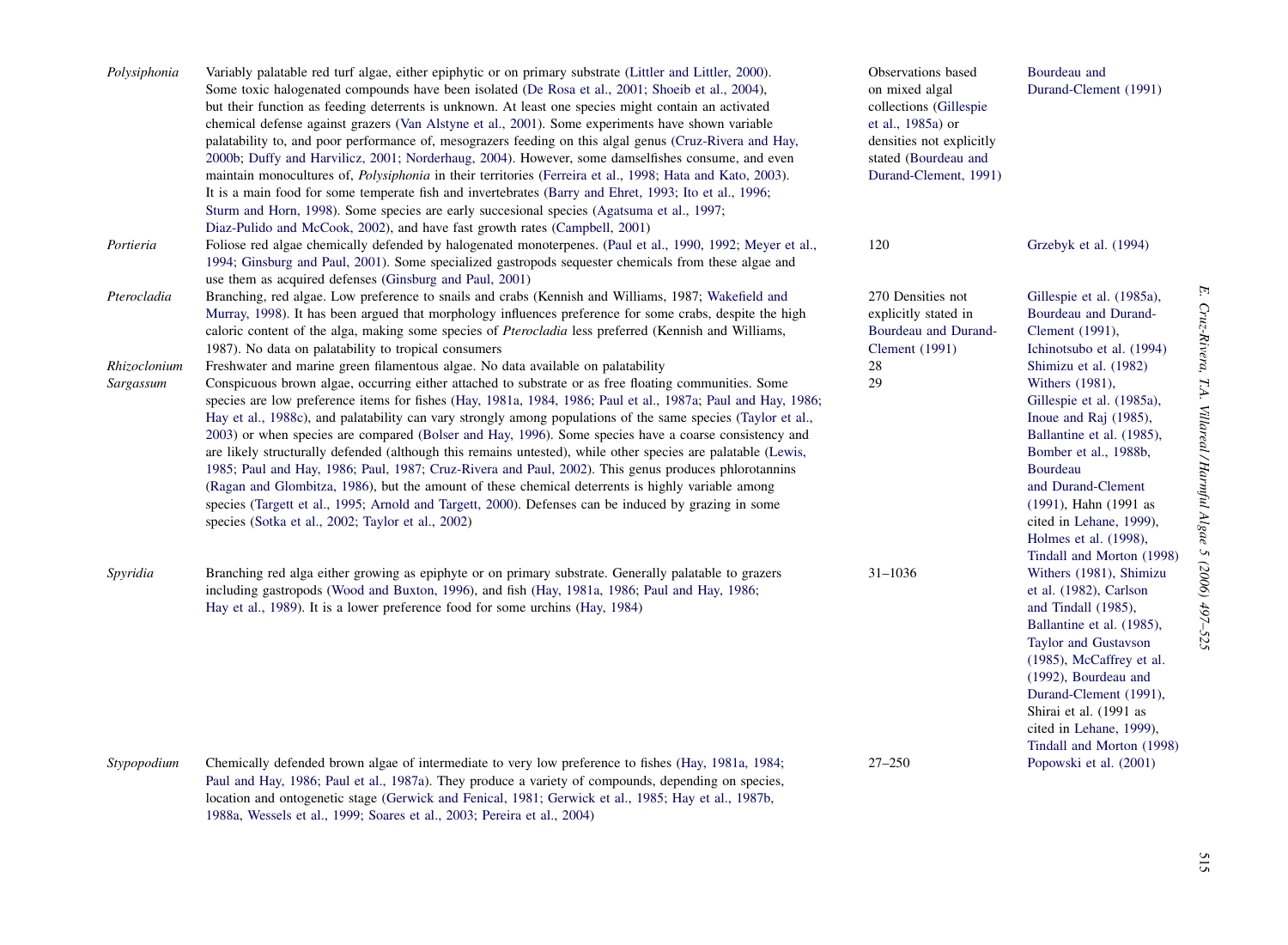|               | <b>Appendix A</b> ( <i>Continued</i> )                                                                                                                                                                                                                                                                                                                                                                                                                                                                                                                                                                                                                                                                                                                                                       |                                                     |                                                                                                                                                                                                                                                                                                                                                                                                                                                                                                                              | 516                                                                    |
|---------------|----------------------------------------------------------------------------------------------------------------------------------------------------------------------------------------------------------------------------------------------------------------------------------------------------------------------------------------------------------------------------------------------------------------------------------------------------------------------------------------------------------------------------------------------------------------------------------------------------------------------------------------------------------------------------------------------------------------------------------------------------------------------------------------------|-----------------------------------------------------|------------------------------------------------------------------------------------------------------------------------------------------------------------------------------------------------------------------------------------------------------------------------------------------------------------------------------------------------------------------------------------------------------------------------------------------------------------------------------------------------------------------------------|------------------------------------------------------------------------|
| Algal genus   | Remarks                                                                                                                                                                                                                                                                                                                                                                                                                                                                                                                                                                                                                                                                                                                                                                                      | Gambierdiscus toxicus<br>densities (cells/gwm alga) | References                                                                                                                                                                                                                                                                                                                                                                                                                                                                                                                   |                                                                        |
| Thalassia     | Marine angiosperm. Although they produce phenolic acids (Zapata and McMillan, 1979), it is palatable<br>to urchins, parrotfishes, sea turtles and dugongs (Lewis, 1985; Paul and Hay, 1986; Hay et al., 1990b;<br>Cebrian and Duarte, 1998; Rose et al., 1999; Valentine and Heck, 1999; Valentine et al., 2000; Macia,<br>2000; Sluka and Miller, 2001; Kirsch et al., 2002; Andre and Lawler, 2003; Andre et al., 2005,<br>but see Hay et al., 1989)                                                                                                                                                                                                                                                                                                                                       | $8 - 1463$                                          | Ballantine et al. (1985),<br>Morton and Faust (1997)                                                                                                                                                                                                                                                                                                                                                                                                                                                                         |                                                                        |
| Tolypiocladia | Hokama et al. (1993) referred to a <i>Tolycarpidia glomurata</i> . We believe this is a misspelling of<br>Toyipiocladia glomerulata as Tolycarpidia is not a valid algal genus. Tolypiocladia is a branching turf-<br>forming red alga either epiphytic or on primary substrate. Palatable to fishes and invertebrates although<br>it can rank lower in herbivore preference than other sympatric algae (Thacker et al., 2001;<br>E. Cruz-Rivera, unpublished)                                                                                                                                                                                                                                                                                                                               | 291                                                 | Hokama et al. (1993),<br>Ichinotsubo et al. (1994),                                                                                                                                                                                                                                                                                                                                                                                                                                                                          | F,                                                                     |
| Turbinaria    | Brown algae, which produce polyphenolics (Hay, 1984; Norris and Fenical, 1982; Targett et al., 1995),<br>feeding deterrents against gastropods (Sawai et al., 1994), and some cytotoxic compounds (Asari et al.,<br>1989; Sheu et al., 1997b; Sheu et al., 1999). It is often found in backreefs, lagoons, and protected areas,<br>which are places of low herbivory (Lewis, 1985). It has a tough leathery consistency, which suggests<br>some structural defense, however, this has yet to be tested. Field assays have shown intermediate to low<br>palatability of some species to fish (Hay, 1984; Lewis, 1985; Hay et al., 1989); but herbivores with strong<br>jaws such as parrotfishes and sea urchins can readily consume these algae (Lewis, 1985;<br>Lison de Loma et al., 2002) | $0.01 - 1617$                                       | Yasumoto et al. (1979,<br>1980), Yasumoto (1979),<br>Withers (1981),<br>Carlson et al. (1984),<br>Bagnis et al. (1985),<br>Gillespie et al. (1985a),<br>Inoue and Raj (1985),<br>Inoue and Gawel (1986),<br>Bourdeau and Durand-<br>Clement (1991),<br>Hahn (1991 as cited in<br>Lehane, 1999),<br>Koike et al. (1991),<br>Shirai et al. (1991 as<br>cited in Lehane,<br>1999), Hokama et al.<br>$(1993)$ , Grzebyk et al.<br>(1994), Ichinotsubo<br>et al. (1994), Abbott<br>$(1995)$ , Tindall and<br><b>Morton</b> (1998) | $Cniz-Rivera$<br>TA.<br>Villareal / Harnful Algae<br>$5(2006)$ 497-525 |
| Tydemania     | Calcifed and possibly chemically defended. Various secondary metabolites, including triterpenes, have<br>been isolated from this genus (Paul et al., 1982a, 1982b; Govindan et al., 1994). I often occurs in areas<br>of high herbivory (Cruz-Rivera, personal observation), although no experimental data on<br>palatability are available                                                                                                                                                                                                                                                                                                                                                                                                                                                  | >235                                                | Grzebyk et al., 1994                                                                                                                                                                                                                                                                                                                                                                                                                                                                                                         |                                                                        |
| Udotea        | Calcified and chemically defended algae (Hay, 1984; Paul and Hay, 1986; Kerkar, 1994), unpalatable to<br>both vertebrate and invertebrate consumers (Paul and Fenical, 1984; Paul and Hay, 1986; Paul, 1987;<br>Hay et al., 1994; Pillans et al., 2004)                                                                                                                                                                                                                                                                                                                                                                                                                                                                                                                                      | $16 - 514$                                          | Ballantine et al. (1985),<br>Bomber et al. (1989)                                                                                                                                                                                                                                                                                                                                                                                                                                                                            |                                                                        |
| Zonaria       | Leathery brown foliose algae. This genus produces phlorotannins and their role as feeding deterrents has<br>been suggested by various authors (Blackman et al., 1988; Targett et al., 1995; Bolser and Hay, 1996;<br>Poore and Steinberg, 1999; Wisespongpand and Kuniyoshi, 2003). Some species are a preferred food<br>for certain mesograzers (Poore, 1994)                                                                                                                                                                                                                                                                                                                                                                                                                               | $62 - 112$                                          | Gillespie et al. (1985a)                                                                                                                                                                                                                                                                                                                                                                                                                                                                                                     |                                                                        |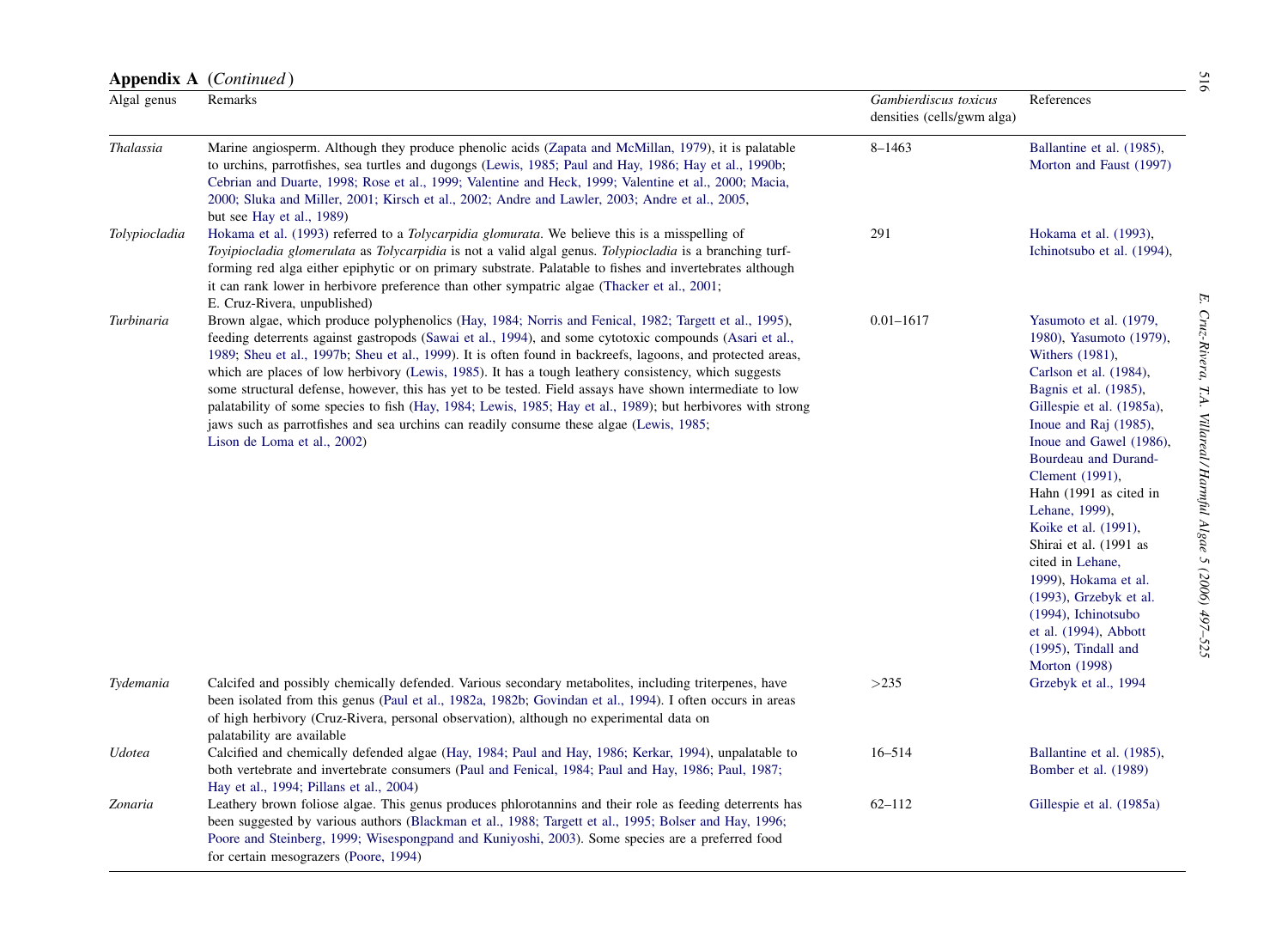## <span id="page-20-0"></span>References

- Abbott, I.A., 1995. Hawaiian herbivorous fish; what algae are they eating, or what's left? In: Hokama, Y., Scheuer, P.J., Yasumoto, T. (Eds.), Proceedings of the International Symposium on Ciguatera and Marine Natural Products, Honolulu, Hawaii, 1994. Asian-Pacific Research Foundation, Honolulu, Hawaii, pp. 11–18.
- Abuso, Z., Marasigan, A.N., Tamse, A., 2000. Is the attachment of Gambierdiscus toxicus to algae in reefs in monsoon areas biologically or physically driven? In: Proceedings of the Ninth International Conference on Harmful Algal Blooms, poster abstracts [http://www.utas.edu.au/docs/plant\\_science/HAB2000/poster\\_ab](http://www.utas.edu.au/docs/plant_science/HAB2000/poster_abstracts/docs/Abuso.html)[stracts/docs/Abuso.html](http://www.utas.edu.au/docs/plant_science/HAB2000/poster_abstracts/docs/Abuso.html).
- Adachi, R., Fukuyo, Y., 1979. The thecal structure of a marine toxic dinoflagellate Gambierdiscus toxicus gen. et sp. nov. collected in a ciguatera-endemic area. Bull. Jpn. Soc. Sci. Fish. 45 (1), 67–71.
- Afaqhusain, S., Shameel, M., Usmanghani, K., Ahmad, M., Perveen, S., Ahmad, V.U., 1991. Brominated sesquiterpene metabolites of Hypnea pannosa (Gigartinales, Rhodophyta). J. Appl. Phycol. 3, 111–113.
- Agatsuma, Y., Matsuyama, K., Nakata, A., Kawai, T., Nishikawa, N., 1997. Marine algal succession on coralline flats after removal of sea urchins in Suttsu Bay on the Japan Sea coast of Hokkaido, Japan. Nippon Suisan Gakkaishi 63, 672–680.
- Aikins, S., Kikuchi, E., 2002. Grazing pressure by amphipods on microalgae in Gamo Lagoon, Japan. Mar. Ecol. Prog. Ser. 245, 171–179.
- Almeida, P.R., 2003. Feeding ecology of Liza ramada (Risso, 1810) (Pisces, Mugilidae) in a south-western estuary of Portugal. Estuar. Coast. Shelf Sci. 57, 313–323.
- Anderson, D.M., Lobel, P.S., 1987. The continuing enigma of ciguatera. Biol. Bull. 172, 89–107.
- Anderson, B.C., Smith, A.J., Bolton, J.J., 1998. Differential grazing effects by isopods on Gracilaria gracilis and epiphytic Ceramium diaphanum in suspended raft culture. Aquaculture 169 (1–2), 99– 109.
- Andre, J., Gyuris, E., Lawler, I.R., 2005. Comparison of the diets of sympatric dugongs and green turtles on the Orman Reefs, Torres Strait, Australia. Wildl. Res. 32 (1), 53–62.
- Andre, J., Lawler, I.R., 2003. Near infrared spectroscopy as a rapid and inexpensive means of dietary analysis for a marine herbivore, dugong Dugong dugon. Mar. Ecol. Prog. Ser. 257, 259–266.
- Arnold, T.M., Targett, N.M., 1998. Quantifying in situ rates of phlorotannin synthesis and polymerization in marine brown algae. J. Chem. Ecol. 24, 577–595.
- Arnold, T.M., Targett, N.M., 2000. Evidence for metabolic turnover of polyphenolics in tropical brown algae. J. Chem. Ecol. 26 (6), 1393–1410.
- Asari, F., Kusumi, T., Kakisawa, H., 1989. Turbinaric acid, a cytotoxic secosqualene carboxylic acid from the brown alga Turbinaria ornate. J. Nat. Prod. 52 (5), 1167–1169.
- Asuncion, D.A., Asahina, A.Y., Muthiah, P., Hokama, Y., Higa, T., Tanaka, J., 1995. The effects of monosaccharides and natural marine products on the growth of Gambierdiscus toxicus in vitro. In: Hokama, Y., Scheuer, P.J., Yasumoto, T. (Eds.), Proceedings of the International Symposium on Ciguatera and Marine Natural Products, Honolulu, Hawaii, 1994. Asian-Pacific Research Foundation, Honolulu, Hawaii, pp. 99–107.
- Atsatt, P.R., O'dowd, D.J., 1976. Plant defense guilds. Science 193, 24–29.
- AuriolesGamboa, D., PerezFlores, R., 1997. Seasonal and bathymetric changes in feeding habits of the benthic red crab Pleuroncodes

planipes (Decapoda, Anomura, Galatheidae) off the Pacific Coast of Baja California Sur, Mexico. Crustaceana 70, 272–287.

- Awad, N.E., 2004. Bioactive brominated diterpenes from the marine red alga Jania rubens (L.) lamx. Phytother. Res. 18, 275–279.
- Bagnis, R., Chanteau, S., Chungue, E., Hurtel, J.M., Yasumoto, T., Inoue, A., 1980. Origins of ciguatera fish poisoning: a new dinoflagellate, Gambierdiscus toxicus Adachi and Fukuyo, definitively involved as a causal agent. Toxicon 18 (2), 199– 208.
- Bagnis, R., Bennett, J., Prieur, C., Legrand, A.M., 1985. The dynamics of three toxic benthic dinoflagellates and the toxicity of ciguateric surgeonfish in French Polynesia. In: Anderson, D., White, A., Baden, D. (Eds.), Toxic Dinoflagellates. Elsevier, New York, pp. 177–182.
- Bagnis, R., Julvez, J., Allaoui, A., Dubray, B., Conan, H., Halidi, M.A.A., Mieli, L., Galtier, J., 1988. Le risque ciguaterique dans l'ile de Mayotte (Archipel des Comores). Rev. Int. Océanogr. Med. 91–92, 43–54.
- Bagnis, R., Legrand, A.M., Inoue, A., 1990. Follow-up of a bloom of the toxic dinoflagellate Gambierdiscus toxicus on a fringing reef of Tahiti. In: Granéli, E., Sundström, B., Anderson, D.M. (Eds.), Toxic Marine Phytoplankton. Elsevier, New York, pp. 98–103.
- Ballantine, D.L., Bardales, A.T., Tosteson, T.R., Dupont-Durst, H., 1985. Seasonal abundance of Gambierdiscus toxicus and Ostreopsis sp. in coastal waters of southwest Puerto Rico. In: Gabrie, C., Marmelin, V.M. (Eds.), Proceedings of the Fifth International Coral Reef Congress, vol. 4, Tahiti, pp. 417–422.
- Barbosa, J.P., Teixeira, V.L., Pereira, R.C., 2004. A dolabellane diterpene from the brown alga *Dictyota pfaffii* as chemical defense against herbivores. Bot. Mar. 47, 147–151.
- Barry, J.P., Ehret, M.J., 1993. Diet, food preference and algal availability for fishes and crabs on intertidal reef communities in Southern California. Environ. Biol. Fishes 37, 75–95.
- Becerro, M.A., Goetz, G., Paul, V.J., Scheuer, P.J., 2001. Chemical defenses of the sacoglossan mollusk Elysia rufescens and its host alga Bryopsis sp. J. Chem. Ecol. 27, 2287–2299.
- Bergmann, J.S., Alam, M., 1981. On the toxicity of the ciguatera producing dinoflagellate, Gambierdiscus toxicus, isolated from the Florida Keys, USA. J. Environ. Sci. Health, Part A: Environ. Sci. Eng. 16 (5), 493–500.
- Bewley, C.A., Holland, N.D., Faulkner, D.J., 1996. Two classes of metabolites from Theonella swinhoei are localized in distinct populations of bacterial symbionts. Experientia 52, 716–722.
- Biggs, J.S., 2000. The role of secondary metabolite complexity in the red alga Laurencia palisada as a defense against diverse consumers. Masters thesis, University of Guam, Mangilao, Guam.
- Bintz, J.C., Nixon, S.W., Buckley, B.A., Granger, S.L., 2003. Impacts of temperature and nutrients on coastal lagoon plant communities. Estuaries 26, 765–776.
- Blackman, A.J., Rogers, G.I., Volkman, J.K., 1988. Phloroglucinol derivatives from three Australian marine algae of the genus Zonaria. J. Nat. Prod. 51, 158–160.
- Boaventura, D., Alexander, M., Della Santina, P., Smith, N.D., Re, P., da Fonseca, L.C., Hawkins, S.J., 2002. The effects of grazing on the distribution and composition of low-shore algal communities on the central coast of Portugal and on the southern coast of Britain. J. Exp. Mar. Biol. Ecol. 267, 185–206.
- Bolser, R.C., Hay, M.E., 1996. Are tropical plants better defended? Palatability and defenses of temperate versus tropical seaweeds. Ecology 77, 2269–2286.
- Bomber, J.W., Guillard, R.R.L., Nelson, W.G., 1988a. Roles of temperature, salinity, and light in seasonality, growth, and toxicity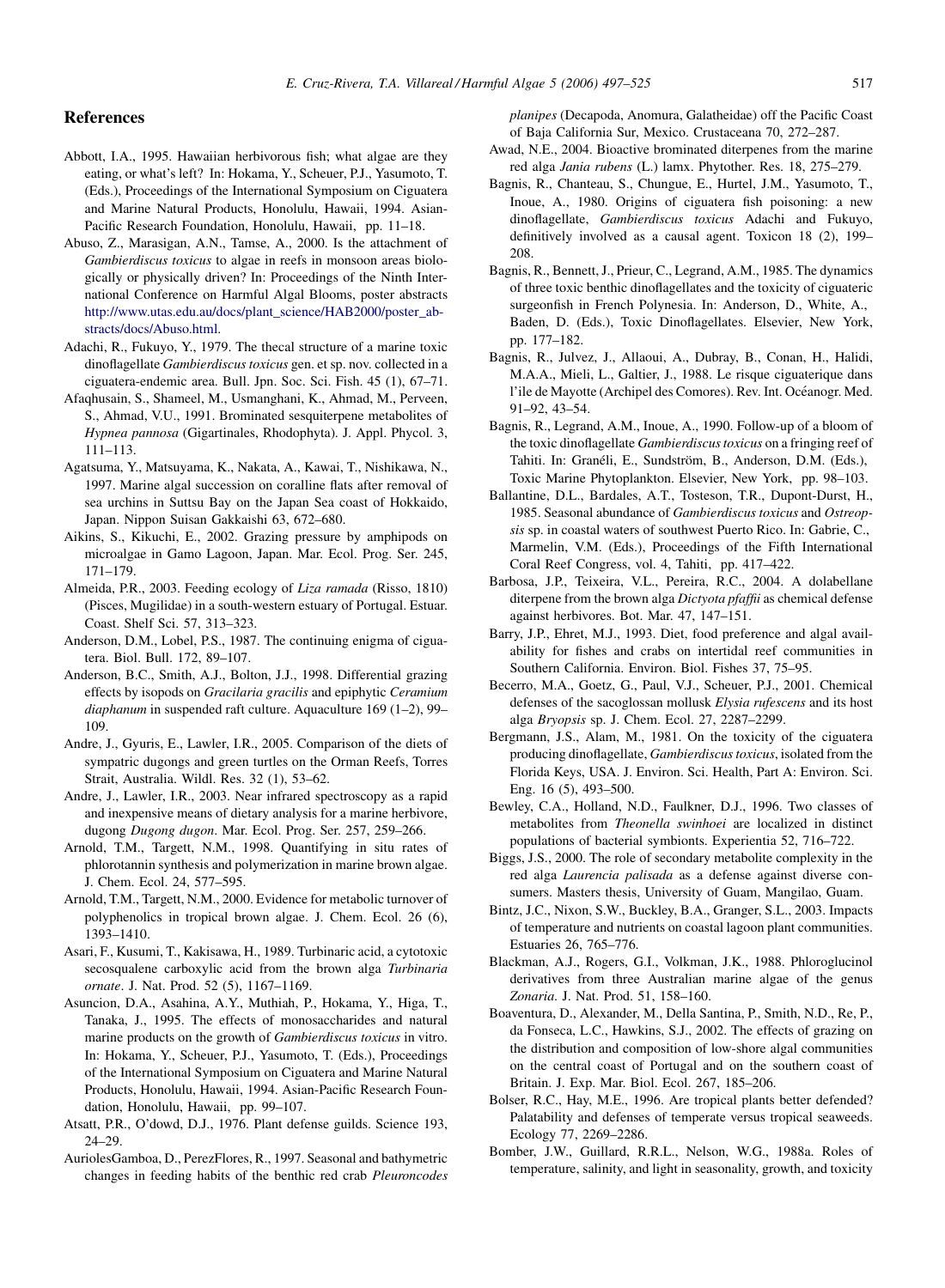<span id="page-21-0"></span>of ciguatera-causing Gambierdiscus toxicus Adachi Et Fukuyo (Dinophyceae). J. Exp. Mar. Biol. Ecol. 115, 53–65.

- Bomber, J.W., Morton, S.L., Babinchak, J.A., Norris, D.R., Morton, J.G., 1988b. Epiphytic dinoflagellates of drift algae: another toxigenic community in the ciguatera food chain. Bull. Mar. Sci. 43, 204–214.
- Bomber, J.W., Rubio, M.G., Norris, D.R., 1989. Epiphytism of dinoflagellates associated with the disease ciguatera: substrate specificity and nutrition. Phycologia 28 (3), 360–368.
- Bourdeau, P., Durand-Clement, M., 1991. Ichtyosarcotoxisme de type ciguatera: etude écotoxicologique et morphologique de Gambierdiscus toxicus aux Antilles Françaises (Saint-Barthélémy). In: Fremy, J.M. (Ed.), Actes du Colloque sur les Biotoxines Marines, Paris. Editions C.N.E.V.A., Maisons-Alfort, France, pp. 61–67.
- Brand-Gardner, S.J., Lanyon, J.M., Limpus, C.J., 1999. Diet selection by immature green turtles, Chelonia mydas, in subtropical Moreton Bay, south-east Queensland. Aust. J. Zool. 47 (2), 181–191.
- Bruneau, Y., Codomier, L., Combaut, G., Teste, J., 1978. Comparative study of halogen compound of Falkenbergia rufolanosa (Harv) Schmitz and of Asparagopsis armata (Harv) Bonnemaisoniaceous Rhodophycae. C.R. Hebdomad. Seances Acad. Sci. Ser. D 286 (8), 603–605.
- Bulleri, F., Bertocci, I., Micheli, F., 2002. Interplay of encrusting coralline algae and sea urchins in maintaining alternative habitats. Mar. Ecol. Prog. Ser. 243, 101–109.
- Campbell, B., Nakagawa, L.K., Kobayashi, M.N., Hokama, Y., 1987. Gambierdiscus toxicus in gut content of the surgeonfish Ctenochaetus strigosus (herbivore) and its relationship to toxicity. Toxicon 25 (10), 1125–1127.
- Campbell, S., 2001. Ammonium requirements of fast-growing ephemeral macroalgae in a nutrient-enriched marine embayment (Port Phillip Bay, Australia). Mar. Ecol. Prog. Ser. 209, 99–107.
- Carlson, R.D., 1984. Distribution, periodicity, and culture of benthic/ epiphytic dinoflagellates in a ciguatera endemic region of the Caribbean. Ph.D. thesis, Southern Illinois University.
- Carlson, R.D., Morey-Gaines, G., Tindall, D.R., Dickey, R.W., 1984. Ecology of toxic dinoflagellates from the Caribbean Sea: effects of macroalgal extracts on growth in culture. In: Ragelis, E.P. (Ed.), Seafood Toxins. American Chemical Society, Washington, D.C., pp. 271–287.
- Carlson, R.D., Tindall, D.R., 1985. Distribution and periodicity of toxic dinoflagellates in the Virgin Islands. In: Anderson, D.M., White, A.W., Baden, DG. (Eds.), Toxic Dinoflagellates. Elsevier, New York, pp. 171–176.
- Carpenter, R.C., 1986. Partitioning herbivory and its effects on coral reef algal communities. Ecol. Monogr. 56 (4), 345–363.
- Cebrian, J., Duarte, C.M., 1998. Patterns in leaf herbivory on seagrasses. Aquat. Bot. 60 (1), 67–82.
- Cetrulo, G.L., Hay, M.E., 2000. Activated chemical defenses in tropical versus temperate seaweeds. Mar. Ecol. Prog. Ser. 207, 243–253.
- Chateau-Degat, M.L., Chinain, M., Cerf, N., Gingras, S., Hubert, B., Dewailly, E., 2005. Seawater temperature, Gambierdiscus spp. variability and incidence of ciguatera poisoning in French Polynesia. Harmful Algae 4 (6), 1053–1062.
- Chen, J.L., Gerwick, W.H., Schatzman, R., Laney, M., 1994. Isorawsonol and related IMP-dehydrogenase inhibitors from the tropical green alga Avrainvillea rawsonii. J. Nat. Prod. 57 (7), 947–952.
- Chinain, M., Faust, M.A., Pauillac, S., 1999a. Morphology and molecular analyses of three toxic species of Gambierdiscus

(Dinophyceae): G. pacificus, sp. nov., G. australes, sp. nov., and G. polynesiensis, sp. nov. J. Phycol. 35 (6), 1282–1296.

- Chinain, M., Germain, M., Deparis, X., Pauillac, S., Legrand, A.M., 1999b. Seasonal abundance and toxicity of the dinoflagellate Gambierdiscus spp. (Dinophyceae), the causative agent of ciguatera in Tahiti, French Polynesia. Mar. Biol. 135 (2), 259–267.
- Chineah, V., Chooramum, V., Nallee, M., Basant Rai, Y., Hurbungs, M., Paupiah, C.N., Mosaheb, J.I., Terashima, H., Jayabalan, N., 2000. Status of the marine environment of the Albion Lagoon. In: Lalouette, J.A., Bachraz, D.Y., Sukurdeep, N. (Eds.), Proceedings of the Fourth Annual Meeting of Agricultural Scientists, Réduit, Mauritius, 21–22, October 1999. Food and Agricultural Research Council, Réduit, Mauritius, pp. 195-210.
- Choat, J.H., Robbins, W.D., Clements, K.D., 2004. The trophic status of herbivorous fishes on coral reefs-II. Food processing modes and trophodynamics. Mar. Biol. 145 (3), 445–454.
- Coen, L.D., Tanner, C.E., 1989. Morphological variation and differential susceptibility to herbivory in the tropical brown alga Lobophora variegata. Mar. Ecol. Prog. Ser. 54 (3), 287–298.
- Cohen, R.A., Fong, P., 2004. Physiological responses of a bloomforming green macroalga to short-term change in salinity, nutrients, and light help explain its ecological success. Estuaries 27 (2), 209–216.
- Colon, M., Guevara, P., Gerwick, W.H., Ballantine, D., 1987. 5'-Hydroxyisoavrainvilleol, a new diphenylmethane derivative from the tropical green alga Avrainvillea nigricans. J. Nat. Prod. 50 (3), 368–374.
- Combaut, G., Bruneau, Y., Teste, J., Codomier, L., 1978. Halogen compounds from a red alga, Falkenbergia rufolanosa, tetrasporophyte of Asparagopsis armata. Phytochemistry 17 (9), 1661– 1663.
- Cronin, G., Hay, M.E., 1996. Susceptibility to herbivores depends on recent history of both the plant and animal. Ecology 77 (5), 1531– 1543.
- Cronin, G., Lindquist, N., Hay, M.E., Fenical, W., 1995. Effects of storage and extraction procedures on yields of lipophilic metabolites from the brown seaweeds Dictyota ciliolata and D. menstrualis. Mar. Ecol. Prog. Ser. 119 (1–3), 265–273.
- Cronin, G., Paul, V.J., Hay, M.E., Fenical, W., 1997. Are tropical herbivores more resistant than temperate herbivores to seaweed chemical defenses? Diterpenoid metabolites from Dictyota acutiloba as feeding deterrents for tropical versus temperate fishes and urchins. J. Chem. Ecol. 23 (2), 289–302.
- Cruz-Rivera, E., 2001. Generality and specificity in the feeding and decoration preferences of three Mediterranean crabs. J. Exp. Mar. Biol. Ecol. 266, 17–31.
- Cruz-Rivera, E., Hay, M.E., 2000a. Can quantity replace quality? Food choice, compensatory feeding, and fitness of marine mesograzers. Ecology 81, 201–219.
- Cruz-Rivera, E., Hay, M.E., 2000b. The effects of diet mixing on consumer fitness: macroalgae, epiphytes, and animal matter as food for marine amphipods. Oecologia 123, 252–264.
- Cruz-Rivera, E., Hay, M.E., 2001. Macroalgal traits and the feeding and fitness of an herbivorous amphipod: the roles of selectivity, mixing, and compensation. Mar. Ecol. Prog. Ser. 218, 249–266.
- Cruz-Rivera, E., Hay, M.E., 2003. Prey nutritional quality interacts with chemical defenses to affect consumer feeding and fitness. Ecol. Monog. 73, 483–506.
- Cruz-Rivera, E., Paul, V.J., 2002. Coral reef benthic cyanobacteria as food and refuge: diversity, chemistry and complex interactions. In: Proceedings of the 9th International Coral Reef Symposium, vol. 1, Bali pp. 515–520.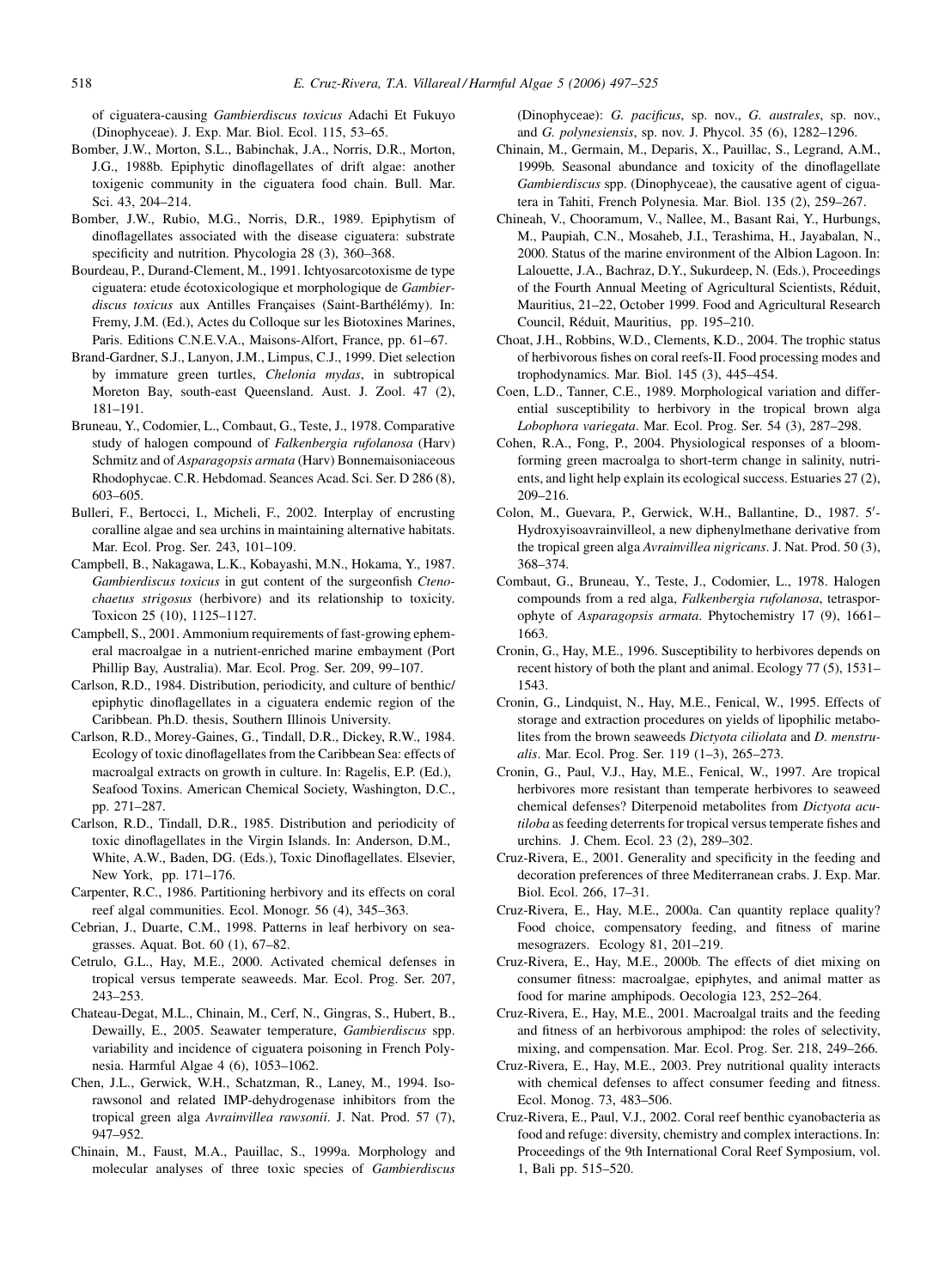- <span id="page-22-0"></span>De Lara-Isassi, G., Alvarez-Hernandez, S., Collado-Vides, L., 2000. Ichthyotoxic activity of extracts from Mexican marine macroalgae. J. Appl. Phycol. 12, 45–52.
- De Rosa, S., Kamenarska, Z., Bankova, V., Stefanov, K., Dimitrova-Konaklieva, S., Najdenski, H., Tzevtkova, I., Popov, S., 2001. Chemical composition and biological activities of the Black Sea algae Polysiphonia denudata (Dillw.) Kutz. and Polysiphonia denudata f. fragilis (Sperk) Woronich. Z. Naturforsch. C 56, 1008–1014.
- De Ruyter van Steveninck, E.D.D., Breeman, A.M., 1987. Deep water populations of Lobophora variegata (Phaeophyceae) on the coral reef of Curacao: influence of grazing and dispersal on distribution patterns. Mar. Ecol. Prog. Ser. 38, 241–250.
- de Nys, R., Steinberg, P.D., Rogers, C.N., Charlton, T.S., Duncan, M.W., 1996. Quantitative variation of secondary metabolites in the sea hare Aplysia parvula and its host plant, Delisea pulchra. Mar. Ecol. Prog. Ser. 130, 135–146.
- Diaz-Pulido, G., McCook, L.J., 2002. The fate of bleached corals: patterns and dynamics of algal recruitment. Mar. Ecol. Prog. Ser. 232, 115–128.
- Diaz-Pulido, G., McCook, L.J., 2003. Relative roles of herbivory and nutrients in the recruitment of coral-reef seaweeds. Ecology 84 (8), 2026–2033.
- Dodds, W.K., Gudder, D.A., 1992. The Ecology of Cladophora. J. Phycol. 28 (4), 415–427.
- Duffy, J.E., Harvilicz, A.M., 2001. Species-specific impacts of grazing, amphipods in an eelgrass-bed community. Mar. Ecol. Prog. Ser. 223, 201–211.
- Duffy, J.E., Hay, M.E., 1991. Food and shelter as determinants of food choice by an herbivorous marine amphipod. Ecology 72 (4), 1286– 1298.
- Duffy, J.E., Hay, M.E., 1994. Herbivore resistance to seaweed chemical defense: the roles of mobility and predation risk. Ecology 75 (5), 1304–1319.
- Duffy, J.E., Paul, V.J., 1992. Prey nutritional quality and the effectiveness of chemical defenses against tropical reef fishes. Oecologia 90 (3), 333–339.
- Elfwing, T., Tedengren, M., 2002. Effects of copper and reduced salinity on grazing activity and macroalgae production: a shortterm study on a mollusc grazer, Trochus maculatus and two species of macroalgae in the inner Gulf of Thailand. Mar. Biol. 140 (5), 913–919.
- Elsayed, A.M., 1994. Feeding habits of rabbittfishes, Siganus canaliclatus and Siganus javus fingerlings from the Arabian Gulf waters off Qatar. Indian J. Mar. Sci. 23, 112–114.
- Faulkner, D.J., 1994. Marine natural-products. Nat. Prod. Rep. 11, 355–395.
- Faust, M.A., 1995. Observation of sand-dwelling toxic dinoflagellates (Dinophyceae) from widely differing sites, including two new species. J. Phycol. 31 (6), 996-1003.
- Ferreira, C.E.L., Goncalves, J.E.A., Coutinho, R., Peret, A.C., 1998. Herbivory by the dusky damselfish Stegastes fuscus (Cuvier, 1830) in a tropical rocky shore: effects on the benthic community. J. Exp. Mar. Biol. Ecol. 229 (2), 241–264.
- Frantzis, A., Gremare, A., 1993. Ingestion, absorption, and growth rates of Paracentrotus lividus (Echinodermata, Echinoidea) fed different macrophytes. Mar. Ecol. Prog. Ser. 95 (1–2), 169– 183.
- Frantzis, A., Gremare, A., Vetion, G., 1992. Growth rates and RNA-DNA ratios in Paracentrotus lividus (Echinodermata, Echinoidea) fed on benthic macrophytes. J. Exp. Mar. Biol. Ecol. 156 (1), 125– 138.
- Friedlander, M., Weintraub, N., Freedman, A., Sheer, J., Snovsky, Z., Shapiro, J., Kissil, G.W., 1996. Fish as potential biocontrollers of Gracilaria (Rhodophyta) culture. Aquaculture 145 (1–4), 113– 118.
- Gacia, E., Littler, M.M., Littler, D.S., 1999. An experimental test of the capacity of food web interactions (fish-epiphytes-seagrasses) to offset the negative consequences of eutrophication on seagrass communities. Estuar. Coast. Shelf Sci. 48 (6), 757–766.
- Gavagnin, M., Mollo, E., Montanaro, D., Ortea, J., Cimino, G., 2000. Chemical studies of Caribbean sacoglossans: dietary relationships with green algae and ecological implications. J. Chem. Ecol. 26 (7), 1563–1578.
- Gerwick, W.H., Fenical, W., 1981. Ichthyotoxic and cytotoxic metabolites of the tropical brown alga Stypopodium zonale (Lamouroux) Papenfuss. J. Org. Chem. 46 (1), 22–27.
- Gerwick, W.H., Fenical, W., Norris, J.N., 1985. Chemical variation in the tropical seaweed Stypopodium zonale (Dictyotaceae). Phytochemistry 24 (6), 1279–1283.
- Gillespie, N.C., Holmes, M.J., Burke, J.B., Doley, J., 1985a. Distribution and periodicity of Gambierdiscus toxicus in Queensland, Australia. In: Anderson, D.M., White, A.W., Baden, D.G. (Eds.), Toxic Dinoflagellates. Elsevier, New York, pp. 183–188.
- Gillespie, N., Lewis, R., Burke, J., Holmes, M., 1985b. The significance of the absence of ciguatera in a wild population of Gambierdiscus toxicus. In: Proceedings of the Fifth International Coral Reef Congress, vol. 4, Tahiti, pp. 437–441.
- Ginsburg, D.W., Paul, V.J., 2001. Chemical defenses in the sea hare Aplysia parvula: importance of diet and sequestration of algal secondary metabolites. Mar. Ecol. Prog. Ser. 215, 261–274.
- Govindan, M., Abbas, S.A., Schmitz, F.J., Lee, R.H., Papkoff, J.S., Slate, D.L., 1994. New cycloartanol sulfates from the alga Tydemania expeditionis: inhibitors of the protein-tyrosine kinase Pp60(V-Src). J. Nat. Prod. 57 (1), 74–78.
- Granado, I., Caballero, P., 1995. Chemical defense in the seaweed Laurencia obtusa (Hudson) Lamouronx. Sci. Mar. 59, 31–39.
- Granado, I., Caballero, P., 2001. Feeding rates of Littorina striata and Osilinus atratus in relation to nutritional quality and chemical defenses of seaweeds. Mar. Biol. 138 (6), 1213–1224.
- Grzebyk, D., Berland, B., Thomassin, B.A., Bosi, C., Arnoux, A., 1994. Ecology of ciguateric dinoflagellates in the coral reef complex of Mayotte Island (S.W. Indian Ocean) J. Exp. Mar. Biol. Ecol. 178 (1), 51–66.
- Guiry, M.D., Dawes, C.J., 1992. Daylength, temperature and nutrient control of tetrasporogenesis in Asparagopsis armata (Rhodophyta). J. Exp. Mar. Biol. Ecol. 158, 197–217.
- Halstead, B.W., 1978. Poisonous and Venomous Marine Animals of the World, Revised ed. Darwin Press, Princeton.
- Hamann, M.T., Otto, C.S., Scheuer, P.J., Dunbar, D.C., 1996. Kahalalides: bioactive peptides from a marine mollusk, Elysia rufescens, and its algal diet Bryopsis sp. J. Org. Chem. 61 (19), 6594– 6600.
- Harper, J.T., Saunders, G.W., 2002. A re-classification of the Acrochaetiales based on molecular and morphological data, and establishment of the Colaconematales ord. nov. (Florideophyceae, Rhodophyta) Eur. J. Phycol. 37 (3), 463–476.
- Hata, H., Kato, M., 2003. Demise of monocultural algal farms by exclusion of territorial damselfish. Mar. Ecol. Prog. Ser. 263, 159– 167.
- Hatcher, B.G., 1981. Proceedings of the Fourth International Coral Reef Symposium, vol. 2. The interaction between grazing organisms and the epilithic algal community of a coral reef: a quantitative assessment 515–524.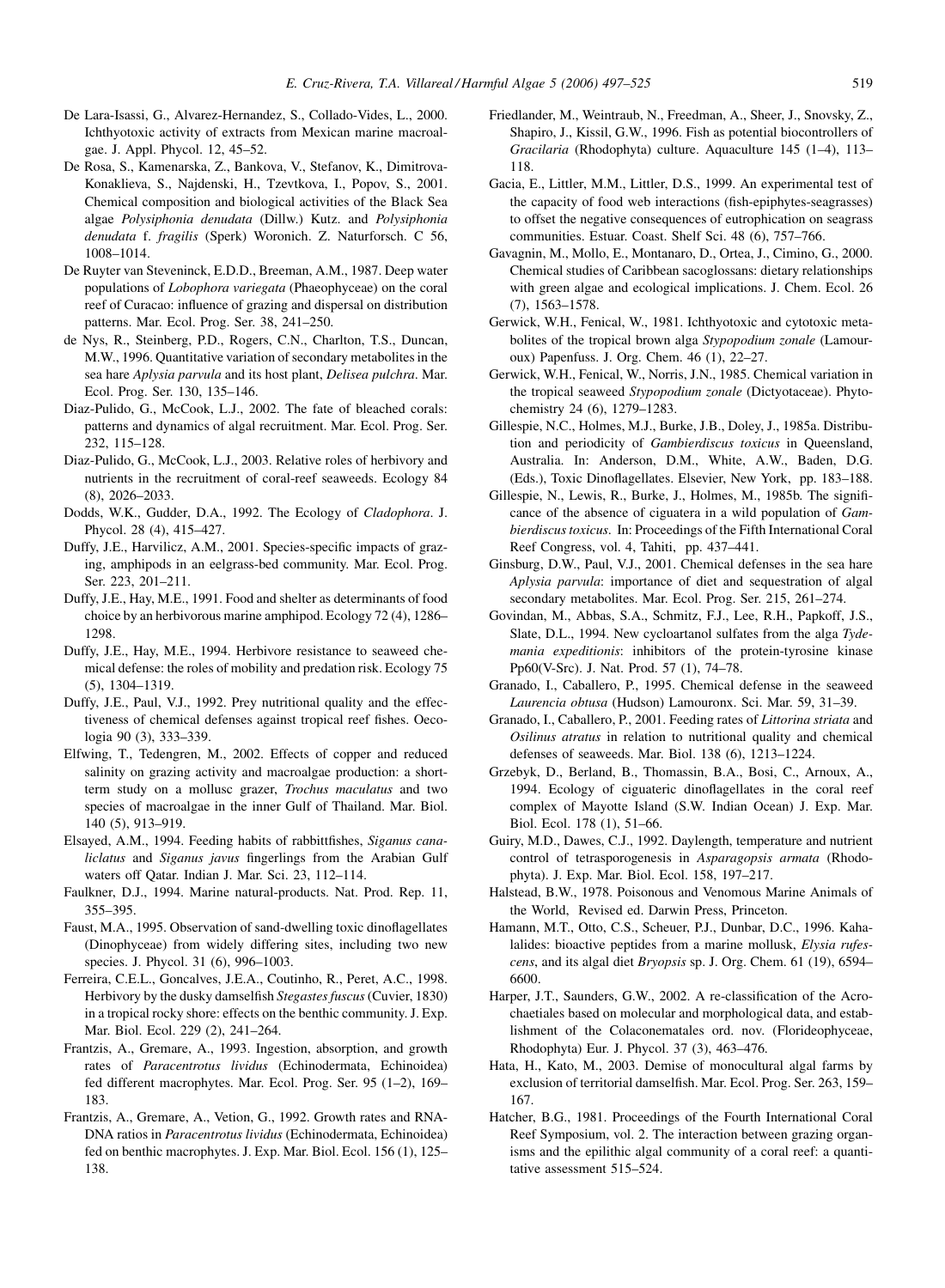- <span id="page-23-0"></span>Hauxwell, J., McClelland, J., Behr, P.J., Valiela, I., 1998. Relative importance of grazing and nutrient controls of macroalgal biomass in three temperate shallow estuaries. Estuaries 21 (2), 347–360.
- Hay, M.E., 1981a. Herbivory, algal distribution, and the maintenance of between-habitat diversity on a tropical fringing reef. Am. Nat. 118, 520–540.
- Hay, M.E., 1981b. Spatial patterns of grazing intensity on a Caribbean barrier reef: herbivory and algal distribution. Aquat. Bot. 11, 97– 109.
- Hay, M.E., 1984. Predictable spatial escapes from herbivory: how do these affect the evolution of herbivore resistance in tropical marine communities. Oecologia 64 (3), 396–407.
- Hay, M.E., 1986. Associational plant defenses and the maintenance of species diversity: turning competitors into accomplices. Am. Nat. 128, 617–641.
- Hay, M.E., 1991. Marine-terrestrial contrasts in the ecology of plant chemical defenses against herbivores. Trends Ecol. Evol. 6, 362– 365.
- Hay, M.E., 1992. The role of seaweed chemical defenses in the evolution of feeding specialization and in the mediation of complex interactions. In: Paul, V.J. (Ed.), Ecological Roles of Marine Natural Products. Comstock Publishing Assoc., Cornell University Press, Ithaca, pp. 93–118.
- Hay, M.E., 1997. The ecology and evolution of seaweed–herbivore interactions on coral reefs. Coral Reefs 16, S67–S76.
- Hay, M.E., Colburn, T., Downing, D., 1983. Spatial and temporal patterns in herbivory on a Caribbean fringing reef: the effects on plant distribution. Oecologia 58 (3), 299–308.
- Hay, M.E., Duffy, J.E., Fenical, W., 1990a. Host-Plant specialization decreases predation on a marine amphipod: an herbivore in plants clothing. Ecology 71, 733–743.
- Hay, M.E., Duffy, J.E., Paul, V.J., Renaud, P.E., Fenical, W., 1990b. Specialist herbivores reduce their susceptibility to predation by feeding on the chemically defended seaweed Avrainvillea longicaulis. Limnol. Oceanogr. 35, 1734–1743.
- Hay, M.E., Duffy, J.E., Pfister, C.A., Fenical, W., 1987a. Chemical defense against different marine herbivores: are amphipods insect equivalents? Ecology 68, 1567–1580.
- Hay, M.E., Fenical, W., Gustafson, K., 1987b. Chemical defense against diverse coral-reef herbivores. Ecology 68, 1581–1591.
- Hay, M.E., Fenical, W., 1988. Marine plant-herbivore interactions: the ecology of chemical defense. Ann. Rev. Ecol. Syst. 19, 111–145.
- Hay, M.E., Kappel, Q.E., Fenical, W., 1994. Synergisms in plant defenses against herbivores: interactions of chemistry, calcification, and plant quality. Ecology 75, 1714–1726.
- Hay, M.E., Lee, R.R., Guieb, R.A., Bennett, M.M., 1986. Food preference and chemotaxis in the sea urchin Arbacia punctulata (Lamarck) Philippi. J. Exp. Mar. Biol. Ecol. 96 (2), 147–153.
- Hay, M.E., Duffy, J.E., Fenical, W., Gustafson, K., 1988a. Chemical defense in the seaweed Dictyopteris delicatula: differential effects against reef fishes and amphipods. Mar. Ecol. Prog. Ser. 48, 185– 192.
- Hay, M.E., Paul, V.J., Lewis, S.M., Gustafson, K., Tucker, J., Trindell, R.N., 1988b. Can tropical seaweeds reduce herbivory by growing at night: diel patterns of growth, nitrogen content, herbivory, and chemical versus morphological defenses. Oecologia 75, 233–245.
- Hay, M.E., Pawlik, J.R., Duffy, J.E., Fenical, W., 1989. Seaweed– herbivore–predator interactions: host–plant specialization reduces predation on small herbivores. Oecologia 81, 418–427.
- Hay, M.E., Renaud, P.E., Fenical, W., 1988c. Large mobile versus small sedentary herbivores and their resistance to seaweed chemical defenses. Oecologia 75, 246–252.
- Hay, M.E., Stachowicz, J., Cruz-Rivera, E., Bullard, S., Deal, M.S., Lindquist, N., 1998. Bioassays with marine and freshwater organisms. In: Haynes, J.G., Millar, K.F. (Eds.), Methods in Chemical Ecology, Bioassay Methods, vol. 2. Chapman and Hall, New York, pp. 39–141.
- Hay, M.E., Steinberg, P.D., 1992. The chemical ecology of plant– herbivore interactions in marine versus terrestrial communities. In: Rosenthal, G.A., Berenbaum, M.R. (Eds.), Herbivores: Their Interactions with Secondary Plant Metabolites, Ecological and Evolutionary Processes, vol. II. Academic Press, Inc., San Diego, California, pp. 372–408.
- Hayden, H.S., Blomster, J., Maggs, C.A., Silva, P.C., Stanhope, M.J., Waaland, J.R., 2003. Linnaeus was right all along: Ulva and Enteromorpha are not distinct genera. Eur. J. Phycol. 38, 277– 294.
- Heil, C.A., Bird, P., Dennison, W.C., 1998. Macroalgal habitat preference of ciguatera dinoflagellates at Heron Island, a coral cay in the southeastern Great Barrier Reef. In: Reguera, B., Blanco, J., Fernandez, M.L., Wyatt, T. (Eds.), Harmful Algae. Xunta de Galicia and Intergovernmental Oceanographic Commission of UNESCO, Santiago de Compostela, pp. 52–53.
- Hernández-Becerril, D.U., Almazán Becerril, A., 2004. Especies de dinoflagelados del género Gambierdiscus (Dinophyceae) del Mar Caribe mexicano. Rev. Biol. Trop. 52 (Suppl. 1), 77–87.
- Higa, T., Kuniyoshi, M., 2000. Toxins associated with medicinal and edible seaweeds. J. Toxicol.: Toxin Rev. 19 (2), 119–137.
- Hixon, M.A., Brostoff, W.N., 1996. Succession and herbivory: Effects of differential fish grazing on Hawaiian coral-reef algae. Ecol. Monog. 66 (1), 67–90.
- Hockelmann, C., Juttner, F., 2004. Volatile organic compound (VOC) analysis and sources of limonene, cyclohexanone and straight chain aldehydes in axenic cultures of Calothrix and Plectonema. Water Sci. Technol. 49 (9), 47–54.
- Hokama, Y., Asahina, A.Y., Titus, E., Shirai, J.L.R., Hong, T.W.P., Chun, S., Miyahara, J.T., Takata, D., Muranaka, A., Pang, E., Abbott, I.A., Ichinotsubo, D., 1993. A survey of ciguatera: assessment of Puako, Hawaii, associated with ciguatera toxin epidemics in humans. J. Clin. Lab. Anal. 7 (3), 147–154.
- Hokama, Y., Ebesu, J.S.M., Ascuncion, D.A., Nagai, H., 1996. Growth and cyclic studies of Gambierdiscus toxicus in the natural environment and in culture. In: Yasumoto, T., Oshima, Y., Fukuyo, Y. (Eds.), Harmful and Toxic Algal Blooms. Intergovernmental Oceanographic Commission of UNESCO, Paris, pp. 313–315.
- Hokama, Y., Nakagawa, L.K., Kobayashi, M.N., Shirai, L.K., Shimabukuro, D., Kurihara, J., Miyahara, J.T., 1988. Similarity between cultured Gambierdiscus toxicus (T39) toxins and flesh extracts of *Ctenochaetus strigosus* (herbivores). Toxicon 26 (1), 25.
- Holmes, M.J., Teo, S.L.M., 2002. Toxic marine dinoflagellates in Singapore waters that cause seafood poisonings. Clin. Exp. Pharmacol. Physiol. 29, 829–836.
- Holmes, M.J., Lee, F.C., Teo, S.L.M., Khoo, H.W., 1998. A survey of benthic dinoflagellates on Singapore reefs. In: Reguera, B., Blanco, J., Fernandez, M.L., Wyatt, T. (Eds.), Harmful Algae. Xunta de Galicia and Intergovernmental Oceanographic Commission of UNESCO, Santiago de Compostela, pp. 50–51.
- Horgen, F.D., de los Santos, D.B., Goetz, G., Sakamoto, B., Kan, Y., Nagai, H., Scheuer, P.J., 2000. A new depsipeptide from the sacoglossan mollusk Elysia ornata and the green alga Bryopsis species. J. Nat. Prod. 63 (1), 152–154.
- Horn, M.H., 1989. Biology of marine herbivorous fishes. Oceanogr. Mar. Biol. Annu. Rev. 27, 167–272.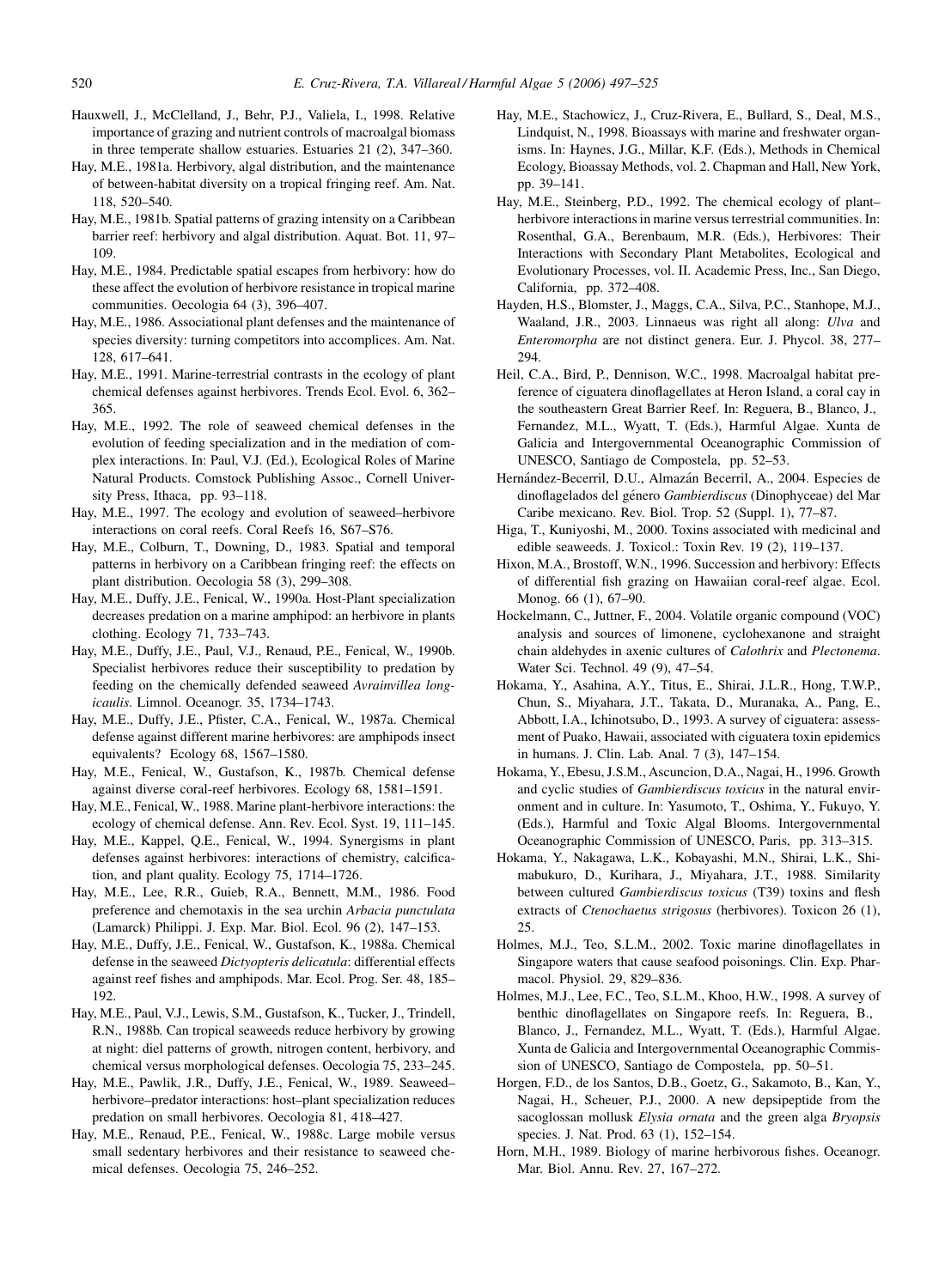- <span id="page-24-0"></span>Hurbungs, M.D., Jayabalan, N., Chineah, V., 2002. Seasonal distribution of potentially toxic benthic dinoflagellates in the lagoon of Trou Aux Biches, Mauritius. In: Lalouette, J.A., Bachraz, D.Y. (Eds.), Proceedings of the Fifth Annual Meeting of Agricultural Scientists, Réduit, Mauritius, 3–4 May 2001. Food and Agricultural Research Council, Réduit, Mauritius, pp. 211-217.
- Ichinotsubo, D., Asahina, A.Y., Titus, E., Chun, S., Hong, T.L.W.P., Shirai, J.L., Hokama, Y., 1994. Survey for ciguatera fish poisoning in West Hawaii. Mem. Queensl. Mus. 34 (3), 513–522.
- Inoue, A., Gawel, M., 1986. A toxic dinoflagellate, Gambierdiscus toxicus, in Pingelap Island and Truk Islands, FSM. Prompt Rep. 4th Sci. Surv. South Pacific 3, 39–42.
- Inoue, A., Raj, U., 1985. An ecological survey of a toxic dinoflagellate, Gambierdiscus toxicus, and two other related unicellular algae in the Fiji Islands. Kagoshima Univ. Res. Center S. Pac. Occasional Papers 5, 105–115.
- Ito, K., Goshima, S., Nakao, S., 1996. Growth and reproduction of the generalist opisthobranch Haloa japonica: effect of algal seasonality on growth rate. Mar. Biol. 126, 395–401.
- Jagtap, T.G., 1998. Structure of major seagrass beds from three coral reef atolls of Lakshadweep, Arabian Sea, India. Aquat. Bot. 60 (4), 397–408.
- Jensen, G.C., Asplen, M.K., 1998. Omnivory in the diet of juvenile dungeness crab, Cancer magister Dana. J. Exp. Mar. Biol. Ecol. 226, 175–182.
- Jompa, J., McCook, L.J., 2002. The effects of nutrients and herbivory on competition between a hard coral (Porites cylindrica) and a brown alga (Lobophora variegata). Limnol. Oceanogr. 47, 527– 534.
- Jongaramruong, J., Blackman, A.J., Skelton, B.W., White, A.H., 2002. Chemical relationships between the sea hare Aplysia parvula and the red seaweed Laurencia filiformis from Tasmania. Aust. J. Chem. 55 (4), 275–280.
- Kaly, U.L., Jones, G.P., 1994. Test of the effect of disturbance on ciguatera in Tuvalu. Mem. Queensl. Mus. 34 (3), 523–532.
- Kaly, U.L., Jones, G.P., Tricklebank, K., 1991. Preliminary survey of a severe outbreak of ciguatera at Niutao. Tuvalu. S. Pac. J. Nat. Sci. 11, 62–81.
- Kamer, K., Boyle, K.A., Fong, P., 2001. Macroalgal bloom dynamics in a highly eutrophic southern California estuary. Estuaries 24 (4), 623–635.
- Karez, C.S., Pereira, R.C., 1995. Metal contents in polyphenolic fractions extracted from the brown alga Padina gymnospora. Bot. Mar. 38, 151–155.
- Kelly, A.M., Kohler, C.C., Tindall, D.R., 1992. Are crustaceans linked to the ciguatera food chain? Environ. Biol. Fishes 33 (3), 275– 286.
- Kennelly, S.J., 1991. Caging experiments to examine the effects of fishes on understorey species in a sublittoral kelp community. J. Exp. Mar. Biol. Ecol. 147 (2), 207–230.
- Kennish, R., Williams, G.A., 1997. Feeding preferences of the herbivorous crab Grapsus albolineatus: the differential influence of algal nutrient content and morphology. Mar. Ecol. Prog. Ser. 147  $(1-3)$ , 87-95.
- Kerkar, V., 1994. Mineralogical studies on calcareous algae. Curr. Sci. 66 (5), 381–382.
- Kerr, J.N.Q., Paul, V.J., 1995. Animal–plant defense association: the soft coral Sinularia sp. (Cnidaria, Alcyonacea) protects Halimeda spp. from herbivory. J. Exp. Mar. Biol. Ecol. 186 (2), 183– 205.
- Kingsley, R.J., Van Gilder, R., LeGeros, R.Z., Watabe, N., 2003. Multimineral calcareous deposits in the marine alga Acetabularia

acetabulum (Chlorophyta; Dasycladaceae). J. Phycol. 39 (5), 937– 947.

- Kirkup, M.P., Moore, R.E., 1983. Indole alkaloids from the marine red alga Martensia fragilis. Tetrahedron Lett. 24 (20), 2087–2090.
- Kirsch, K.D., Valentine, J.F., Heck, K.L., 2002. Parrotfish grazing on turtlegrass Thalassia testudinum: evidence for the importance of seagrass consumption in food web dynamics of the Florida Keys National Marine Sanctuary. Mar. Ecol. Prog. Ser. 227, 71–85.
- Klumpp, D.W., Salitaespinosa, J.S., Fortes, M.D., 1992. The role of epiphytic periphyton and macroinvertebrate grazers in the trophic flux of a tropical seagrass community. Aquat. Bot. 43 (4), 327– 349.
- Klumpp, D.W., Salitaespinosa, J.T., Fortes, M.D., 1993. Feeding ecology and trophic role of sea urchins in a tropical seagrass community. Aquat. Bot. 45 (2–3), 205–229.
- Kohler, S.T., Kohler, C.C., 1992. Dead bleached coral provides new surfaces for dinoflagellates implicated in ciguatera fish poisonings. Environ. Biol. Fishes 35, 413–416.
- Koike, K., Ishimaru, T., Murano, M., 1991. Distributions of benthic dinoflagellates in Akajima Island, Okinawa, Japan. Nippon Suisan Gakkaishi 57 (12), 2261–2264.
- Kurata, K., Taniguchi, K., Agatsuma, Y., Suzuki, M., 1998. Diterpenoid feeding deterrents from Laurencia saitoi. Phytochemistry 47 (3), 363–369.
- Kyomo, J., 1999. Feeding patterns, habits and food storage in Pilumnus vespertilio (Brachyura: Xanthidae). Bull. Mar. Sci. 65, 381– 389.
- Lapointe, B.E., Barile, P.J., Yentsch, C.S., Littler, M.M., Littler, D.S., Kakuk, B., 2004. The relative importance of nutrient enrichment and herbivory on macroalgal communities near Norman's Pond Cay, Exumas Cays, Bahamas: a ''natural'' enrichment experiment. J. Exp. Mar. Biol. Ecol. 298, 275–301.
- Lehane, L., 1999. Ciguatera Fish Poisoning: A Review in a Riskassessment Framework. National Office of Animal and Plant Health, Agriculture, Fisheries and Forestry, Australia, Canberra, pp. 82.
- Lehane, L., Lewis, R.J., 2000. Ciguatera: recent advances but the risk remains. Int. J. Food Microbiol. 61 (2–3), 91–125.
- Lewis, S.M., 1985. Herbivory on coral reefs: algal susceptibility to herbivorous fishes. Oecologia 65 (3), 370–375.
- Lewis, S.M., Norris, J.N., Searles, R.B., 1987. The regulation of morphological plasticity in tropical reef algae by herbivory. Ecology 68 (3), 636–641.
- Lewis, R.J., Holmes, M.J., 1993. Origin and transfer of toxins involved in ciguatera. Comp. Biochem. Physiol., C 106 (3), 615–628.
- Lewis, R.J., Holmes, M.J., Sellin, M., 1994a. Invertebrates implicated in the transfer of gambiertoxins to the benthic carnivore Pomadasys maculatus. Mem. Queensl. Mus. 34, 561-564.
- Lewis, R.J., Sellin, M., Gillespie, N.C., Holmes, M.J., Keys, A., Street, R., Smythe, H., Thaggard, H., Bryce, S., 1994b. Ciguatera and herbivores – uptake and accumulation of ciguatoxins in *Cteno*chaetus striatus on the Great Barrier Reef. Mem. Queensl. Mus. 34, 565–570.
- Lindquist, N., Hay, M.E., 1995. Can small rare prey be chemically defended? The case for marine larvae. Ecology 76 (4), 1347– 1358.
- Lison de Loma, T., Ballesteros, E., 2002. Microspatial variability inside epilithic algal communities within territories of the damselfish Stegastes nigricans at La Reunion (Indian Ocean). Bot. Mar. 45, 316–323.
- Lison de Loma, T.L., Conand, C., Harmelin-Vivien, M., Ballesteros, E., 2002. Food selectivity of Tripneustes gratilla (L.) (Echinodermata: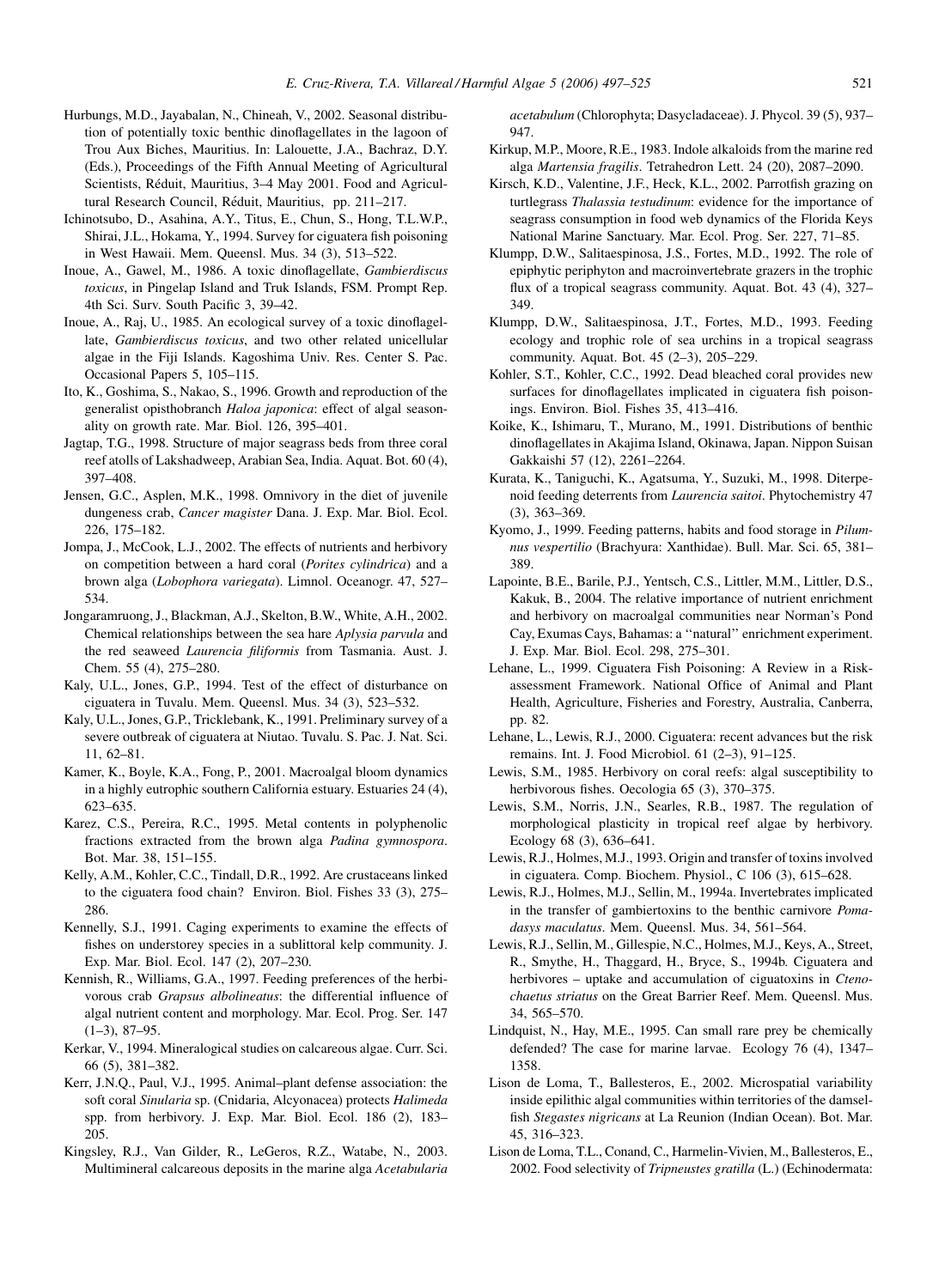<span id="page-25-0"></span>Echinoidea) in oligotrophic and nutrient-enriched coral reefs at La Reunion (Indian Ocean) Bull. Mar. Sci. 70 (3), 927–938.

- Littler, D.S., Littler, D.S., 2000. Caribbean Reef Plants. OffShore Graphics, Inc., Washington, D.C., pp. 542.
- Littler, M.M., Arnold, K.E., 1982. Primary productivity of marine macroalgal functional form groups from southwestern North America. J. Phycol. 18, 307–311.
- Littler, M.M., Littler, D.S., 1984. Models of tropical reef biogenesis: the contribution of algae. Prog. Phycol. Res. 3, 323–364.
- Lopez, D.A., Gonzalez, M.L., Perez, M.C., 2003. Feeding and growth in the keyhole limpet, Fissurella picta (Gmelin, 1791). J. Shellfish Res. 22 (1), 165–169.
- Macia, S., 2000. The effects of sea urchin grazing and drift algal blooms on a subtropical seagrass bed community. J. Exp. Mar. Biol. Ecol. 246 (1), 53–67.
- Marshall, R.A., Harper, D.B., McRoberts, W.C., Dring, M.J., 1999. Volatile bromocarbons produced by Falkenbergia stages of Asparagopsis spp. (Rhodophyta) Limnol. Oceanogr. 44, 1348–1352.
- Mattson, W.J., 1980. Herbivory in relation to plant nitrogen content. Annu. Rev. Ecol. Syst. 11, 119–161.
- McCaffrey, E.J., Shimizu, M.M.K., Scheuer, P.J., Miyahara, J.T., 1992. Seasonal abundance and toxicity of Gambierdiscus toxicus Adachi et Fukuyo from O'ahu, Hawai'i. In: Tosteson, T.R. (Ed.), Proceedings of the Third International Conference on Ciguatera Fish Poisoning, 1990, La Parguera, Puerto Rico. Polyscience Publications, Quebec, pp. 145–153.
- McClanahan, T.R., Cokos, B.A., Sala, E., 2002. Algal growth and species composition under experimental control of herbivory, phosphorus and coral abundance in Glovers Reef, Belize. Mar. Pollut. Bull. 44 (6), 441–451.
- McConnell, O., Fenical, W., 1977. Halogen chemistry of the red alga Asparagopsis. Phytochemistry 16, 367–374.
- Meyer, K.D., Paul, V.J., 1992. Intraplant variation in secondary metabolite concentration in three species of Caulerpa (Chlorophyta, Caulerpales) and its effects on herbivorous fishes. Mar. Ecol. Prog. Ser. 82 (3), 249–257.
- Meyer, K.D., Paul, V.J., Sanger, H.R., Nelson, S.G., 1994. Effects of seaweed extracts and secondary metabolites on feeding by the herbivorous surgeonfish Naso lituratus. Coral Reefs 13 (2), 105– 112.
- Morrison, D., 1988. Comparing fish and urchin grazing in shallow and deeper coral reef algal communities. Ecology 69, 1367–1382.
- Morton, S.L., Faust, M.A., 1997. Survey of toxic epiphytic dinoflagellates from the Belizean barrier reef ecosystem. Bull. Mar. Sci. 61, 899–906.
- Morton, S.L., Norris, D.R., Bomber, J.W., 1992. Effect of temperature, salinity and light intensity on the growth and seasonality of toxic dinoflagellates associated with ciguatera. J. Exp. Mar. Biol. Ecol. 157 (1), 79–90.
- Munoz, R.C., Motta, P.J., 2000. Interspecific aggression between two parrotfishes (Sparisoma, Scaridae) in the Florida Keys. Copeia 3, 674–683.
- Murakami, H., Kato, T., Mimura, A., Takahara, Y., 1994. New indole derivatives from Martensia denticulata seaweed. Biosci. Biotech. Biochem. 58, 535–538.
- Nagle, D.G., Camacho, F.T., Paul, V.J., 1998. Dietary preferences of the opisthobranch mollusc Stylocheilus longicauda for secondary metabolites produced by the tropical cyanobacterium Lyngbya majuscula. Mar. Biol. 132, 267–273.
- Nagle, D.G., Paul, V.J., 1999. Production of secondary metabolites by filamentous tropical marine cyanobacteria: ecological functions of the compounds. J. Phycol. 35, 1412–1421.
- Nagle, D.G., Paul, V.J., Roberts, M.A., 1996. Ypaoamide, a new broadly acting feeding deterrent from the marine cyanobacterium Lyngbya majuscula. Tetrahedron Lett. 37 (35), 6263–6266.
- Nakahara, H., Sakami, T., Chinain, M., Ishida, Y., 1996. The role of macroalgae in epiphytism of the toxic dinoflagellate Gambierdiscus toxicus (Dinophyceae). Phycol. Res. 44, 113–117.
- Nelson, S.G., Tsutsui, R.N., 1980. Browsing by herbivorous reef fish on Gracilaria edulis (Rhodophyta) on Guam. Am. Zool. 20 (4), 921.
- Nelson, T.A., Nelson, A.V., Tjoelker, M., 2003. Seasonal and spatial patterns of ''green tides'' (Ulvoid algal blooms) and related water quality parameters in the coastal waters of Washington state, USA. Bot. Mar. 46 (3), 263–275.
- Norderhaug, K.M., 2004. Use of red algae as hosts by kelp-associated amphipods. Mar. Biol. 144 (2), 225–230.
- Norris, J.N., Fenical, W., 1982. Chemical defenses in tropical marine algae. In: Rutzler, K., Macintyre, I.G. (Eds.), The Atlantic Barrier Reef Ecosystem at Carrie Bow Cay, Belize. Smithson. Contrib. Mar. Sci. 12, 417–431.
- N'Yeurt, A.D.R., Payri, C.E., 2004. A preliminary annotated checklist of the marine algae and seagrasses of the Wallis Islands (French Overseas Territory of Wallis and Futuna), South Pacific. Aust. Syst. Bot. 17 (4), 367–397.
- Ojeda, F.P., Munoz, A.A., 1999. Feeding selectivity of the herbivorous fish Scartichthys viridis: effects on macroalgal community structure in a temperate rocky intertidal coastal zone. Mar. Ecol. Prog. Ser. 184, 219–229.
- Okazaki, M., Pentecost, A., Tanaka, Y., Miyata, M., 1986. A study of calcium carbonate deposition in the genus Padina (Phaeophyceae, Dictyotales). Br. Phycol. J. 21 (2), 217–224.
- Overholtzer, K.L., Motta, P.J., 1999. Comparative resource use by juvenile parrotfishes in the Florida Keys. Mar. Ecol. Prog. Ser. 177, 177–187.
- Parameswaran, P.S., Bhat, K.L., Das, B., Kamat, S.Y., Harnos, S., 1994. Halogenated terpenoids from the brown alga Padina tetrastromatica (Hauck). Indian J. Chem. Sect. B 33 (10), 1006–1008.
- Paul, V.J., 1987. Feeding deterrent effects of algal natural products. Bull. Mar. Sci. 41 (2), 514–522.
- Paul, V.J., Cruz-Rivera, E., Thacker, R.W., 2001. Chemical mediation of macroalgal-herbivore interactions: ecological and evolutionary perspectives. In: McClintock, J., Baker, W. (Eds.), Marine Chemical Ecology. CRC Press, Boca Raton, pp. 227–265.
- Paul, V.J., Fenical, W., 1982. Toxic feeding deterrents from the tropical marine alga Caulerpa bikinensis (Chlorophyta). Tetrahedron Lett. 23 (48), 5017–5020.
- Paul, V.J., Fenical, W., 1983. Isolation of halimedatrial, chemical defense adaptation in the calcareous reef-building alga Halimeda. Science 221 (4612), 747–749.
- Paul, V.J., Fenical, W., 1984. Bioactive terpenoids from Caribbean marine algae of the genera Penicillus and Udotea (Chlorophyta). Tetrahedron 40 (15), 2913–2918.
- Paul, V.J., Fenical, W., 1985. Diterpenoid metabolites from Pacific marine algae of the order Caulerpales (Chlorophyta). Phytochemistry 24 (10), 2239–2243.
- Paul, V.J., Fenical, W., 1986. Chemical defense in tropical green algae, order Caulerpales. Mar. Ecol. Prog. Ser. 34 (1–2), 157–169.
- Paul, V.J., Fenical, W., Raffii, S., Clardy, J., 1982a. The isolation of new norcycloartene triterpenoids from the tropical marine alga Tydemania expeditionitis (Chlorophyta). Tetrahedron Lett. 23 (34), 3459–3462.
- Paul, V.J., Sun, H.H., Fenical, W., 1982b. Udoteal, a linear diterpenoid feeding deterrent from the tropical green alga Udotea flabellum. Phytochemistry 21 (2), 468–469.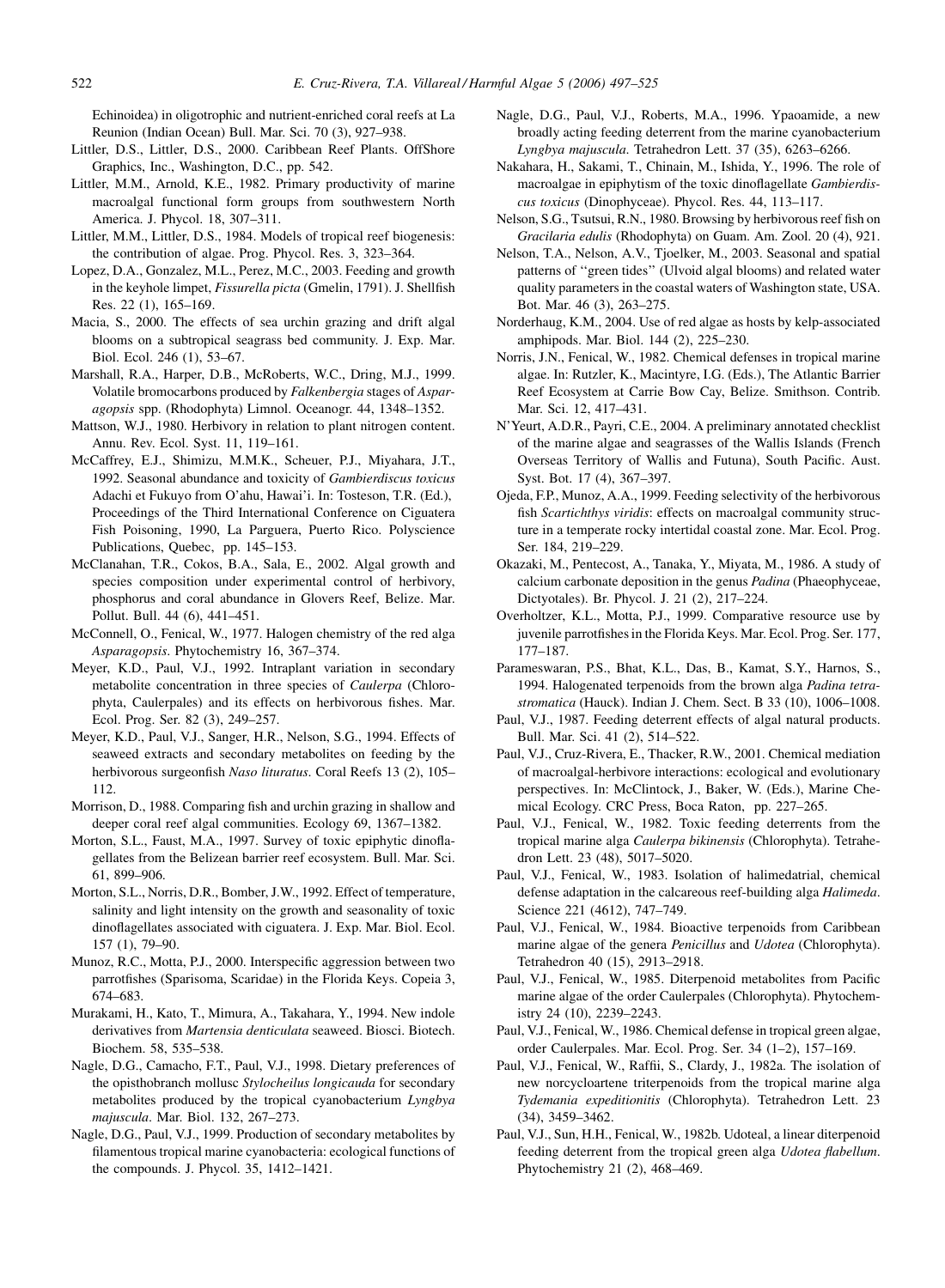- <span id="page-26-0"></span>Paul, V.J., Hay, M.E., 1986. Seaweed susceptibility to herbivory: chemical and morphological correlates. Mar. Ecol. Prog. Ser. 33 (3), 255–264.
- Paul, V.J., Hay, M.E., Duffy, J.E., Fenical, W., Gustafson, K., 1987a. Chemical defense in the seaweed Ochtodes secundiramea (Montagne) Howe (Rhodophyta): effects of its monoterpenoid components upon diverse coral reef herbivores. J. Exp. Mar. Biol. Ecol. 114 (2–3), 249–260.
- Paul, V.J., Littler, M.M., Littler, D.S., Fenical, W., 1987b. Evidence for chemical defense in tropical green alga Caulerpa ashmeadii (Caulerpaceae, Chlorophyta): isolation of new bioactive sesquiterpenoids. J. Chem. Ecol. 13 (5), 1171–1185.
- Paul, V.J., Meyer, K.D., Nelson, S.G., Sanger, H.R., 1992. Deterrent effects of seaweed extracts and secondary metabolites on feeding by the rabbitfish Siganus spinus. In: Proceedings of the Seventh International Coral Reef Symposium, vol. 2. pp. 867–874.
- Paul, V.J., Nelson, S.G., Sanger, H.R., 1990. Feeding preferences of adult and juvenile rabbitfish Siganus argenteus in relation to chemical defenses of tropical seaweeds. Mar. Ecol. Prog. Ser. 60 (1–2), 23–34.
- Paul, V.J., Pennings, S.C., 1991. Diet-derived chemical defenses in the sea hare Stylocheilus longicauda (Quoy Et Gaimard 1824). J. Exp. Mar. Biol. Ecol. 151 (2), 227–243.
- Paul, V.J., Van Alstyne, K.L., 1988. Chemical defense and chemical variation in some tropical Pacific species of Halimeda (Halimedaceae, Chlorophyta). Coral Reefs 6 (3–4), 263–269.
- Paul, V.J., Van Alstyne, K.L., 1992. Activation of chemical defenses in the tropical green algae Halimeda spp. J. Exp. Mar. Biol. Ecol. 160 (2), 191–203.
- Payri, C.E., 1995. Carbonate production of some calcifying algae in a French Polynesia coral reef. Bull. Soc. Geol. Fr. 166 (1), 77–84.
- Peckol, P., Rivers, J.S., 1995. Physiological responses of the opportunistic macroalgae Cladophora vagabunda (L) Vandenhoek and Gracilaria tikvahiae (Mclachlan) to environmental disturbances associated with eutrophication. J. Exp. Mar. Biol. Ecol. 190 (1), 1– 16.
- Pedersen, M.F., Borum, J., 1997. Nutrient control of estuarine macroalgae: growth strategy and the balance between nitrogen requirements and uptake. Mar. Ecol. Prog. Ser. 161, 155–163.
- Pennings, S.C., Nadeau, M.T., Paul, V.J., 1993. Selectivity and growth of the generalist herbivore Dolabella auricularia feeding upon complementary resources. Ecology 74 (3), 879–890.
- Pennings, S.C., Pablo, S.R., Paul, V.J., Duffy, J.E., 1994. Effects of sponge secondary metabolites in different diets on feeding by three groups of consumers. J. Exp. Mar. Biol. Ecol. 180 (1), 137– 149.
- Pennings, S.C., Paul, V.J., 1992. Effect of plant toughness, calcification, and chemistry on herbivory by Dolabella auricularia. Ecology 73 (5), 1606–1619.
- Pennings, S.C., Weiss, A.M., Paul, V.J., 1996. Secondary metabolites of the cyanobacterium Microcoleus lyngbyaceus and the sea hare Stylocheilus longicauda: Palatability and toxicity. Mar. Biol. 126 (4), 735–743.
- Pereira, R.C., Soares, A.R., Teixeira, V.L., Villaca, R., da Gama, B.A.P., 2004. Variation in chemical defenses against herbivory in southwestern Atlantic Stypopodium zonale (Phaeophyta). Bot. Mar. 47 (3), 202–208.
- Pillans, R.D., Franklin, C.E., Tibbetts, I.R., 2004. Food choice in Siganus fuscescens: influence of macrophyte nutrient content and availability. J. Fish Biol. 64 (2), 297–309.
- Pocsidio, G.N., Dimaano, L.M., 2004. The population densities of potentially toxic epiphytic dinoflagellates in Lingsat Reef, La

Union Province, Philippines. Philip. Agric. Scientist 87 (2), 148–159.

- Polunin, N.V.C., Harmelinvivien, M., Galzin, R., 1995. Contrasts in algal food processing among five herbivorous coral reef fishes. J. Fish Biol. 47 (3), 455–465.
- Poore, A.G.B., 1994. Selective herbivory by amphipods inhabiting the brown alga Zonaria angustata. Mar. Ecol. Prog. Ser. 107 (1–2), 113–123.
- Poore, A.G.B., Steinberg, P.D., 1999. Preference-performance relationships and effects of host plant choice in an herbivorous marine amphipod. Ecol. Monog. 69 (4), 443–464.
- Popowski, G., Delgado, G., Sánchez, M., Nodar, R.E., 2001. Gambierdiscus toxicus Adachi y Fukuyo, en el litoral norte de Ciudad de la Habana. Rev. Invest. Mar. 22 (1), 69–72.
- Ragan, M.A., Glombitza, K.W., 1986. Phlorotannins, brown algal polyphenols. Prog. Phycol. Res. 4, 129–241.
- Rickards, R.W., Rothschild, J.M., Willis, A.C., de Chazal, N.M., Kirk, J., Kirk, K., Saliba, K.J., Smith, G.D., 1999. Calothrixins A and B, novel pentacyclic metabolites from *Calothrix* cyanobacteria with potent activity against malaria parasites and human cancer cells. Tetrahedron 55 (47), 13513–13520.
- Rogers, C.N., de Nys, R., Steinberg, P.D., 2000. Predation on juvenile Aplysia parvula and other small anaspidean, ascoglossan, and nudibranch gastropods by pycnogonids. Veliger 43 (4), 330–337.
- Rogers, C.N., de Nys, R., Steinberg, P.D., 2002. Effects of algal diet on the performance and susceptibility to predation of the sea hare Aplysia parvula. Mar. Ecol. Prog. Ser. 236, 241–254.
- Rose, C.D., Sharp, W.C., Kenworthy, W.J., Hunt, J.H., Lyons, W.G., Prager, E.J., Valentine, J.F., Hall, M.O., Whitfield, P.E., Fourqurean, J.W., 1999. Overgrazing of a large seagrass bed by the sea urchin Lytechinus variegatus in outer Florida Bay. Mar. Ecol. Prog. Ser. 190, 211–222.
- Rubenstein, D.R., Wikelski, M., 2003. Seasonal changes in food quality: A proximate cue for reproductive timing in marine iguanas. Ecology 84 (11), 3013–3023.
- Russell, D.J., Balazs, G.H., 1994. Colonization by the alien marine alga Hypnea musciformis (Wulfen) J Ag (Rhodophyta, Gigartinales) in the Hawaiian Islands and its utilization by the green turtle, Chelonia mydas L. Aquat. Bot. 47 (1), 53-60.
- Sakamoto, B., Hokama, Y., Horgen, F.D., Scheuer, P.J., Kan, Y., Nagai, H., 2000. Isolation of a sulfoquinovosyl monoacylglycerol from Bryopsis sp. (chlorophyta): Identification of a factor causing a possible species-specific ecdysis response in Gambierdiscus toxicus (dinophyceae) J. Phycol. 36 (5), 924–931.
- Sanson, M., Reyes, J., Afonso-Carrillo, J., Munoz, E., 2002. Sublittoral and deep-water red and brown algae new from the Canary Islands. Bot. Mar. 45 (1), 35–49.
- Sasaki, H., Kataoka, H., Murakami, A., Kawai, H., 2004. Inorganic ion compositions in brown algae, with special reference to sulfuric acid ion accumulations. Hydrobiologia 512 (1–3), 255–262.
- Sato, M., Wada, K., 2000. Resource utilization for decorating in three intertidal majid crabs (Brachyura: Majidae). Mar. Biol. 137 (4), 705–714.
- Sawai, Y., Fujita, Y., Sakata, K., Tamashiro, E., 1994. Chemical studies of feeding inhibitors for marine herbivores 3. 20- Hydroxy-4,8,13,17-tetramethyl-4,8,12,16-eicosatetraenoic acid, a new feeding deterrent against herbivorous gastropods, from the subtropical brown alga Turbinaria ornata. Fish. Sci. 60 (2), 199–201.
- Schaffelke, B., 1999. Short-term nutrient pulses as tools to assess responses of coral reef macroalgae to enhanced nutrient availability. Mar. Ecol. Prog. Ser. 182, 305–310.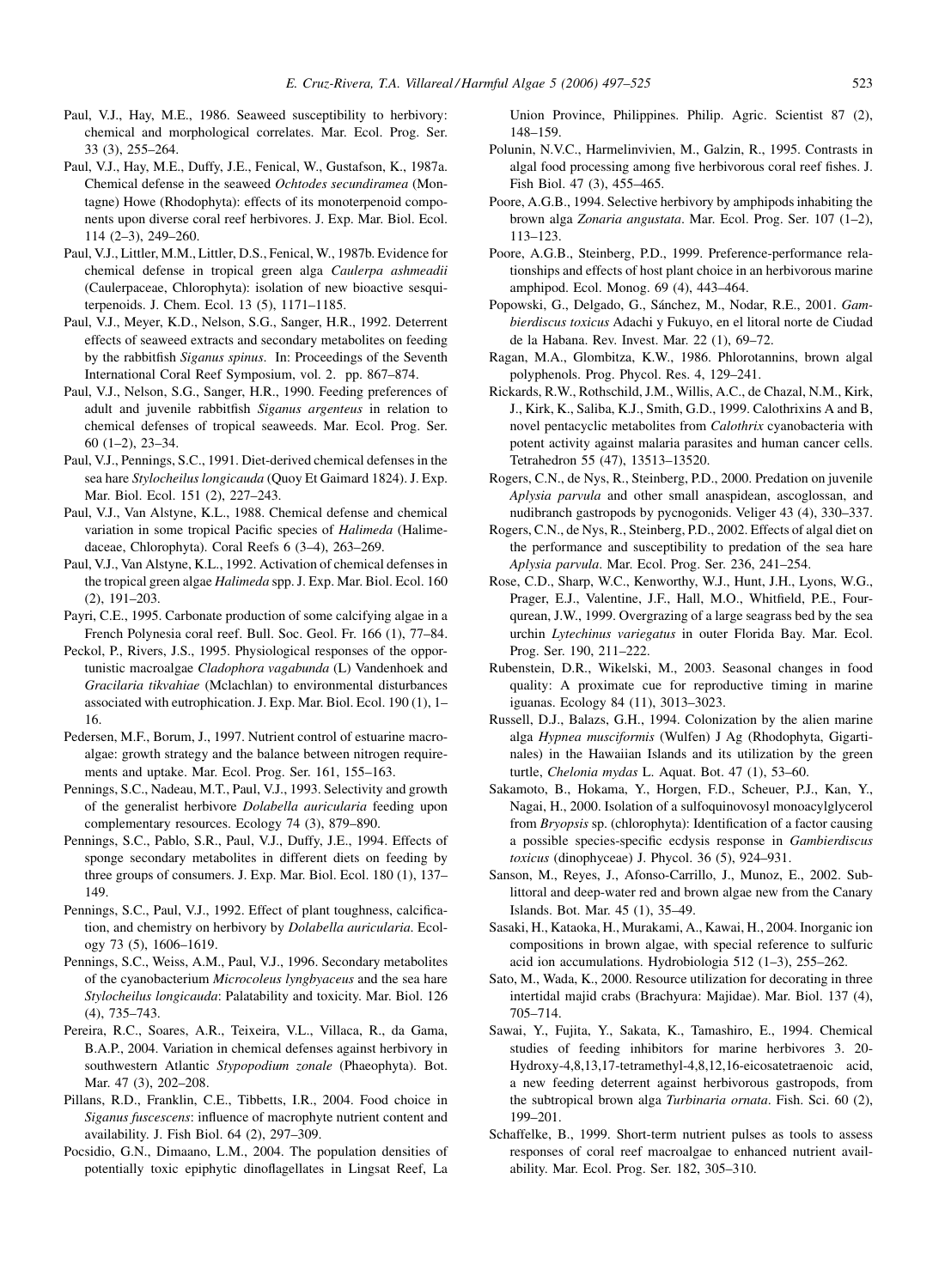- <span id="page-27-0"></span>Schnitzler, I., Pohnert, G., Hay, M.E., Boland, W., 2001. Chemical defense of brown algae (Dictyopteris spp.) against the herbivorous amphipod Ampithoe longimana. Oecologia 126 (4), 515–521.
- Schupp, P.J., Paul, V.J., 1994. Calcium carbonate and secondary metabolites in tropical seaweeds: variable effects on herbivorous fishes. Ecology 75 (4), 1172–1185.
- Seminoff, J.A., Resendiz, A., Nichols, W.J., 2002. Diet of East Pacific green turtles (Chelonia mydas) in the central Gulf of California, Mexico. J. Herpetol. 36 (3), 447–453.
- Sheu, J.H., Huang, S.Y., Duh, C.Y., 1996. Cytotoxic oxygenated desmosterols of the red alga Galaxaura marginata. J. Nat. Prod. 59 (1), 23–26.
- Sheu, J.H., Huang, S.Y., Wang, G.H., Duh, C.Y., 1997a. A study on cytotoxic oxygenated desmosterols isolated from the red alga Galaxaura marginata. J. Nat. Prod. 60 (9), 900–903.
- Sheu, J.H., Wang, G.H., Sung, P.J., Chiu, Y.H., Duh, C.Y., 1997b. Cytotoxic sterols from the Formosan brown alga Turbinaria ornata. Planta Med. 63 (6), 571–572.
- Sheu, J.H., Wang, G.H., Sung, P.J., Duh, C.Y., 1999. New cytotoxic oxygenated fucosterols from the brown alga Turbinaria conoides. J. Nat. Prod. 62 (2), 224–227.
- Shimizu, Y., Shimizu, H., Scheuer, P.J., Hokama, Y., Oyama, M., Miyahara, J.T., 1982. Gambierdiscus toxicus, a ciguatera-causing dinoflagellate from Hawaii. Bull. Jpn. Soc. Sci. Fish. 48 (6), 811– 813.
- Shoeib, N.A., Bibby, M.C., Blunden, G., Linley, P.A., Swaine, D.J., Swaine, D.J., Wheelhouse, R.T., Wright, C.W., 2004. In-vitro cytotoxic activities of the major bromophenols of the red alga Polysiphonia lanosa and some novel synthetic isomers. J. Nat. Prod. 67 (9), 1445–1449.
- Sluka, R.D., Miller, M.W., 2001. Herbivorous fish assemblages and herbivory pressure on Laamu Atoll, Republic of Maldives. Coral Reefs 20 (3), 255–262.
- Soares, A.R., Teixeira, V.L., Pereira, R.C., Villaca, R., 2003. Variation on diterpene production by the Brazilian alga Stypopodium zonale (Dictyotales, Phaeophyta). Biochem. Syst. Ecol. 31 (11), 1347– 1350.
- Solandt, J.L., Campbell, A.C., 2001. Macroalgal feeding characteristics of the sea urchin Diadema antillarum Philippi at Discovery Bay, Jamaica. Caribb. J. Sci. 37 (3–4), 227–238.
- Sommer, U., 1999. Periphyton architecture and susceptibility to grazing by periwinkles (Littorina littorea, Gastropoda). Int. Rev. Hydrobiol. 84 (2), 197–204.
- Sotka, E.E., Hay, M.E., 2002. Geographic variation among herbivore populations in tolerance for a chemically rich seaweed. Ecology 83 (10), 2721–2735.
- Sotka, E.E., Taylor, R.B., Hay, M.E., 2002. Tissue-specific induction of resistance to herbivores in a brown seaweed: the importance of direct grazing versus waterborne signals from grazed neighbors. J. Exp. Mar. Biol. Ecol. 277 (1), 1–12.
- Stachowicz, J.J., Hay, M.E., 1996. Facultative mutualism between an herbivorous crab and a coralline alga: advantages of eating noxious seaweeds. Oecologia 105 (3), 377–387.
- Stachowicz, J.J., Hay, M.E., 1999. Reducing predation through chemically mediated camouflage: indirect effects of plant defenses on herbivores. Ecology 80 (2), 495–509.
- Stimson, J., Larned, S.T., Conklin, E., 2001. Effects of herbivory, nutrient levels, and introduced algae on the distribution and abundance of the invasive macroalga Dictyosphaeria cavernosa in Kaneohe Bay, Hawaii. Coral Reefs 19 (4), 343–357.
- Sturm, E.A., Horn, M.H., 1998. Food habits, gut morphology and pH, and assimilation efficiency of the zebraperch Hermosilla azurea,

an herbivorous kyphosid fish of temperate marine waters. Mar. Biol. 132 (3), 515–522.

- Sun, H.H., Paul, V.J., Fenical, W., 1983. Avrainvilleol, a brominated diphenylmethane derivative with feeding deterrent properties from the tropical green alga Avrainvillea longicaulis. Phytochemistry 22 (3), 743–745.
- Tahil, A.S., Juinio-Menez, M.A., 1999. Natural diet, feeding periodicity and functional response to food density of the abalone, Haliotis asinina L., (Gastropoda) Aquacul. Res. 30 (2), 95– 107.
- Takahashi, S., Matsunaga, T., Hasegawa, C., Saito, H., Fujita, D., Kiuchi, F., Tsuda, Y., 1998. Martefragin A, a novel indole alkaloid isolated from red alga, inhibits lipid peroxidation. Chem. Pharm. Bull. 46 (10), 1527–1529.
- Taniguchi, K., Yamada, J., Kurata, K., Suzuki, M., 1993. Feeding deterrents from the brown alga Dictyopteris undulata against the abalone Haliotis discus Hannai. Nippon Suisan Gakkaishi 59 (2), 339–343.
- Targett, N.M., Boettcher, A.A., Targett, T.E., Vrolijk, N.H., 1995. Tropical marine herbivore assimilation of phenolic-rich plants. Oecologia 103 (2), 170–179.
- Taylor, F.J.R., 1985. The distribution of the dinoflagellate Gambierdiscus toxicus in the eastern Caribbean. In: Proceedings of the Fifth International Coral Reef Congress, vol. 4, Tahiti, pp. 423– 428.
- Taylor, F.J.R., Gustavson, M.S., 1985. An underwater survey of the organism chiefly responsible for ''ciguatera'' fish poisoning in the eastern Caribbean region: the benthic dinoflagellate Gambierdiscus toxicus. In: Stefanon, A., Flemming, N.J. (Eds.), Proceedings of the Seventh International Diving Science Symposium, Padova, Italy, 1983, pp. 95–111.
- Taylor, R.B., Lindquist, N., Kubanek, J., Hay, M.E., 2003. Intraspecific variation in palatability and defensive chemistry of brown seaweeds: effects on herbivore fitness. Oecologia 136 (3), 412– 423.
- Taylor, R.B., Sotka, E., Hay, M.E., 2002. Tissue-specific induction of herbivore resistance: seaweed response to amphipod grazing. Oecologia 132 (1), 68–76.
- Thacker, R.W., Ginsburg, D.W., Paul, V.J., 2001. Effects of herbivore exclusion and nutrient enrichment on coral reef macroalgae and cyanobacteria. Coral Reefs 19 (4), 318–329.
- Thacker, R.W., Nagle, D.G., Paul, V.J., 1997. Effects of repeated exposures to marine cyanobacterial secondary metabolites on feeding by juvenile rabbitfish and parrotfish. Mar. Ecol. Prog. Ser. 147 (1–3), 21–29.
- Thomassin, B.A., Mohammed, E., Ali Halidi, A., Quod, J.P., Maggiorani, J.M., Berland, B., Grzebyk, D., Coqueugniot, J., 1992. Evolution of Gambierdiscus toxicus populations in the coral reef complex of Mayotte Island (SW Indian Ocean) during the 1985– 1991 period. Bull. Soc. Path. Ex. 85, 449–452.
- Tindall, D.R., Dickey, R.W., Carlson, R.D., Morey-Gaines, G., 1984. Ciguatoxigenic dinoflagellates from the Caribbean Sea. In: Ragelis, E.P. (Ed.), Seafood Toxins, American Chemical Society Symposium Series, no. 262, pp. 225–240.
- Tindall, D.R., Morton, S.L., 1998. Community dynamics and physiology of epiphytic/benthic dinoflagellates associated with ciguatera. In: Anderson, D.M., Cembella, A.D., Hallegraeff, G.M. (Eds.), Physiological Ecology of Harmful Algal Blooms, NATO ASI Series, vol G 41. Springer-Verlag, Berlin, pp. 293– 314.
- Tsuda, R.T., Bryan, P.G., 1973. Food preferences of juvenile Siganus rostratus and S. spinus in Guam. Copeia 1973, 604–606.